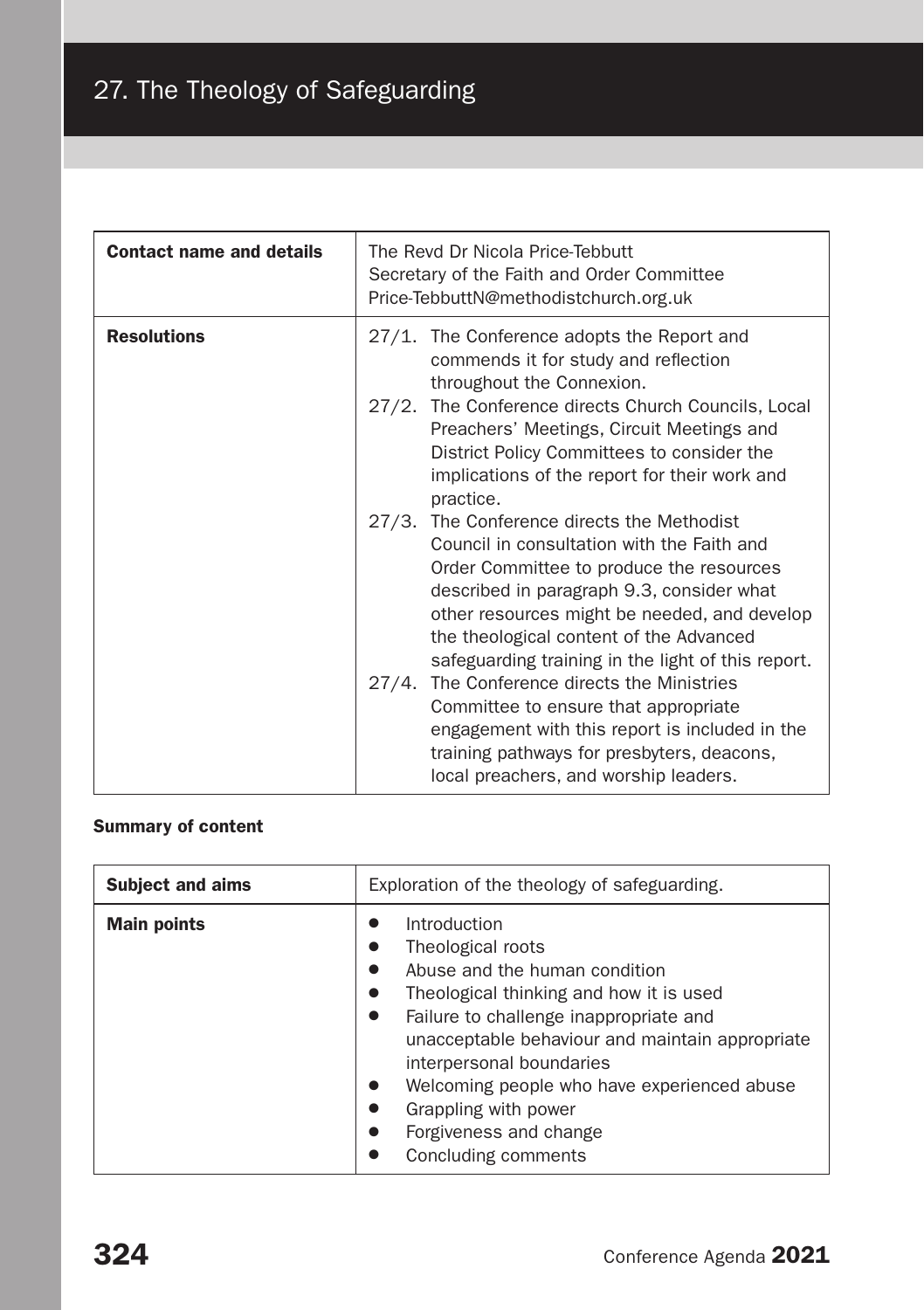| <b>Background documents</b> | Time For Action, 2002<br>The Church and Sex Offenders, 2002<br>Response to Time For Action, 2003<br>Domestic Abuse, 2005<br>Tracing Rainbows Through the Rain, 2006<br>Courage, Cost and Hope (The Past Cases Review), 2015 |
|-----------------------------|-----------------------------------------------------------------------------------------------------------------------------------------------------------------------------------------------------------------------------|
| <b>Consultations</b>        | The Survivors' Reference Group, the Safeguarding<br>Committee, the Director of Safeguarding, District<br>Safeguarding Officers and individuals who have read<br>and commented on drafts of this report.                     |

# Theology of Safeguarding

#### 1. Introduction

- 1.1. The calling of the Methodist Church is to respond to the gospel of God's love in Christ and to live out its discipleship in worship and mission. $<sup>1</sup>$  Its witness is in the</sup> sort of community that it is, including the welcome that it offers to others. It is the Methodist Church's intention to value every human being as part of God's creation and to be a place where the transformational love of God is embodied. As part of this, it seeks to be a safer place for those who are less powerful, amongst whom are children, young people and any who are vulnerable (which, at some point in our lives, includes all of us). The Methodist Church is therefore committed to safeguarding as an integral part of its life and ministry.
- 1.2. Safeguarding is about the action the Church takes to promote a safer culture. In common with many other churches and organisations, the Methodist Church has undertaken to embody best practice in safeguarding. Since the early 1990s it has been developing and increasing its safeguarding policies and structures, seeking especially to learn from the experiences of those who have been hurt and abused in Christian communities. The Methodist Church affirms that this is a shared responsibility. Safeguarding policies and procedures concern how Methodists order their life together as the Body of Christ. Everyone associated with the Methodist Church has a role to play in promoting the welfare of children, young people and adults, in working to prevent abuse from occurring, and in seeking to protect and respond well to those who have been abused. Compliance with safeguarding procedures and policies is part of faithful discipleship.

<sup>1</sup> The Methodist Conference, 2000, *Our Calling*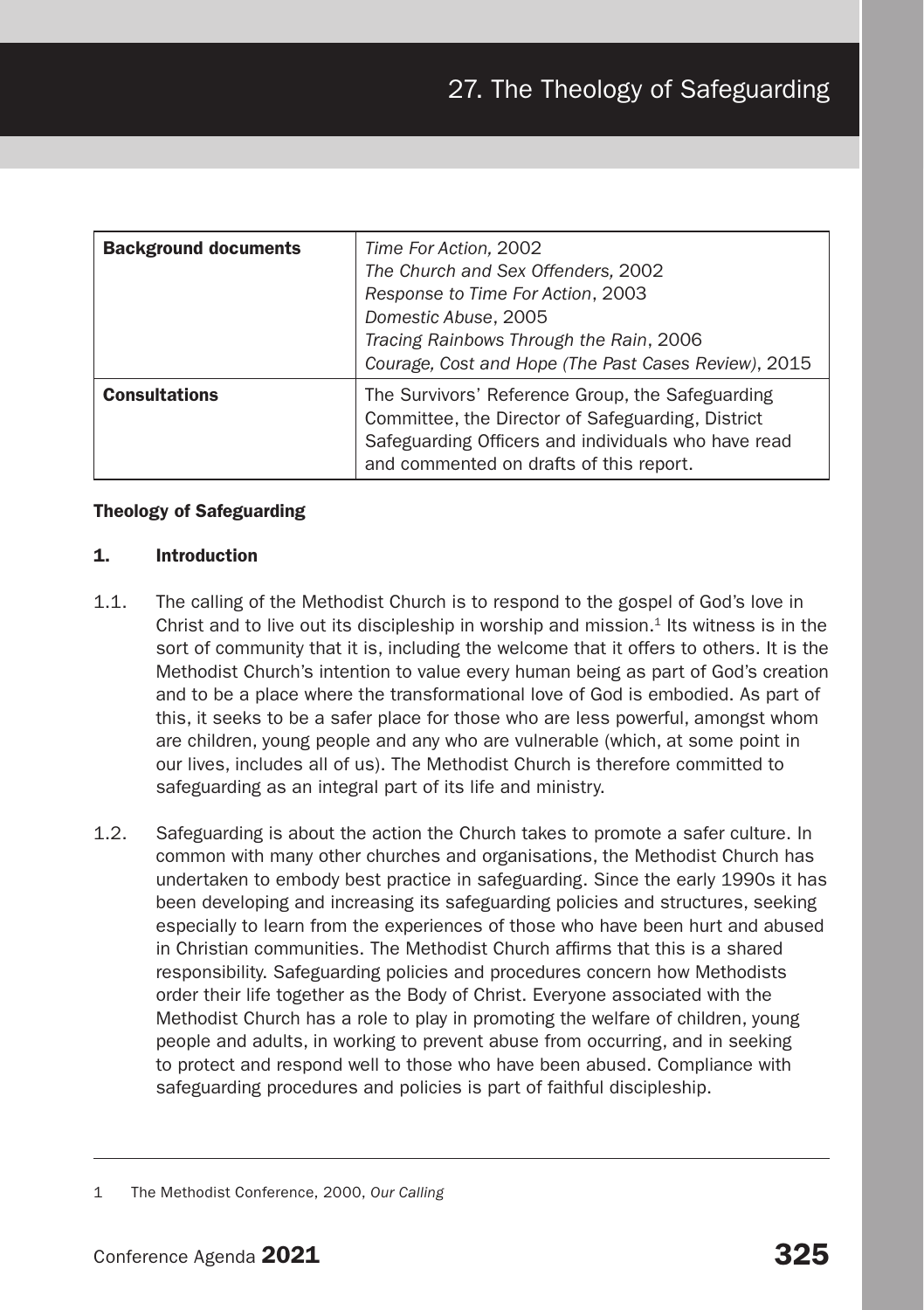- 1.3. Safeguarding is integral to the mission of the Methodist Church and a part of its response and witness to the love of God in Jesus Christ. This report seeks to explore the theology and practices that undergird and support the safeguarding work of the Methodist Church, and that help the Methodist people to create safer spaces for human flourishing. It is also written in the context of the results and recommendations of the Methodist Church's Past Cases Review and the British Government's Independent Inquiry into Child Sexual Abuse. It is hoped that this report will be a helpful resource for the Methodist people and further resources to help support reflection on the contents of this report can be found on the Methodist website.
- 1.4. In formulating this report, particular attention has been given to the experiences and insights of those who have experienced abuse. In the past, the Methodist Church has given significant time and resource within its safeguarding work to exploring how those who have abused might be able to participate in church communities in ways that are safe.2 It has not, however, given similar time and resource to exploring the nature of the welcome and care offered to those who have experienced abuse. The commitments that the Methodist Church has made and the reflections that emerge from its work through listening to those who have been abused have not yet become part of the fabric of church life<sup>3</sup>. It is hoped that this report will play a significant part in helping this to be addressed.
- 1.5. There are two further points that it is important to make at the outset. The first is that the report predominantly refers to the abuse of females by males. This is because it reflects the pattern of the majority of abuse. It is essential to note, however, that males also have experienced abuse, and that perpetrators (of abuse of males and females) can be female.
- 1.6. The second is to draw attention to the language used in this report as it employs the terms 'people who have experienced abuse' and 'people who abuse'. This was the preferred terminology in *Time For Action*, an ecumenical report which marked a significant point in many churches' responses to those who have experienced abuse.<sup>4</sup> In contrast, many Methodist reports and documents use the term 'survivor'. For many, the term 'survivor' is helpful in so far as it indicates a major move forward from being a 'victim'. Others use these two words

4 CTBI, 2002, Time for Action

<sup>2</sup> The report to the 2000 Methodist Conference, *The Church and Sex Offenders,* was and continues to be a key report with respect to safeguarding and this has shaped how safeguarding work in the Methodist Church has developed.

<sup>3</sup> The Methodist Conference, 2003, *Response to Time For Action;* and 2006, *Tracing Rainbows Through the Rain*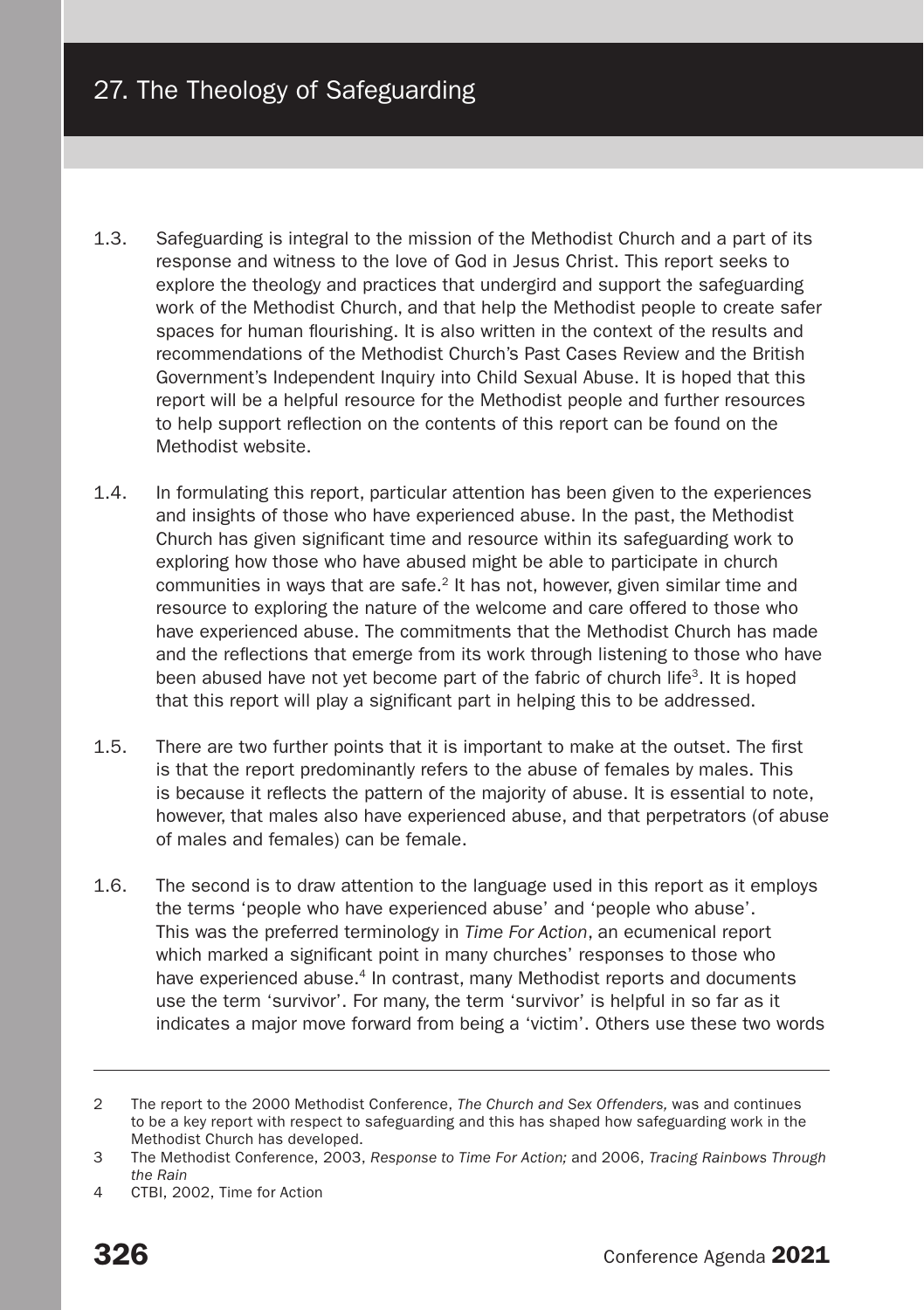interchangeably. Others still prefer to use the term 'thriver' which they feel better represents how they understand themselves in relation to their past experience of abuse. The *Time for Action* report recognises that different people understand the terms in different ways, emphasising that people are more than any label they may be given or may take for themselves. This report therefore follows the precedent of *Time For Action* in using descriptive terminology, and it uses the terms 'people who have experienced abuse' and 'people who abuse'.

1.7. It is not possible in a report such as this to reflect theologically on all of the many different aspects of safeguarding, but some important themes are highlighted. Section two of the report sets out some of the theological themes which underpin the Methodist Church's work in safeguarding. Section three examines the nature and impact of abuse and offers some reflections on the human condition. In section four attention is given to the ways in which theology shapes contexts, both contexts which enable abuse to happen and contexts which enable human flourishing. This is explored through consideration of the use of the Bible, language about God, the cross and suffering, the dynamics of worship, and through noting some of the theological resources which have been helpful to some people who have experienced abuse. The failure to challenge inappropriate and unacceptable behaviour and to maintain appropriate interpersonal boundaries is explored in section five, and section six gives attention to the welcoming of those who have experienced abuse, including examining what is meant by 'all are welcome'. Finally the report looks at issues of power (section seven) and forgiveness (section eight).

# 2. Theological roots

- 2.1. Safeguarding is a fundamental part of the Church's response to God and sharing in God's mission in the world. God's outgoing all-embracing love for the whole of creation (God's mission) began with the act of creation itself.5 As part of this, God created humanity in God's image to be in a loving relationship with God, others and the whole of creation. The mission of God is focused in a new way in Jesus, through and in whom God's kingdom is established (although it is still to come in all its fullness), and through and in whom God offers hope, transforming love and new life.<sup>6</sup> In a broken world God calls the whole of humanity to become God's people, living in communion with God through Jesus Christ in the Holy Spirit.
- 2.2. The Church is a community called into being by God to participate in God's mission, witness to divine grace, and proclaim the good news of Jesus Christ. It

<sup>5</sup> The Methodist Conference, 1999, *Called to Love and Praise; Ministry in the Methodist Church* (2018), Part B draft Conference Statement 2.1.1

<sup>6</sup> The Methodist Conference, 1999, *Called to Love and Praise*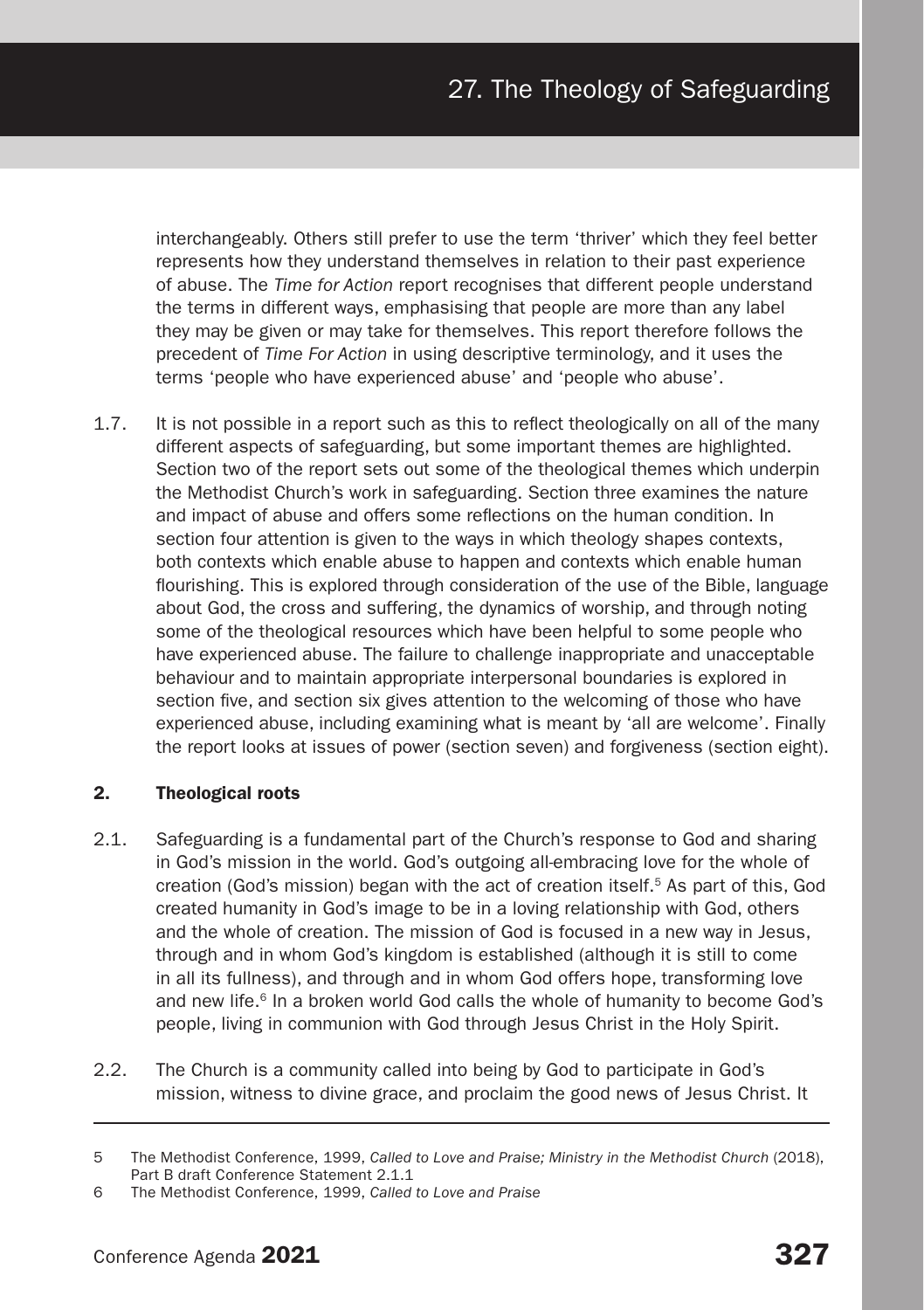is a sign, foretaste and instrument of God's kingdom, called to love and praise God. The Church's witness to God through Jesus Christ involves its seeking to be a community marked by love and care for one another and for all whom it encounters. Christians believe that God wants human beings to flourish and grow in loving relationship with one another and with God. John's Gospel uses the image of abundant life for this: "I am come that they may have life and have it abundantly" (John 10:10). The ways in which Christians relate to one another and others are therefore vital for both human flourishing and the witness of the Church. Church communities are thus called to witness to the God who offers healing, hope and life in all its fullness. In this imperfect human community the presence of the Holy Spirit makes such witness possible. The Methodist Church seeks to embody its affirmation of the dignity and worth of all people in its structures, processes and patterns of relating. Safeguarding is one aspect of this.

- 2.3. Safeguarding is about the action the Church takes to promote a safer culture. It includes: promoting the welfare of children, young people and adults; working to prevent abuse from occurring; and seeking to protect and respond well to those who have been abused. Abuse is the mistreatment of a person which harms or injures them. It can vary from treating someone with disrespect in a way which significantly affects their quality of life to causing physical and emotional suffering. It involves control and manipulation and exercising power over another, and often the people who commit abuse take advantage of a relationship of trust. Abuse can take many forms including physical, emotional, sexual and spiritual abuse<sup>7</sup>. It can be seen in different forms of discrimination, and in the determination of some to dominate over others and determine their lives.<sup>8</sup> There is an increasing awareness of the insidious nature of many forms of online abuse. Anyone can become a victim of abuse, but people with care and support needs (such as children, young people and vulnerable adults<sup>9</sup>) are more likely to be abused. They may be less likely to identify abuse themselves, or report it. Some
- 7 For a fuller description of abuse see the *Safeguarding Policy, Procedures and Guidance for the Methodist Church.* The July 2020 version of the policy listed the following as forms of abuse recognised by the Methodist Church: physical, emotional, sexual, domestic, institutional and spiritual abuse, neglect, sexual exploitation, abuse using social media, child trafficking, discriminatory abuse, controlling behaviour, coercive control, modern slavery and self-neglect. Section 7.1, pp.116-126.

9 Section 7.1.2.1 of the July 2020 version of the *Safeguarding Policy, Procedures and Guidance for the Methodist Church* notes that: "The term "vulnerable adult" has been used for some years and has had a number of different definitions but is now being used far less by statutory bodies following legislative changes introduced by the Care Act 2014. Instead the term adults at risk of abuse or neglect is used by local authorities when defining the group of people who are eligible for their services… the term, 'Adult at Risk', may be less appropriate when referring to people within a church context. Therefore, the Methodist Church will continue to use the term 'Vulnerable Adult'.

<sup>8</sup> The Methodist Conference, 2006, *Tracing Rainbows Through the Rain,* p.24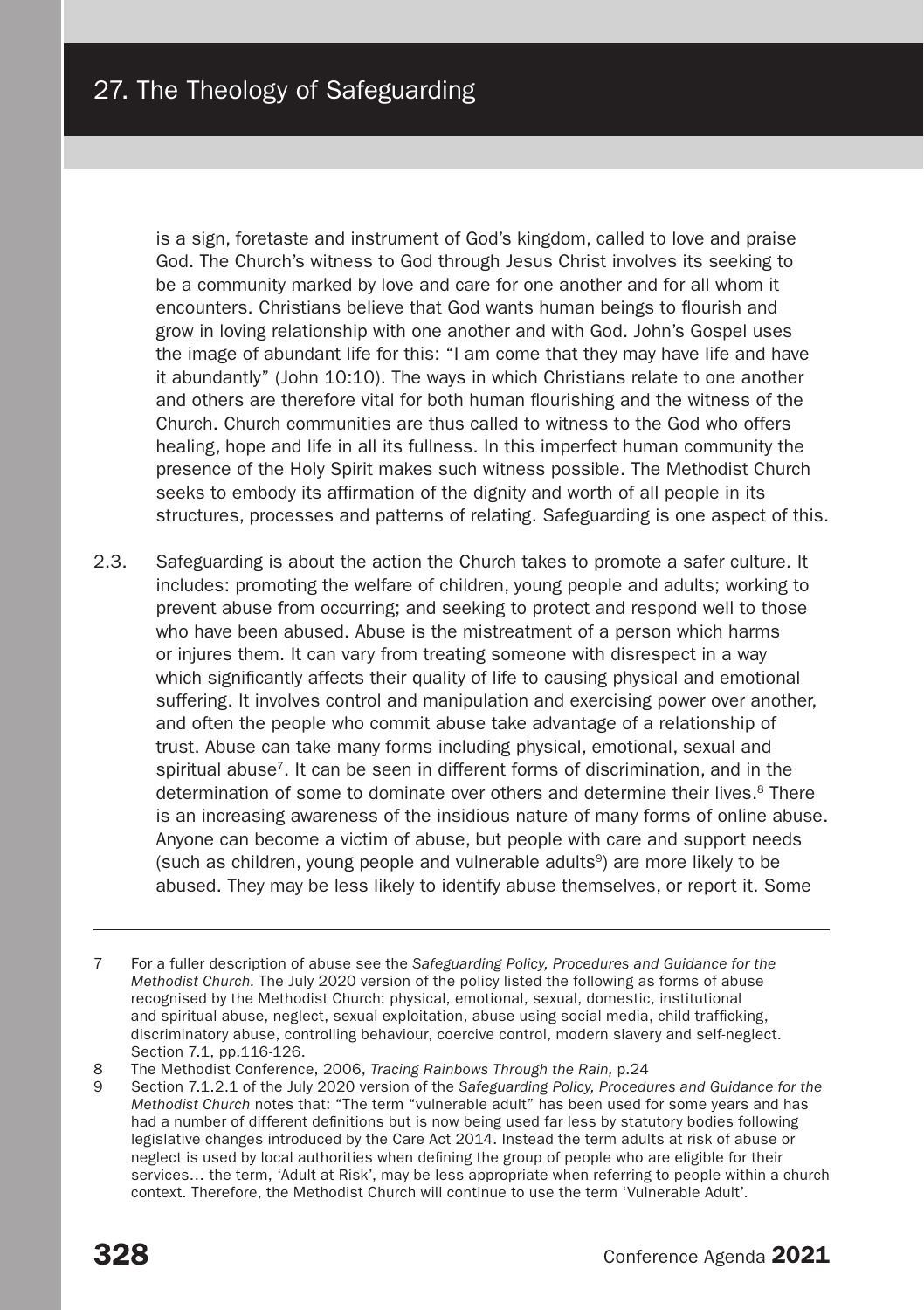adults are vulnerable because they have care and support needs, but many adults may be vulnerable at some points in their lives due to ill health, emotional trauma or impoverishment. Safeguarding is about working together to prevent and reduce both the risks and experience of abuse and neglect (which is a form of abuse), seeking to protect the health, dignity and well-being of everyone.

- 2.4. The Church's recognition of God's desire for human flourishing is accompanied by a recognition of the reality of the human condition, the depths of what people are capable of and the potential of all to cause damage and to abuse trust and power (see section 3 below). Alongside the offer of welcome to the Body of Christ comes the costly challenge of Christian discipleship, part of which is taking responsibility for past and present behaviour and being accountable to brothers and sisters in Christ. From its beginnings, the Methodist Church has encouraged and expected its members to be accountable to each other as part of their discipleship; supporting, encouraging and challenging one another as they reflect on how they live out their faith in their daily lives. Safeguarding procedures form an important part of establishing healthy relationships within the Body of Christ, particularly prompting us to pay attention to issues around interpersonal boundaries and power. This is the work and responsibility of all members of the Church. There is also a corporate responsibility to establish and uphold appropriate boundaries of behaviour so that all, especially people who have particular vulnerabilities, are valued and treated as people of worth. God does not intend people to suffer from abuse and God works with us to end the damage and trauma it causes<sup>10</sup>. Safeguarding is therefore an intrinsic part of the Church's participation in God's mission, and one way in which members of the Church demonstrate their care for each other and all whom they encounter.
- 2.5. The Church also responds to the call through Christ for justice, and it does so in various ways. *Tracing Rainbows Through the Rain,* a report to the 2006 Methodist Conference, urged all Methodist communities to aspire to be safer communities:

"We may not necessarily know whether our community contains survivors or perpetrators of abuse, but we can do things that will make our community more welcoming and 'safe' whilst limiting the possibility of abuse occurring. And in doing this, … our church communities will become more safe in a wider sense. There are many people who need a safe place to explore difficult questions and things that really matter. A community that has taken time to consider how to become safer for survivors is likely to be safer for everyone."<sup>11</sup>

<sup>10</sup> The Methodist Conference, 2005, *Domestic Abuse,* 2.3

<sup>11</sup> The Methodist Conference, 2006, *Tracing Rainbows Through the Rain,* p.2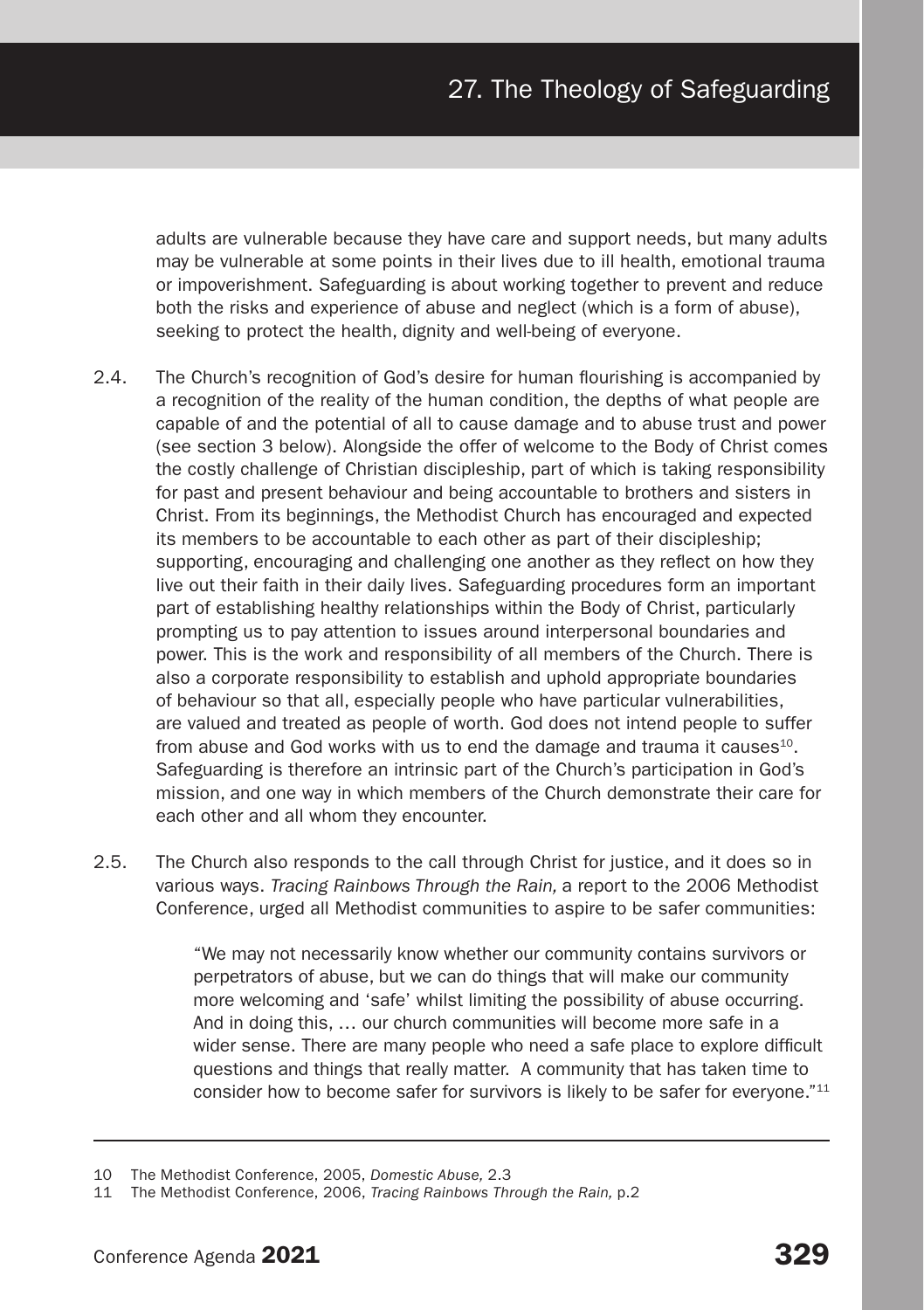- 2.6. In its structures and ways of relating the Methodist Church seeks to demonstrate its concern to protect everyone, giving priority to the welfare and well-being of children, young people and vulnerable adults, and remembering its commitment to survivors of abuse.12 Safeguarding training, procedures and policies help the Church to ensure that it takes appropriate responsibility for selecting, resourcing and supporting those who work with children, young people and vulnerable adults on its behalf. They also help the whole church community to reflect on its ways of relating and to pay attention to issues that help to establish and maintain healthy relationships.
- 2.7. Between 2013 and 2015 the Methodist Church carried out a review of past safeguarding cases (the *Past Cases Review13*), and one of the objectives was "to learn lessons about any necessary changes or developments in order to ensure that safeguarding work within the Methodist Church is of the highest possible standard."<sup>14</sup> Substantial progress has been made in implementing the resulting twenty-three recommendations. The Methodist Church continues to be committed to making the Church a safer space and is taking steps to bring about the cultural change that is needed to understand what safeguarding means in every part of its life.15 Establishing structures and resources for pastoral supervision of ministers is one example of this.

# 3. Abuse and The Human Condition

3.1. During the past quarter of a century there has been an increasing awareness and acknowledgement of the existence and effects of abuse within both the Church and wider society, including recognition of the deep damage, trauma and shattering of self that it causes. The harm can be physical, psychological, emotional and spiritual, causing deep fractures which leave permanent scars and vulnerabilities. In 1999 the Churches Together in Britain and Ireland published *The Courage To Tell,* in which some Christians who have experienced sexual abuse tell their stories "of pain and hope".16 One contributor says:

> "I lived with fear, pain, self-loathing at the feeling of being somehow to blame, of being totally unacceptable. The loneliness was overwhelming."17

<sup>12</sup> The Methodist Conference, 2003, *Response to Time For Action;* and 2006, *Tracing Rainbows Through the Rain*

<sup>13</sup> The Methodist Conference, 2015, *Courage, Cost and Hope (The Past Cases Review)*

<sup>14</sup> The Methodist Conference, 2015, *Courage, Cost and Hope (The Past Cases Review*), p.7

<sup>15</sup> The Methodist Conference, 2015, *Courage, Cost and Hope (The Past Cases Review)*

<sup>16</sup> Churches Together in Britain and Ireland, 1991, *The Courage to Tell.* CTBI: London

<sup>17</sup> CTBI, 1991, *The Courage to Tell,* p.14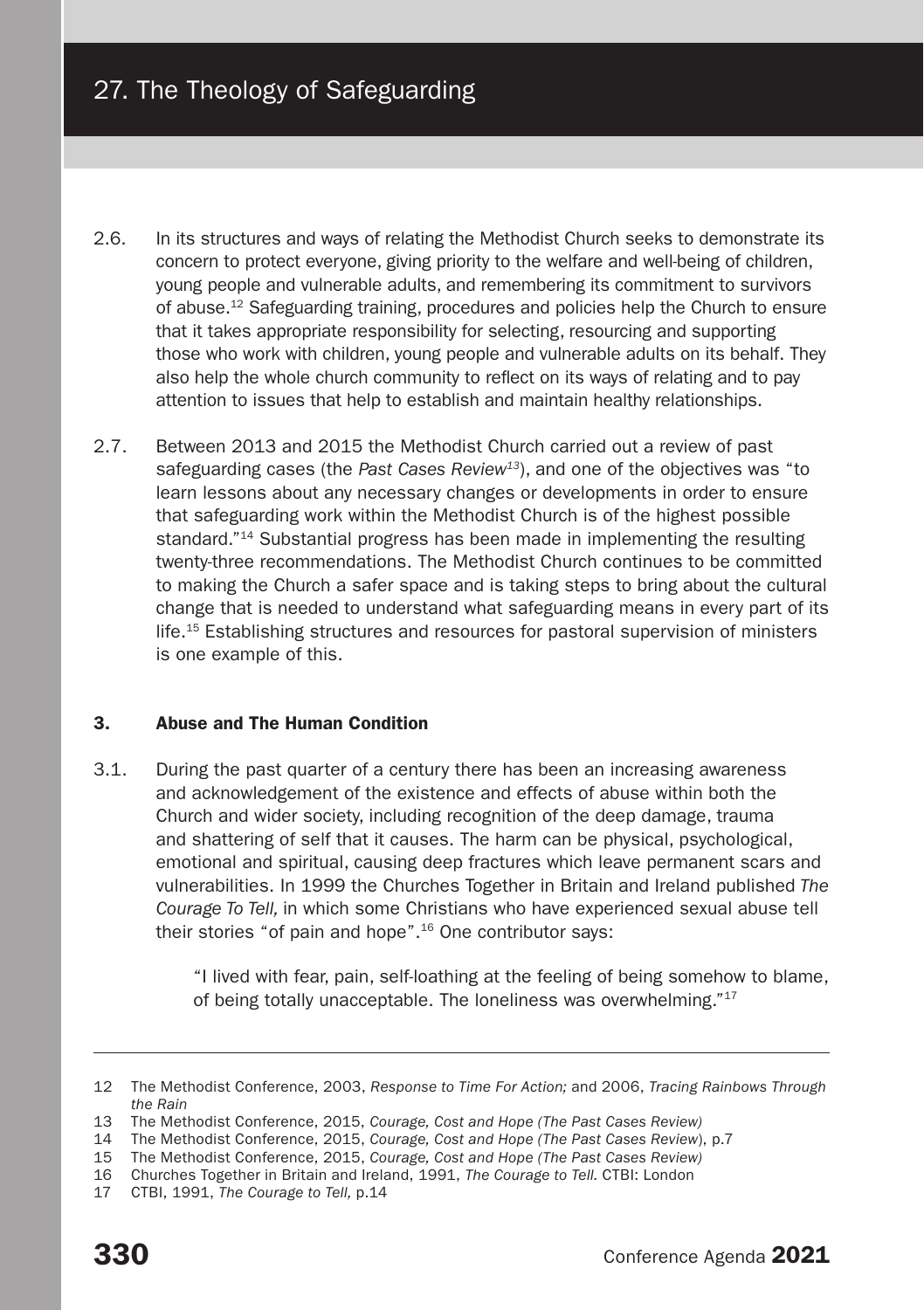3.2. Abuse of any kind, "tears at the fabric of one's soul"18. For many, particularly those who have experienced abuse in childhood, the impact and consequences are life-long: "The effects seem unending, you deal with one lot and something else comes up."19 Experiences of abuse affect self-esteem and many aspects of relationships, including trust and attitudes and responses to touch. Accounts of abuse submitted to the *Past Cases Review* show that, whilst the effects vary from person to person and from day to day for the same person, the impact of abuse is profound and long term. For example, one respondent said:

> "I have learnt that it is impossible to recover from sexual abuse when noone recognises the seriousness of it. My church did not want a scandal, my parents did not want a scandal. I was left to feel worthless and devalued, while the man was left to get on with his life and for all I know repeat the crime with someone else … I was emotionally and physically devastated."20

3.3. Abuse, by its nature, inflicts trauma on the personhood of the victim, violently challenging and destabilising their physical, sexual, cultural and/or spiritual identity and often causing lifelong struggles with issues of identify and value $^{21}$ . A person who experienced adult sexual abuse writes:

> "Even now, I find myself squirming internally as I reveal this information. I still feel responsible. I still fear reprisals and blame. I still experience shame. I was an adult and not without resources, yet these experiences shook me up profoundly and my mental health was, at times, compromised. How it must feel to someone who endured clergy abuse in childhood or adolescence, I can only imagine."22

3.4. The damage of abuse also impacts more widely, having far-reaching consequences not only for those who are abused but also for the wider community. Abuse sends shockwaves of harm throughout communities, as noted in a report from the Churches Together in Britain and Ireland in 2002:

> "Under a thin veneer of normality, the sheer scale and extent of sexual abuse creates a climate of vulnerability and fear, which shapes the daily experience

<sup>18</sup> Dr Wess Stafford, survivor of abuse, quoted in the foreward of Oakley, L, and Humphreys, J, 2019, *Escaping the Maze of Spiritual Abuse: Creating Healthy Christian Cultures,* SPCK: London

<sup>19</sup> CTBI, 1999, *The Courage to Tell*, p.26

<sup>20</sup> The Methodist Conference, 2015, *Courage, Cost and Hope (The Past Cases Review)*, p.29

<sup>21</sup> Graystone, A., 2019, 'An Entirely Different Approach: The Church of England and Survivors of Abuse' in Fife and Gilo, 2019, *Letters to a Broken Church,* Ekklesia: London, p.60

<sup>22</sup> Miryam Clough, 2019, 'Keeping Secrets' in Fife and Gilo, 2019, Letters to a Broken Church, Ekklesia: London, p.11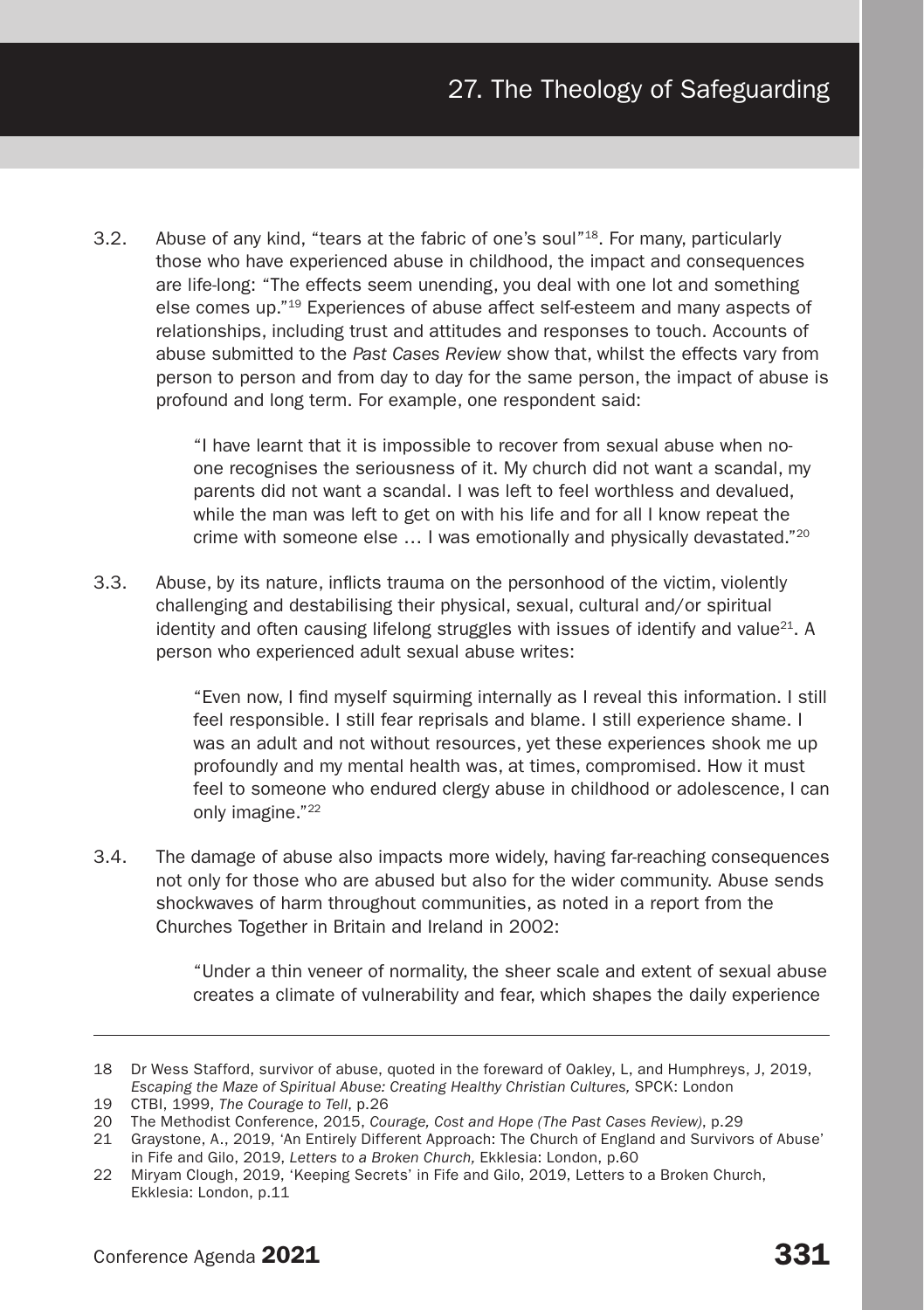and relationships of us all. Each time a woman is afraid to go out at night; or a man is wary about showing affection to his daughter; or a woman squirms in silent embarrassment at her colleague's offensive comments; or an abused child is too frightened to tell what is happening, witness is borne to the deep distortions at the very heart of our corporate life."23

3.5. The trauma of abuse is bound up with abuse of power and betrayal of trust, severely impairing an abused person's ability to trust and form healthy relationships. Most people who have experienced abuse know the person who abused them, and the abuse of trust undermines their sense of self. A person who experienced childhood abuse says:

> "It leaves you with angry feelings, because it robs you of your self confidence even at this young age… And there's a big word – *trust.* This is something you lose and … can never quite get back the same way you remember it. Even now I'm very defensive, and yet I would dearly love to be loved without sounding so aggressive, something which I'm still working on."<sup>24</sup>

The Church of England's Faith and Order Commission notes that the ability to trust "is integral to intimacy, love and the experience of acceptance … It may become radically pervasive, touching all the relationships that the abused person has, insofar as those relationships imply an invitation to trust another person with power and have confidence in their truthfulness and care."25 That can include their relationship with God.

3.6. Although problems of coercion and control in the Church have existed for centuries<sup>26</sup>, only in more recent years has there been a more general recognition of, and reflection on, the complex and difficult area of spiritual abuse which damages the abused at multiple levels. In spiritual abuse the abuser deploys spiritual language, symbolism and concepts as part of their coercion of the abused and justification for their actions.<sup>27</sup> It is a topic which is particularly hard for many Christians to consider because it cuts at the heart of the gospel message of love and grace. As one person who experienced abuse reflects:

<sup>23</sup> CTBI, 2002, *Time for Action*, p.9

<sup>24</sup> CTBI, 1999, *The Courage to Tell,* p.27

<sup>25</sup> The Faith and Order Commission of the Church of England, 2017, *Forgiveness and Reconciliation in the Aftermath of Abuse,* Church House Publishing: London, p.46

<sup>26</sup> Oakley, L, and Humphreys, J, 2019, Escaping the Maze of Spiritual Abuse: Creating Healthy Christian Cultures, SPCK: London, p.5

<sup>27</sup> The Faith and Order Commission of the Church of England, 2017, *Forgiveness and Reconciliation in the Aftermath of Abuse,* Church House Publishing: London, p.20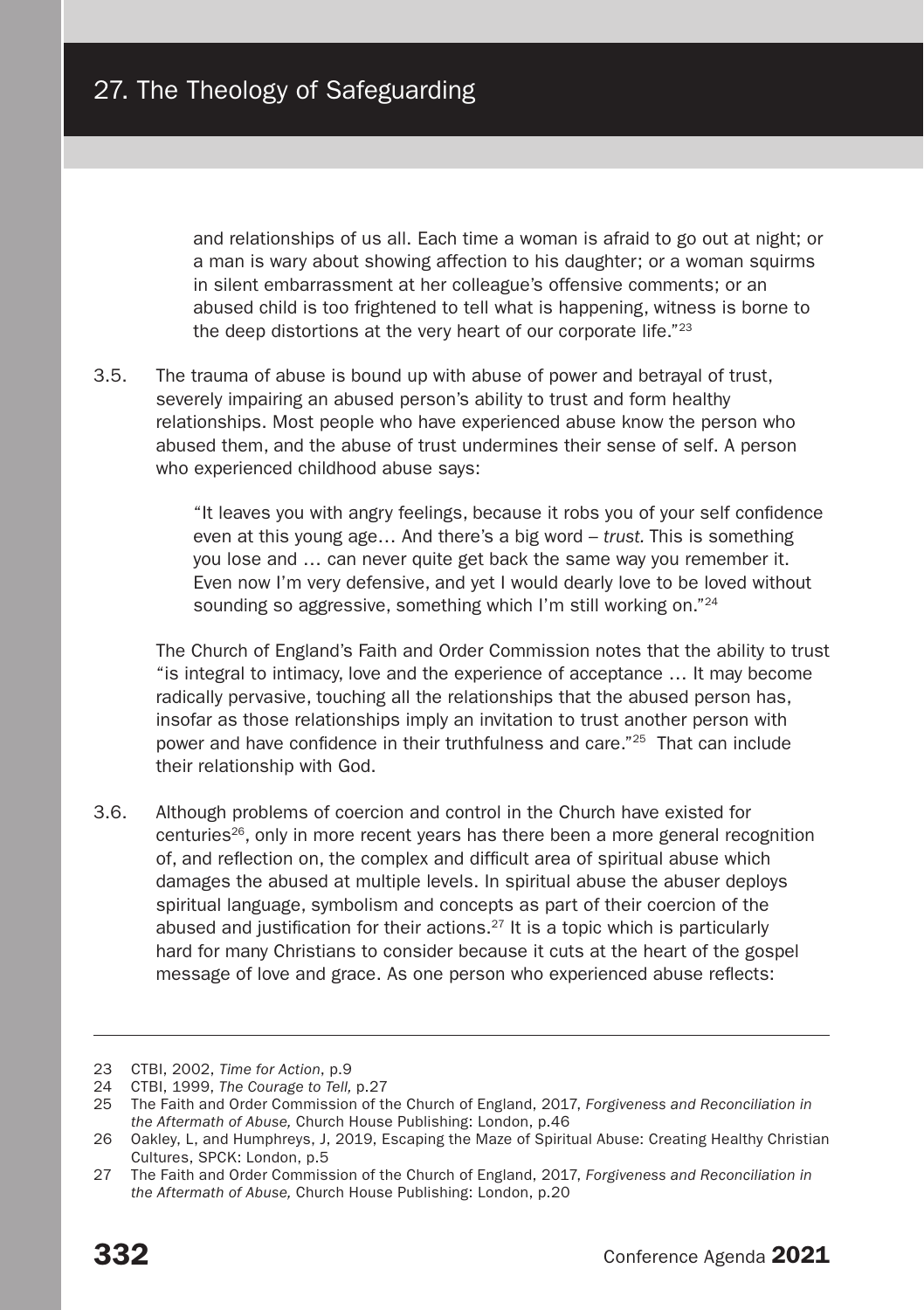"… the difficult reality is that spiritual abuse, often subtle and hidden, exists in the Church more widely than we want to believe. When it gains a foothold, people who are looking for love, acceptance, joy and healing instead gradually become entrapped by a deeply damaging climate of control, coercion and condemnation."28

3.7. Spiritual abuse has been difficult to define because of the different and complex aspects of such experiences, but a helpful definition has been offered by Lisa Oakley:

> "Spiritual abuse is a form of emotional and psychological abuse. It is characterized by a systematic pattern of coercive and controlling behaviour in a religious context. Spiritual abuse can have a deeply damaging impact on those who experience it. This abuse may include: manipulation and exploitation, enforced accountability, censorship of decision making, requirements for secrecy and silence, coercion to conform, control through the use of sacred texts or teaching, requirement of obedience to the abuser, the suggestion that the abuser has a 'divine' position, isolation as a means of punishment, and superiority and elitism."29

- 3.8. Oakley identifies the spiritual aspects of abuse in a Christian context as the use of Scripture, 'divine calling' or of God's name or suggested will to coerce and control; and threats of spiritual consequences. It can lead to mistrust of the self, Church and God, shattering faith and relationships, distorting understandings of God and impairing the gospel message. Even those who "make it out with their faith alive" can be very wary of church or Christian organizations.<sup>30</sup>
- 3.9. The Methodist Church has named abuse as sin in all its forms.<sup>31</sup> Sin is "our alienation from God which is also our alienation from one another and the whole of the created order, embodied in all the ways in which people and the earth fail to flourish as God intends."32 Sin can be both individual choice, action and inaction, and structural or corporate action or omission. It can be expressed in social systems and social expectations which trap individuals.

<sup>28</sup> Dr Wess Stafford, survivor of abuse, quoted in the foreward of Oakley, L, and Humphreys, J, 2019, Escaping the Maze of Spiritual Abuse: Creating Healthy Christian Cultures, SPCK: London

<sup>29</sup> Oakley, 2018, quoted in Oakley, L, and Humphreys, J, 2019, Escaping the Maze of Spiritual Abuse: Creating Healthy Christian Cultures, SPCK: London, p.31

<sup>30</sup> Oakley, L, and Humphreys, J, 2019, Escaping the Maze of Spiritual Abuse: Creating Healthy Christian Cultures, SPCK: London, pp.77-78

<sup>31</sup> The Methodist Conference, 2005, *Domestic Abuse*, 2.25

<sup>32</sup> The Methodist Conference, 2005, *Domestic Abuse,* 2005, 2.26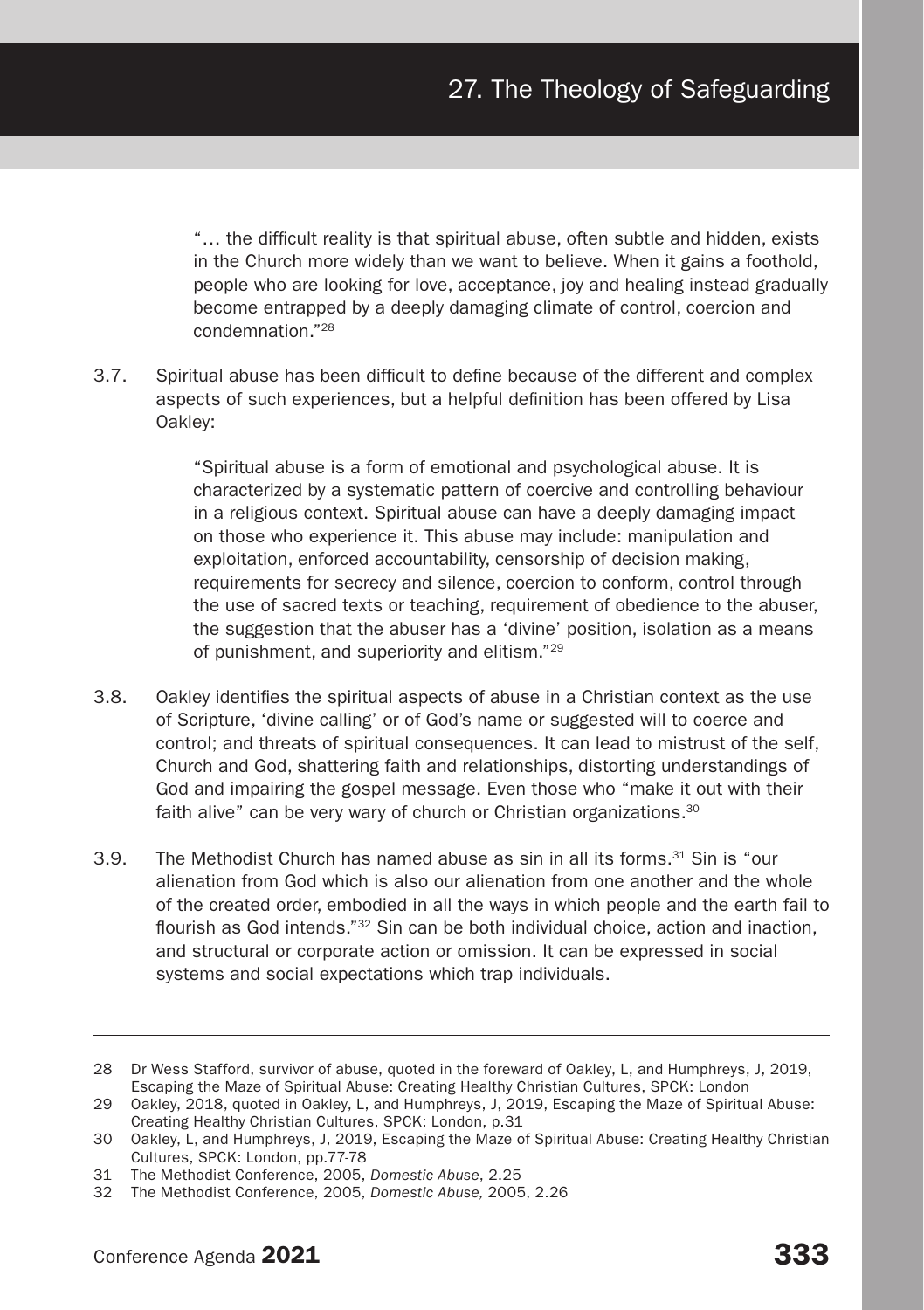- 3.10. As part of its understanding of sin, Christian theology acknowledges the depth of harm which human beings can cause. Human beings are capable of horrific and appalling acts, as well as being capable of acts of inspirational grace and love. Yet it can be hard to face the reality of human brokenness and evil, thereby failing to acknowledge the potential that we all have to do harm, and failing to acknowledge and grapple with the chaos, darkness, trauma and horror that some experience. In Christian communities we can tend to 'see the best' in people at the expense of seeing 'the worst'. Taking seriously the reality of human sin and capacity for evil is part of understanding the human condition.
- 3.11. From its beginnings Methodism had a robust theology of sin. In one of his sermons, John Wesley describes its power and insidious nature and the futility of struggling against sin in one's own strength.<sup>33</sup> Every human being is in need of grace and the Methodist Church proclaims the grace of God which is freely given to all people through Jesus Christ. The Methodist Church defines grace as "God's sovereign love and favour, freely given to undeserving and hostile people".<sup>34</sup> recognising humanity's need for love, forgiveness and acceptance, and thus helping us to be honest about the human condition.
- 3.12. The Methodist Church remembers that it, too, has cause to repent, seek forgiveness and take responsibility for past actions. The findings of the Methodist Church's *Past Cases Review* highlight issues around institutional abuse, where the Church has been complicit in, or perpetuated abuse, including through the actions (or inaction) of those in positions of authority and through a lack of awareness of the signs, impact and dynamics of abuse. The Church, created and called by God, is a continuing community of followers of the risen Christ but also a flawed human organisation. It has not always protected the vulnerable in its charge from harm, nor has it responded adequately to those who have experienced abuse. The *Past Cases Review* found that it was evident that "the culture is made unsafe, not only by the actions of the perpetrators, but also by the subsequent actions of those in authority or in colleague relationships who have failed to respond in a way that recognises the reality of the abuse that has taken place."35 The Methodist Church itself needs to recognise how it has, at times, contributed to the abuse and exploitation of vulnerable people, not least through its use of power, and to seek to change its patterns of behaviour accordingly. This is a demanding task and it requires the participation and commitment of the whole church community. As noted in the *Past Cases Review*:

<sup>33</sup> John Wesley: Sermon IX, *The Spirit of Bondage and of Adoption,* para 6

<sup>34</sup> The Methodist Conference, 1986, *A Catechism for the use of the people called Methodists,* 10

<sup>35</sup> The Methodist Conference, 2015, *Courage, Cost and Hope (The Past Cases Review),* p.20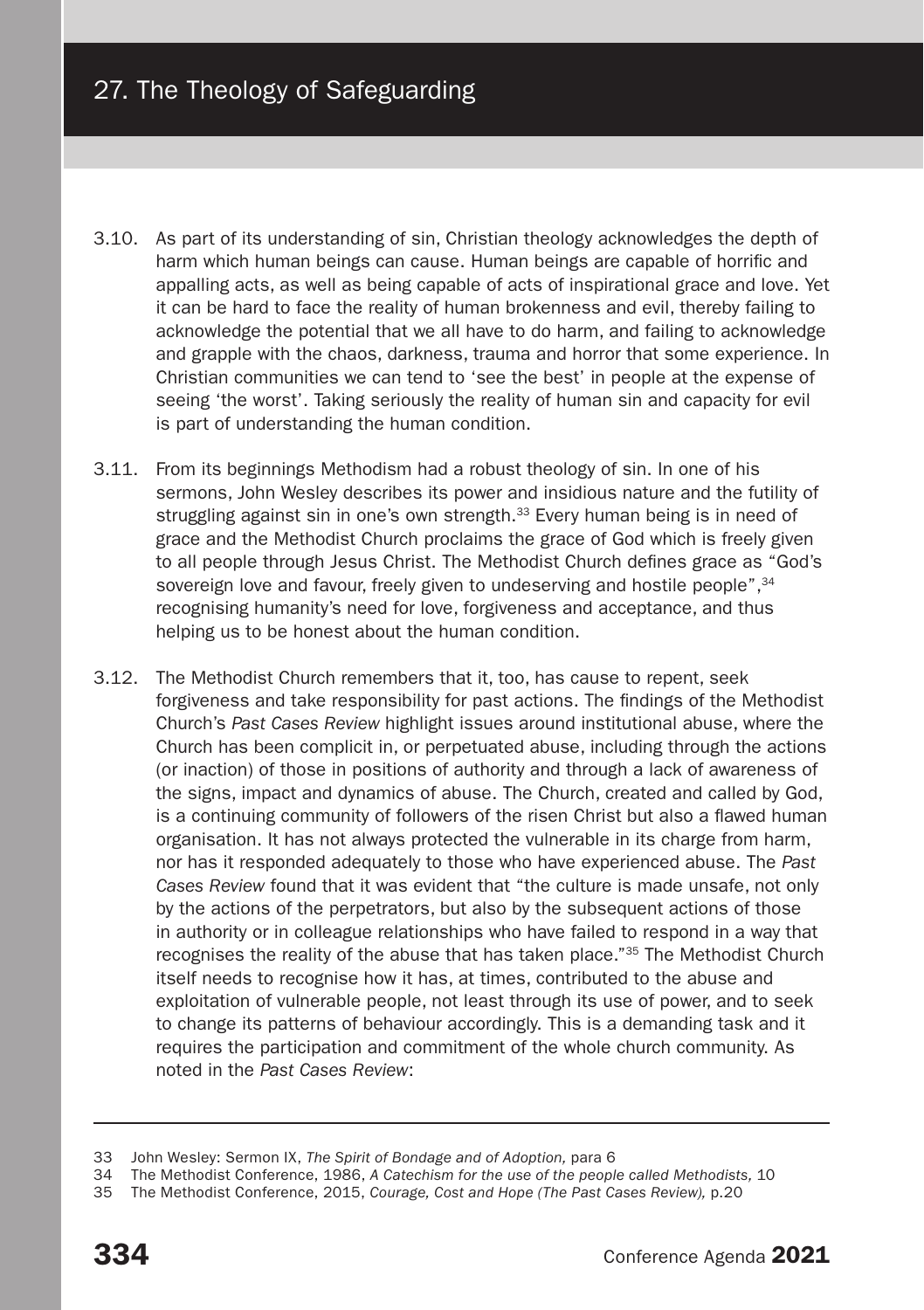"Local churches will not become really safe place places until the understanding of safeguarding, and abuse of power in relationships is understood by the whole congregation. Unfortunately too many church people see safeguarding as synonymous with DBS<sup>36</sup> checks which can lead to dangerous complacency."37

3.13. Safeguarding work prompts us to consider how well we challenge and hold one another to account when boundaries are broken, behaviour is inappropriate and power misused; how well we listen and respond well to the deep pain and horror of the experiences of people who have experienced abuse; and how we might change and challenge our culture. As part of its response to abuse and work on safeguarding, the Methodist Church has engaged in self-reflection and selfexamination. There are three particular areas where ongoing critical reflection throughout the Methodist Church is needed if it is committed to a change of culture that will make it a safer place: a critique of how theology is used (section 4), reflection on the failure to challenge unacceptable behaviour and maintain appropriate boundaries (section 5), and welcoming those who have experienced abuse (section 6).

# 4. Theological thinking and how it is used

- 4.1. The ways in which God is understood and spoken of impacts on human relationships. Previous Methodist reports have indicated ways in which particular theological concepts have shaped the aspects of Methodist culture and theology that have contributed to unhealthy patterns of relating and thus caused harm.<sup>38</sup> Through listening to those who have experienced abuse, the Methodist Church has acknowledged that many people who abuse within church contexts have also used distorted interpretations of biblical texts and theological themes to justify their behaviour.
- 4.2. The relationship between theology, cultural context, and individual and community experience has been the subject of much exploration since the middle of the twentieth century. Within wider theological conversations, liberation, feminist, queer, post-colonial and other contemporary theologians have encouraged critical reflection on the process and context of theological thinking, highlighting how experience and theology shape each other. There is now greater awareness and acceptance of how theology can shape contexts which enable abuse to happen and abusive patterns of behaviour to form, as well as contexts which enable

<sup>36</sup> A DBS check is an official record stating a person's criminal convictions

<sup>37</sup> The Methodist Conference, 2015, *Courage, Cost and Hope (The Past Cases Review)*, p.34

<sup>38</sup> See *Time for Action, Tracing Rainbows Through the Rain* and *Domestic Abuse* for example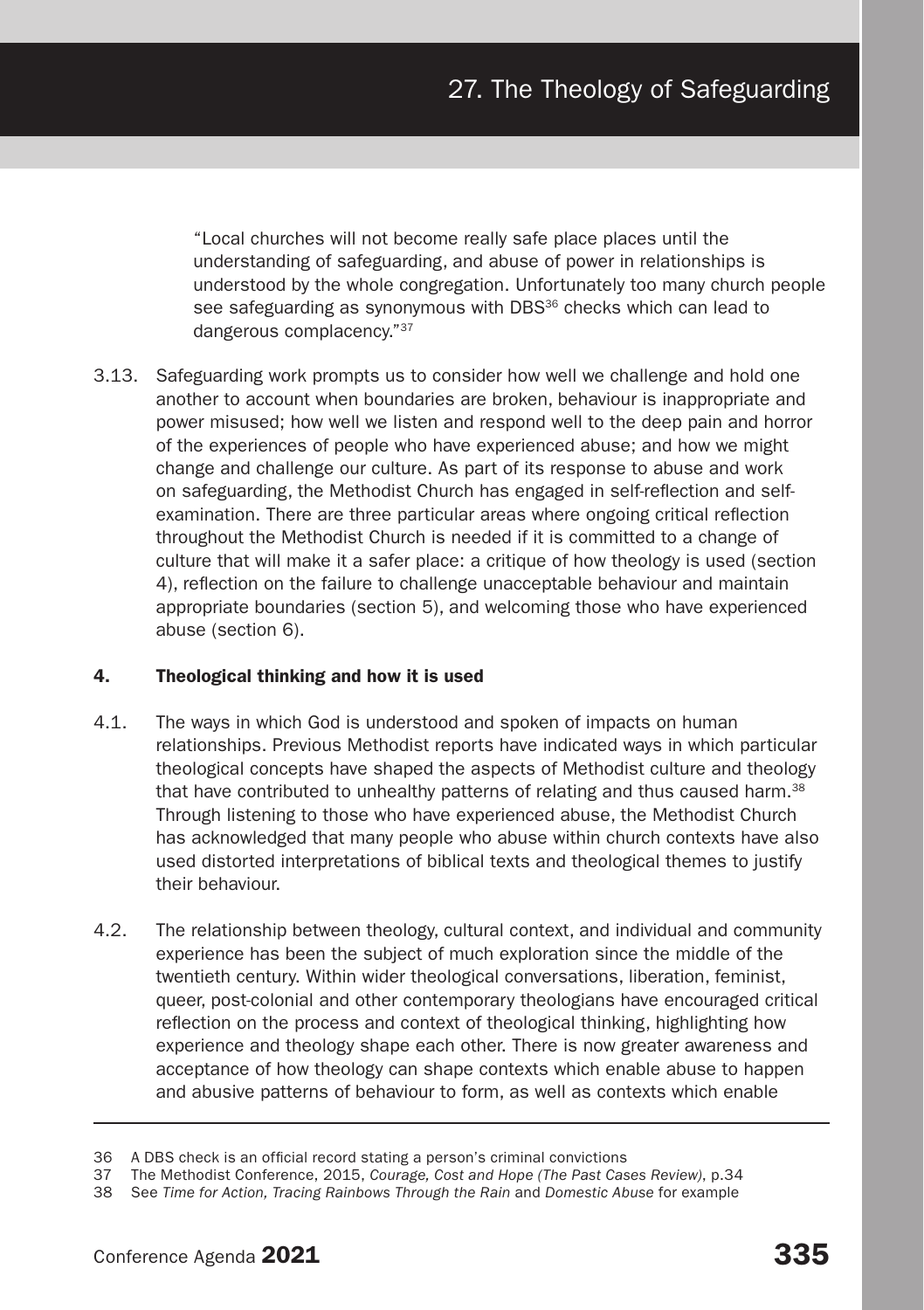human flourishing and patterns of healthy relating. This section gives examples of this including use of the Bible (4.3), language about God (4.4), redemptive suffering (4.5) and the dynamics of worship (4.6). Before doing so, however, some comment on theological method is needed.

#### 4.3. Theological Method

- 4.3.1. Theological reflection and the exploration of the nature of God do not occur in a vacuum or begin from a neutral point. It is now widely recognised that theological thinking is shaped by the experiences, knowledge, cultures and bodily specificity of those undertaking it. For example, for much of its history, the Church's theology has been developed, decided and informed by the experiences of men, and thus reflects men's experiences and knowledge of God and ways of being in the world. Feminist theologians such a Rosemary Radford Ruether, Elisabeth Schussler Fiorenza and Pamela Sue Anderson made this explicit as they explored and recovered the neglected contributions of women in the church, paid attention to women's experiences and ways of knowing, and sought to promote the full humanity of women; thus critiquing and seeking to transform the theology of the Church39. Since the mid-twentieth century many other theologians (such as black, queer, post-colonial and liberation theologians) have explicitly developed theological reflection from their often marginalised cultural, embodied, socioeconomic locations and experiences (including their experiences of God), seeking to enrich, critique and transform theological understanding and Christian practices.
- 4.3.2. Paying attention to experience is something which the Methodist Church has always embraced in its theological method,<sup>40</sup> although what 'experience' has referred to and how it has been used has changed across the years. For doctrinal decisions John Wesley most frequently drew upon the category of experience when he was uncertain about his interpretation of scripture or when it was being challenged. He looked for any theological claim to 'prove true' in his life and the lives of mature Christians, valuing the wisdom acquired through living, not immediate spiritual sensations.41 It was usually where Wesley felt that Scripture was silent that experience took on a more constructive role.

<sup>39</sup> Radford Ruether, R, 1983, *Sexism and God-Talk: Toward a Feminist Theology*, Beacon Press; Schussler Fiorenza, E 1983, *In Memory of Her: A Feminist Theological Reconstruction of Christian Origins*, Crossroad: New York; Anderson, P S, 1998, *A Feminist Philosophy of Religion: The rationality and myths of religious belief*. Blackwell

<sup>40</sup> Albert Outler argued that Wesley added the category of Experience to the Anglican triad of Scripture, Tradition and Reason, comprising the Methodist quadrilateral (Outler, 1964, *John Wesley*. Oxford: Oxford University Press).

<sup>41</sup> Maddox, R, 1994, 1994. *Responsible Grace: John Wesley's Practical Theology*, Nashville: Kingswood Books, p.46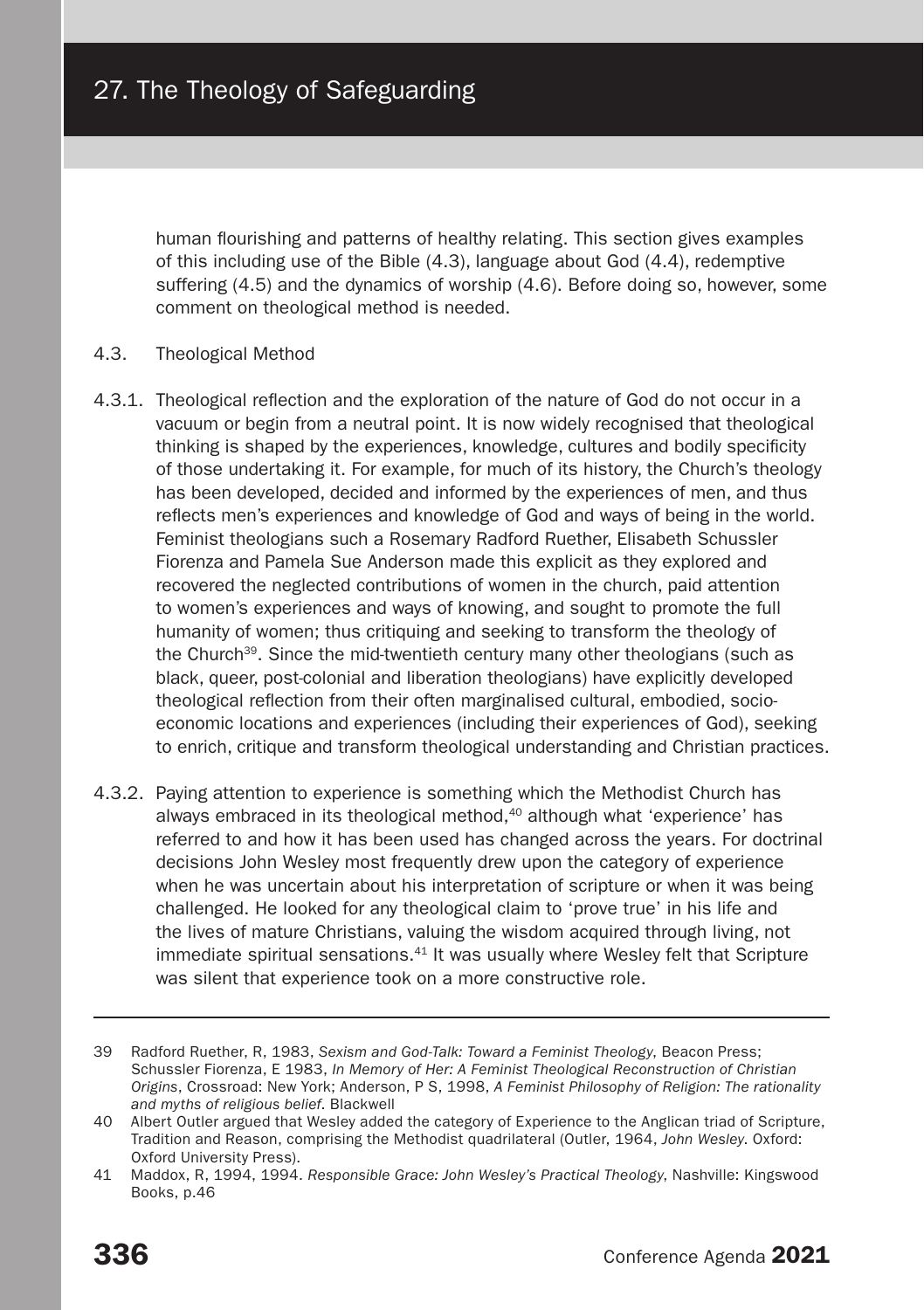- 4.3.3. In Wesley's writings experience most frequently plays a confirming and illuminating role, but within subsequent Methodist theology the notion of experience has been, and is, differently regarded and employed, and the numerous ways in which it is relied on is often unacknowledged. When experience is now referred to it is more usually taken as a starting point or conversation partner for theological reflection. Whilst the category has been broadened to embrace all human and not just Christian experience, there is often an indiscriminate emphasis on individual personal experience as an interpretative tool. Questions of whose experience is being given attention, or how it is being understood and used, are rarely addressed. 'Experience' as a theological category is more than a weight of feeling or the sum of opinion, but something to be corporately interrogated, robustly reflected on, and brought into critical conversation with scripture and tradition, as part of the process of theological inquiry. There are now many resources, not least from those theologies referred to in paragraph 4.1 above, to help the Church in its reflection on experience. These resources teach us to pay attention to the variety of experiences and ways of knowing God (particularly of those who are marginalised), to ask whose experience is privileged, how it is critiqued, what assumptions are made, who has the interpretive power, and how and on whom the theological thinking impacts.
- 4.3.4. The Methodist Church has already begun to pay attention to the experience and theological thinking of those who have experienced abuse. A report to the 2005 Methodist Conference about domestic abuse drew upon "the resources of Christian theology for the sake of women and men caught up in domestic abuse", noting that theology reflecting on the experience of particular people "doesn't mean that theology is just about human beings. Theology is in part the reflection we are able to do as human beings on what God is doing with us; what purposes God has for us".42 Locating theological reflection in the experiences of those who have experienced abuse may deepen and transform our understanding of God by challenging and reimagining theological thinking. The questions asked in 2005 continue to be pertinent:<sup>43</sup>
	- What does Christian theology look like to those who are caught up in situations that involve …abuse?
	- Which parts of the theological agenda are highlighted? Which theological themes come up most often?
	- What kind of theology or what theological statements contribute to the nourishing and supporting and healing of survivors?

<sup>42</sup> *Domestic Abuse,* 2005, 2.2

<sup>43</sup> The Methodist Conference, 2005, *Domestic Abuse,* 2.4, adapted for the wider context of all abuse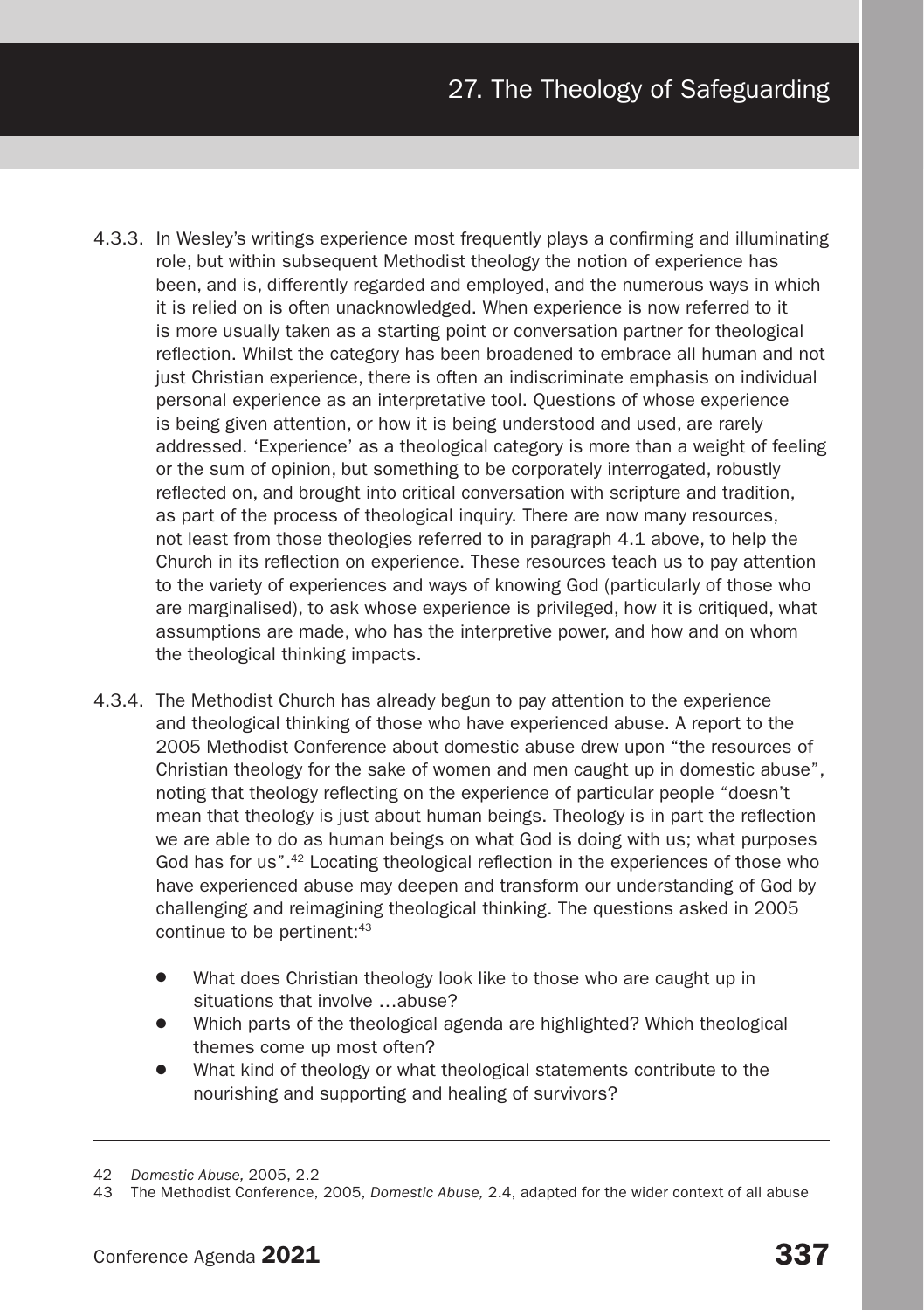- What kind of theology challenges the perpetrators of abuse?
- What kind of theology seems to damage and degrade those who experience abuse and uphold or support those who abuse?
- 4.3.5. The rest of this section examines how theology has contributed to contexts which have enabled abuse to happen and silenced those who have experienced abuse. The effects of deeply listening to those who have experienced abuse will not only impact on the Church's procedures and practices but also on its theology. The examples below contain some reflections from those who have been abused, demonstrating how theological thought has been used to, or had the effect of, compounding the abuse experienced, and also indicating life-giving theological reflection that has emerged from that same context.
- 4.4. Use of the Bible
- 4.4.1. For Christians, the Bible is a crucial theological resource. The Methodist Church bases its doctrines on the divine revelation recorded in the Holy Scriptures, which it acknowledges as "the supreme rule of faith and practice".<sup>44</sup> The Bible contains stories of liberation, transformation and hope, and resources which offer alternative ways of living in caring healthy relationships. Yet Christians must also wrestle with the accounts of abuse within the Bible and those passages which seem to support discrimination, particularly against women, and have been used to justify abuse.
- 4.4.2. The Bible always requires some degree of interpretation, not least in working out how it relates to life today.45 The interpretation of scripture is a dynamic process. Within the Bible itself, for example, some later texts comment on how some of the earlier texts are to be understood. As already acknowledged,<sup>46</sup> how Christians interpret scripture is affected by their culture, theological tradition and life experiences, and they can differ greatly in what they believe can be deduced from the Bible on many subjects, including issues of abuse. Within the Methodist Church it is acknowledged that there are different approaches to Scripture and various models of biblical interpretation.<sup>47</sup> It is important for Christians to give attention to how the Bible is being used and interpreted in prayers and worship, customs and practices, and patterns of relating. As noted in the *Domestic Abuse*

<sup>44</sup> Clause 4 of the *Deed of Union*

<sup>45</sup> Issues of biblical interpretation and scriptural authority are discussed in The Methodist Conference, 1998, *A Lamp to my Feet and a Light to my Path: the Nature of Authority and the Place of the Bible in the Methodist Church*

<sup>46</sup> See 3.2.1 above.

<sup>47</sup> The Methodist Conference, 1998, *A Lamp to my Feet and a Light to my Path*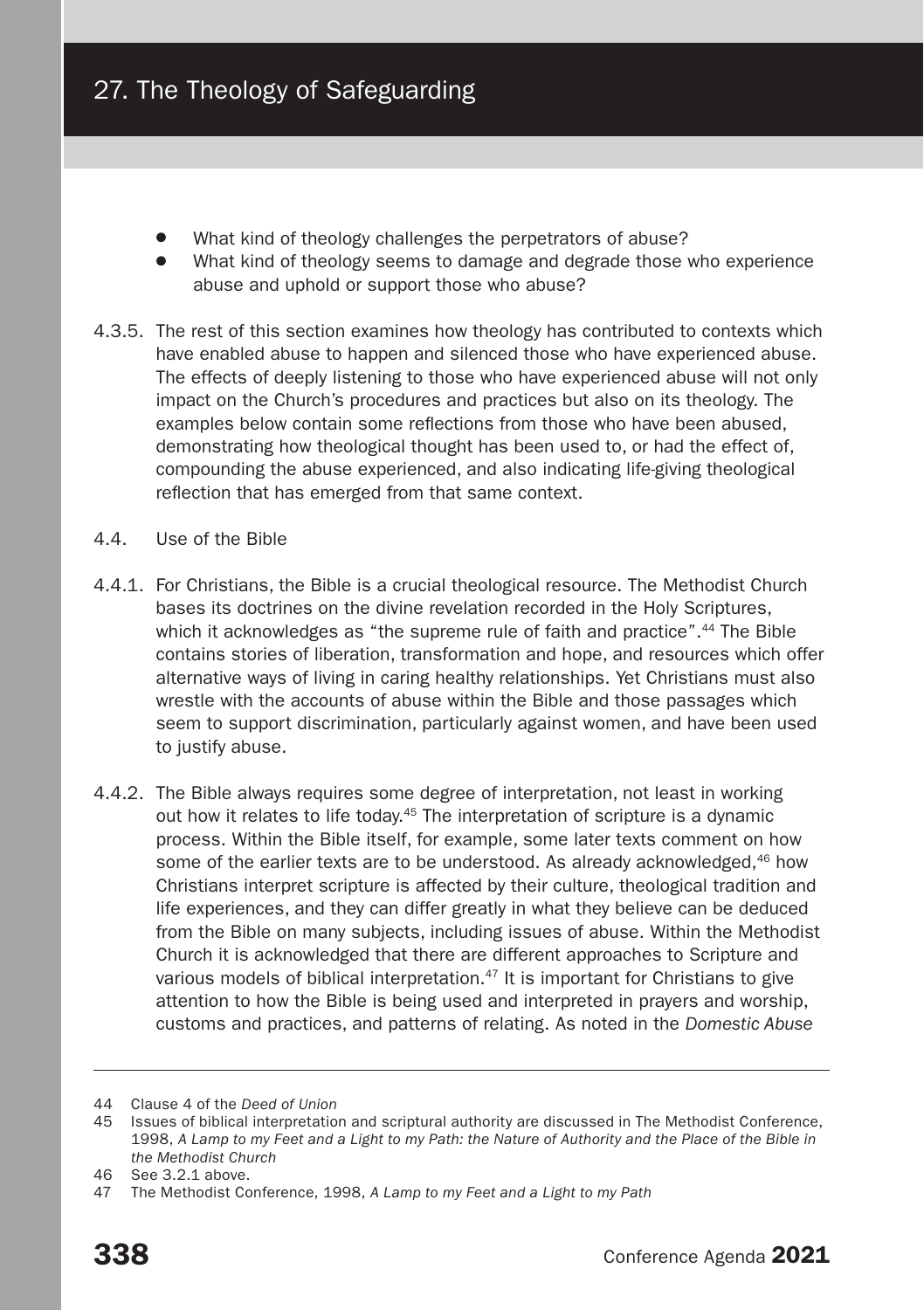report: "Christians need to reflect continually on how they draw conclusions from the Bible and how they appropriate life-giving meaning from it. It is not Christian reflection, Christian theology or Christian Bible study to take everything in the Bible at face value without such interpretative work."48

- 4.4.3. Drawing on previous work, particularly within the 2005 report on *Domestic Abuse*, this section offers some examples to indicate how the Bible has been used by people who abuse in contexts of male-on-female abuse to justify abuse, or to keep people trapped in abusive situations.
- 4.4.4. A first example is found in the creation story. Chapters 1-3 of the book of Genesis have often been used when exploring the purposes of God for the relationship between men and women. Although in Genesis 1:26-28 the creation of man and woman is referred to in the same instant and in the same way, the differentiation between the creation of man and woman in Genesis 2:18-25 has sometimes been interpreted as expressing a secondary, 'helping' role for women. This is apparently confirmed in Genesis 3:16 ("Your desire will be for your husband and he shall rule over you") and understood, by some, to mean that this is how things ought to be ordered. Alternative interpretations repudiate any idea that the Genesis texts enshrine the subordination of women. $49$  When interpreted alongside the Song of Songs, for example:

"they can offer an image of the mutuality of desire, deep personal bond and a relation of sameness and difference as the picture of the kinds of relationship God intends. And that is the key issue: the kinds of relationship which God intends. Christian interpretation of particular texts is surely governed by an understanding taken from the proclamation of the Christian gospel as a whole that God wants people to be loved, nourished and growing, not damaged and destroyed. The most intimate human relationships should be a part of that nourishing and growing: where partners support each other to fulfil the potential of each; where love enables transformation. If some biblical texts are used to justify abuse, then they are not being interpreted in the context of biblical truth as a whole."<sup>50</sup>

4.4.5. A second example is found in how some interpretations of particular passages in the New Testament have led to distorted ideas of male 'headship.' These have influenced patterns and understandings of leadership and have been used to

<sup>48</sup> The Methodist Conference, 2005, *Domestic Abuse,* 2.5

<sup>49</sup> See, for example, the exploration of Genesis 1-3 in the Doctrine Commission of the Church of England, 2003, *Being Human,* Church House Publishing: London

<sup>50</sup> The Methodist Conference, 2005, *Domestic Abuse*, 2.10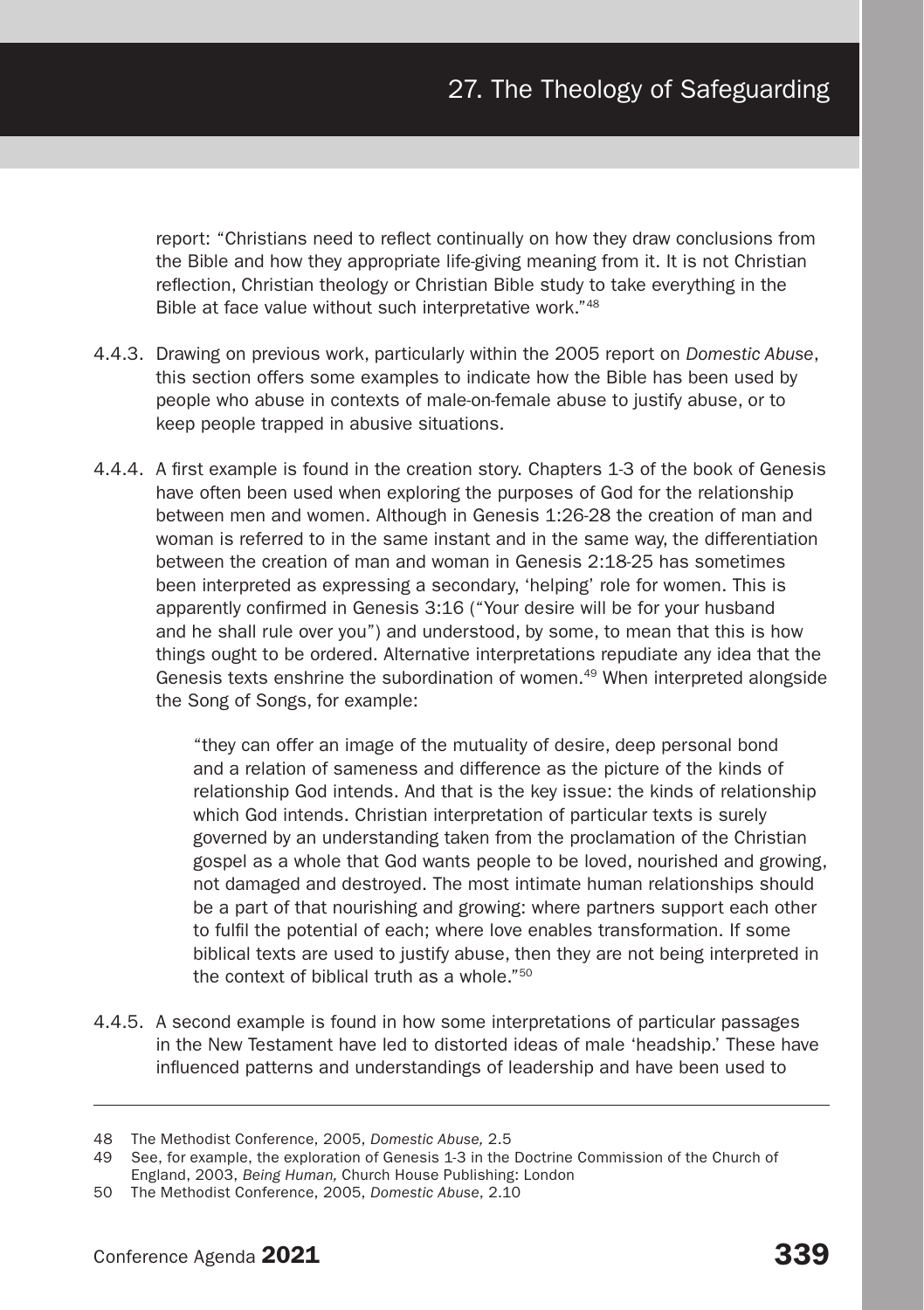justify the subordination of women by men. When the Bible has been misused in this way it is usually through a particular gendered interpretation, without recognising the cultural assumptions and societal norms inherent in the particular texts. The example of the 'household codes' in Ephesians 5:22 - 6:9, Colossians 3:18 - 4:1 and 1 Peter 3:1-7 is explored in the *Domestic Abuse* report. Like other material in the New Testament these closely resemble codes for social behaviour from philosophies of the period when these texts were written:

"To that extent the kinds of standards referred to are part of the culture in which the New Testament writers lived. It can be argued, however, that the codes as used in the New Testament enshrine a standard that demands more, in terms of responsibility for care by the powerful in society, than would have been demanded outside the Church. So how might these texts be appropriated in very different cultural settings? One interpretation argues that 21st-century Christians should take on these codes just as they stand, because they transcend cultural circumstances and are entirely appropriate to all times and places. Another interpretation argues that Christians are to appropriate the pattern which says that more is demanded of Christians in terms of love and respect, responsibility and care, than is expected by the society in which they live. That interpretation might take the 'best' of a Western, 21st-century society's understanding of the mutuality of responsibility in relationships, of each individual in a partnership being treated as equally valuable and equally responsible, and argue that there is still more love and care that Christians can express."<sup>51</sup>

4.4.6. As illustrated by these two examples, such reflections underline the importance of interpreting biblical passages in the context of proclamation of the gospel of Jesus Christ:

> "God wants people to be loved, nourished and growing, not damaged and destroyed… If some biblical texts are used to justify abuse, then they are not being interpreted in the context of biblical truth as a whole."52

- 4.5. Language about God
- 4.5.1. The theological themes of being made in the image of God and the language of God as Trinity means that what Christians believe about God and how God acts says something about the nature of human relationships and affects Christian belief about how human beings should relate to one another. If some of God's

<sup>51</sup> The Methodist Conference, 2005, *Domestic Abuse*, 2.12

<sup>52</sup> The Methodist Conference, 2005, *Domestic Abuse*, 2.10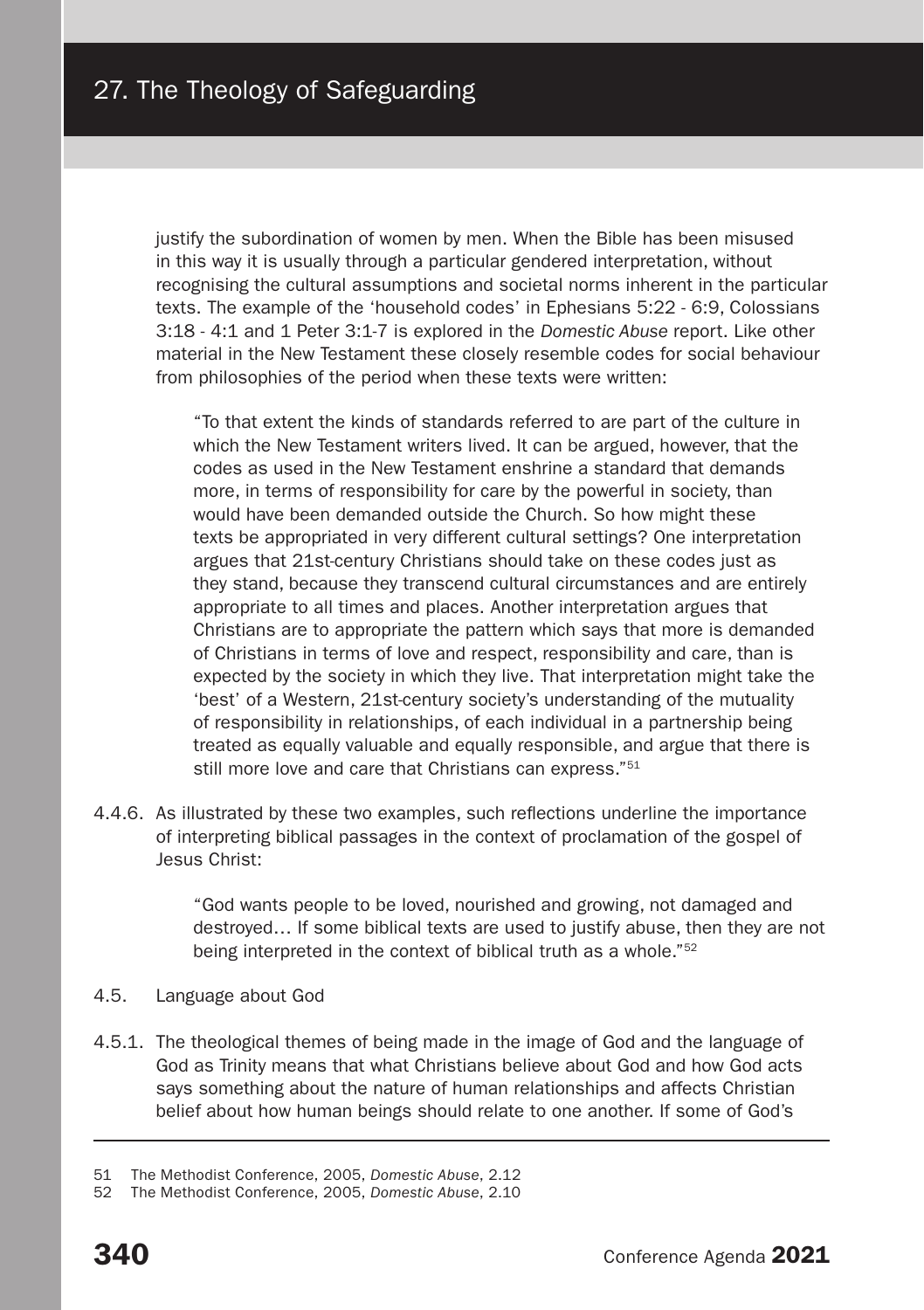attributes are emphasised at the expense of others, then it results in a distorted picture of God which can lead, even if indirectly, to distorted human relationships. It is therefore important to pay attention to the language and images that are used when referring to God.

4.5.2. In 1989 Brian Wren undertook a rigorous examination of the language used in worship.53 Although initially sceptical, he found that:

> "the systematic and almost exclusive use of male God-language, in a faith in which God is revealed as incarnate in a male human being, gives a distorted vision of God and supports male dominance in church and in society. The distortion goes deep, in liturgies, creeds, hymns, and the language of the Bible."54

- 4.5.3. Christianity has always maintained that God is beyond gender, but the traditional image of God as 'Father' is deeply embedded. Many Christians have explored and reflected on its effect and impact. Theological reflection on the ways in which gender is understood, for example, highlights the prevalence of binary language about God and its impact on Christian spirituality and practices.55 There are also many examples of work which explores how a theology which has thought of God in terms of paradigm and central images that are male has reinforced the subordination of women. For example, in 1992 the *Inclusive Language* report to the Methodist Conference highlighted how the dominant use of male words and imagery when addressing or speaking of God reinforces the idea that the male is normative and the female in some way or other inferior, distorting our thinking of both God and humanity.<sup>56</sup> The report noted that much "traditional God-talk can easily be seen as legitimizing and perpetuating the power and privilege of males. It is after all the case that the church which has used male language about God has also been, and still largely is, patriarchal (i.e. male centred) in its structures and practice."57
- 4.5.4. Theology that has emphasised hierarchical images of the relations between God and human beings has implicitly supported the idea of hierarchical models as

<sup>53</sup> Wren, B, 1989, *What Language Shall I Borrow? God Talk in Worship: A Male Response to Feminist Theology,* Wipf and Stock: Eugene, OR

<sup>54</sup> Wren, B, 1989, *What Language Shall I Borrow? God Talk in Worship: A Male Response to Feminist Theology,* Wipf and Stock: Eugene, OR, p.4

<sup>55</sup> Guest, D, Goss, R E, West, M, and Bohache, T, 2011, *The Queer Bible Commentary.* SCM Press: London; Slee, N, 2014, "God-language in Public and Private Prayer: A Place for Integrating Gender, Sexuality and Faith" in *Theology and Sexuality,* Volume 20 – Issue 3

<sup>56</sup> The Methodist Conference, 1992, *Inclusive Language*, 3

<sup>57</sup> The Methodist Conference, 1992, *Inclusive Language,* 52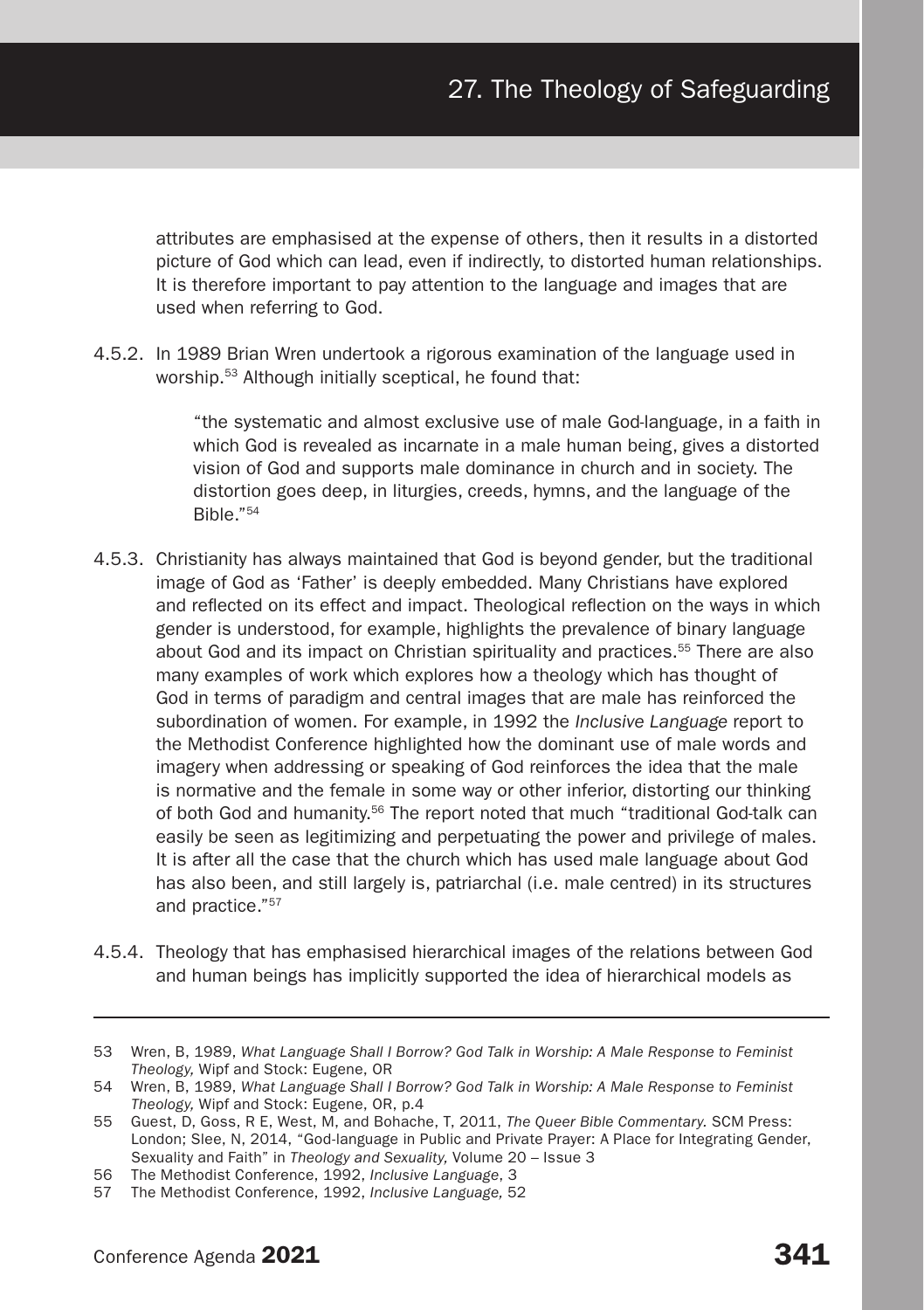appropriate for all relationships (ie where all relationships have some 'over' or responsible for others, the 'others' being in some sense 'subordinate'), thus shaping contexts in which patterns of grooming and abuse flourish.<sup>58</sup> The God who behaves like the patriarchal male "relating to creation by command and decree and demanding a response of servile obedience … is uncomfortably close to how God has sometimes been represented in the Christian tradition."<sup>59</sup> even if this is a misunderstanding of how associated imagery is used in the Bible. Over employing language and images of God as all powerful, separate and above the world, holy and majestic and radically different from human beings may also "glorify" those people who are perceived to be powerful or are in positions of authority, resulting in a failure to always recognise where power lies and when it is being used to dominate others or manipulate them.60 Where the dominant image of God is as 'high and mighty King of kings, Lord of lords, the only Ruler of princes' who beholds us from a divine 'throne'<sup>61</sup> then it engenders a distorted understanding of the divine, as one person who has experienced abuse describes:

"When I was younger I used to pray to God to stop the abuse from happening. Nobody could have prayed harder than me, and nobody could have believed that God would stop the abuse more than I did! The abuse continued. I waited for God on high to save me from what was happening; and prayed every day that my dad would die. I was led to believe in a kind of power-ranger God. Understanding incarnation as God sharing our humanity has helped me to see that my expectations were not real; and that the absence of the zapping from heaven did not mean the absence of God in my life. Rather I learned that God in Christ shared my suffering; that good could overcome evil and there was hope. I learned that I was involved in my own salvation."<sup>62</sup>

4.5.5. All language about God is metaphorical, using and referencing things within this world to describe and point in the direction of truth about God. Our human words are images, models, metaphors and analogies, speaking of the richness of God but never capturing God's fullness. Care is required in the language we use when talking about God because it moulds as well as expresses our thinking and feeling. Thoughtless and badly chosen language may both express and encourage attitudes which are unworthy or beliefs which are inadequate, impoverished or false. The way in which language is used is therefore important, and consideration

<sup>58</sup> The Methodist Conference, 2005, *Domestic Abuse*, 2.17

<sup>59</sup> The Methodist Conference, 1992, *Inclusive Language*, 40

<sup>60</sup> The Methodist Conference, 2005, *Domestic Abuse*, 2.16

<sup>61</sup> The Methodist Conference, 1992, *Inclusive Language*, 14

<sup>62</sup> The Methodist Conference, 2006, *Tracing Rainbows Through the Rain*, p.14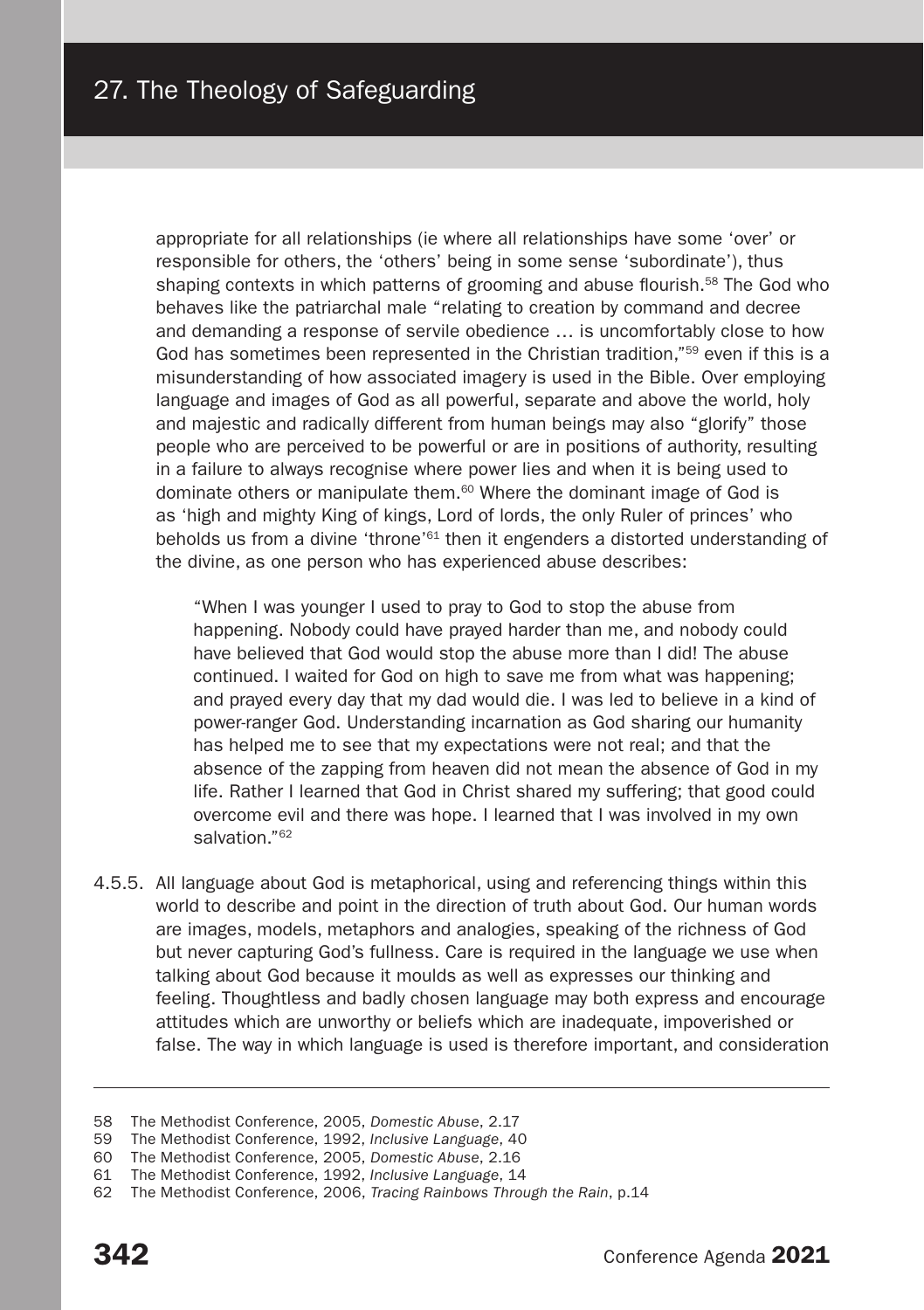of its potential meaning and impact on people who have experienced abuse is required. Inevitably particular words and images will not have the same impact on all people who have experienced abuse because their experiences and contexts will be different, but the wider church community needs to be aware "that words and phrases we may take for granted may affect different people in different ways and our commonly held assumptions may leave some people feeling marginalized, unheard and rejected".63

- 4.6. The Cross and Suffering
- 4.6.1. Faith in Jesus Christ who was crucified and raised again is central to Christian belief. Interpreting Jesus' death on the cross and proclaiming its significance has been a Christian priority from the beginnings of the Church. What was a scandal and defeat in the eyes of the world is understood and proclaimed by Christians as the death, not of a criminal, but of the Saviour. Yet out of reflection on the cross from contexts of injustice and abuse, controversial arguments have been made about its complex meanings.
- 4.6.2. The Methodist Church believes that Jesus Christ suffered death and was raised again for us, so that we might live for him<sup> $64$ </sup>. It acknowledges that the Bible uses various expressions for this, including: that he gave his life to redeem all people; comparing him with the Passover Lamb, sacrificed as a sign of God's freeing of God's people; comparing him with the lamb sacrificed on the Day of Atonement to atone for or cover the sins of the people; being joined to Christ is described as a new creation; and that by his death and resurrection, Christ has defeated the powers of evil. None of these is complete by itself: together they point to the fact that through the cross God acted decisively on behalf of the world God had created.65
- 4.6.3. The Methodist Church has been challenged to examine the language which is used about the cross and to further explore what might be inferred from it about suffering, violence and patterns of Christian discipleship.<sup>66</sup> People who have experienced abuse have found language which emphasises our complicity in Jesus' death to be especially problematic. Such language may be heard in a particularly damaging way by someone who is already feeling the shame and false guilt often associated with abuse or who is being told by the abuser that the hurt they are suffering is all their own fault. The way in which Jesus' suffering on the

<sup>63</sup> The Methodist Conference, 2006, *Tracing Rainbows Through the Rain*, p.2

<sup>64</sup> The Methodist Conference, 1986, *A Catechism for the use of the people called Methodists,* 14.

<sup>65</sup> The Methodist Conference, 1986, *A Catechism for the use of the people called Methodists*, 14

<sup>66</sup> The Methodist Conference, 2005, *Domestic Abuse*, 2.31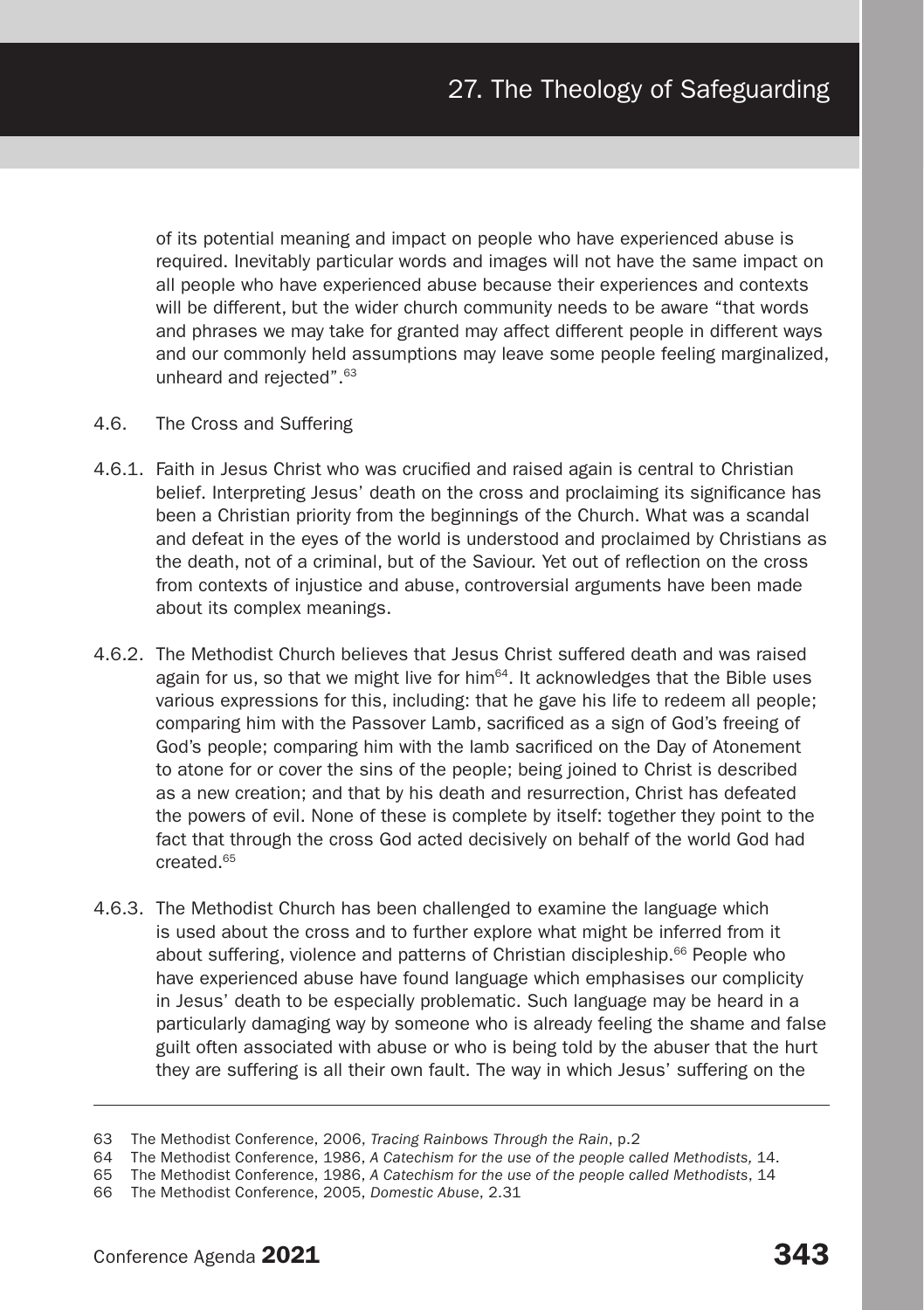cross is described and interpreted profoundly impacts on Christian relationships and patterns of relating.

- 4.6.4. The idea of bearing suffering as Jesus did, even to death on the cross, is deeply embedded in Christian thinking and patterns of discipleship. Many of those who have experienced abuse in Christian contexts have found that particular notions of obedience and the place of suffering in relation to redemption have contributed to abusive behaviour and the contexts which perpetuate it. In many such accounts of abuse there are examples of how Christian teaching has been used to convey the idea that suffering is necessary for faithful discipleship, and that it is part of God's will and redemptive in itself. Mis-interpretations of the concepts of suffering, obedience and redemption in the light of the gospel have contributed to abusive contexts, and, when invoked by people who abuse, have compounded the trauma of abuse. Some people who have experienced abuse have been told by Christians, and often Church leaders, that they should live with continued abuse or silently bear its consequences as part of their bearing the cross in imitation of Jesus Christ.
- 4.6.5. Distorted theologies of obedience and submission have also led to the language of obedience to God being projected onto leaders or representatives of the Church so that they are perceived by some as having implicit divine authority, expanding their power and their potential effect on the lives of other members of the community. It therefore is vital to continue to examine how Jesus' death on the cross is interpreted and the meaning that is attached to suffering.
- 4.6.6. Some theologians have challenged some of the language used in relation to the cross and atonement because they fear it glorifies and justifies violence and suffering. For example, Joanne Brown and Rebecca Parker argue that traditional theories of atonement may encourage martyrdom and victimisation, glorify suffering and violence and support teaching that it is right for people to endure suffering and to stay in their suffering. <sup>67</sup> Instead, they argue for greater emphasis on teaching which enables people to challenge all kinds of suffering.
- 4.6.7. Other theologians have found that explanations about the cross which appear to separate Father from Son, and which use language about God 'causing' or 'demanding' the suffering of his Son, create an image of God who demands suffering, or who makes people suffer. Although this can be countered to some extent by ensuring that language of the cross is located in the context of the

<sup>67</sup> Brown, C and Parker, R, 1989, "For God So Loved the World?" in Brown, J, and Bohn, C, eds, *Christianity, Patriarchy and Abuse: A Feminist Critique*, New York: Pilgrim Press. pp.1-30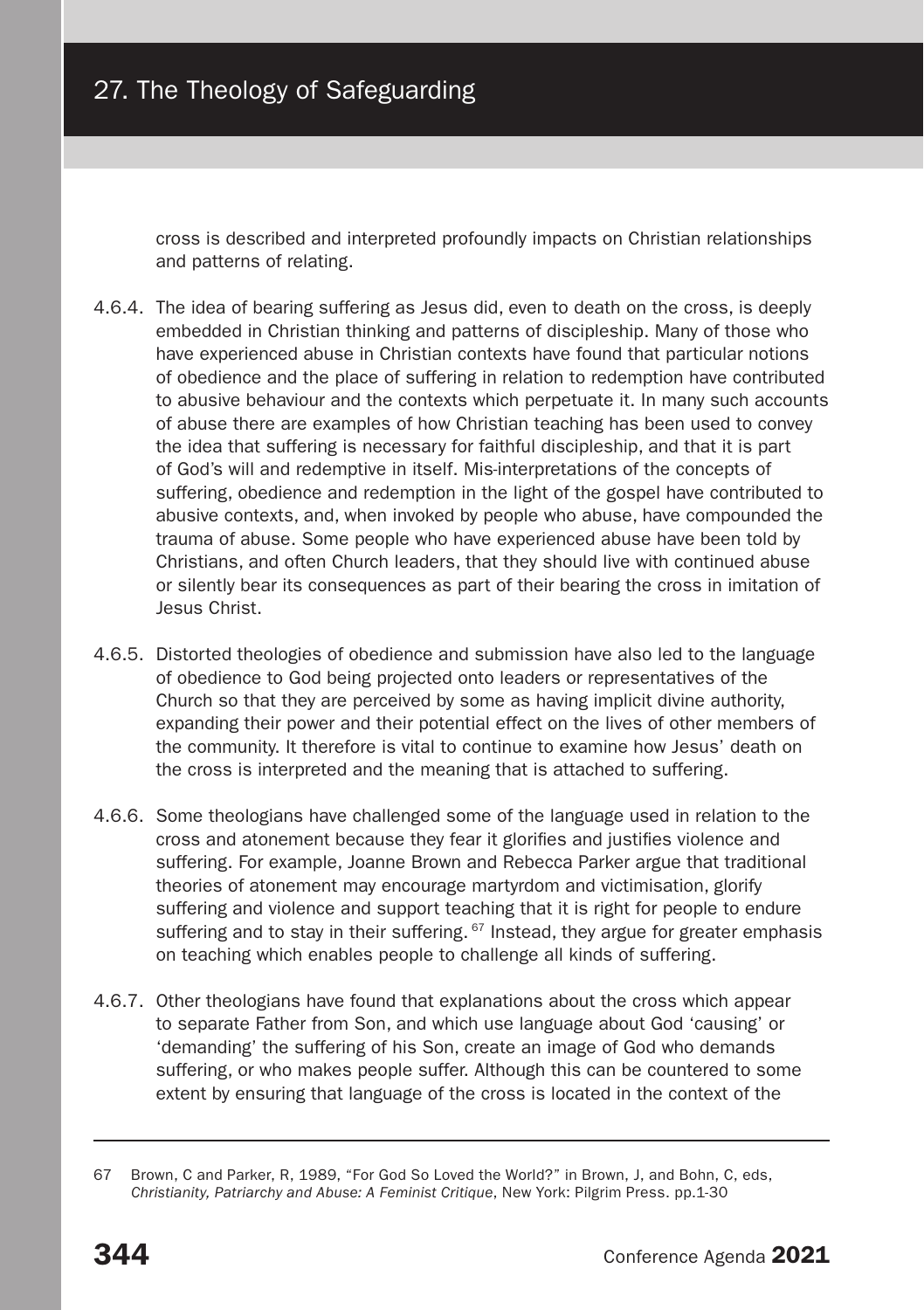Trinity in which the three persons of the Godhead are one, some still perceive particular theories of the atonement as deeply problematic. One person who experienced abuse says::

"I find the whole classical understanding of atonement, that God knowingly sent his Son Jesus to be abused on earth, very difficult to deal with… In understanding the atonement as God's love for humanity shown through God's willingness to sacrifice his own son it seems that the needs of the child come secondary to the purpose of God, which I believe is contrary to what the Bible, reason, tradition and experience teach us."<sup>68</sup>

4.6.8. In describing some deeply destructive interpretations of the cross Steve Chalke coined the term 'cosmic child abuse'. The context in which he used it, however, is important. He said:

> "The fact is that the cross isn't a form of cosmic child abuse – a vengeful Father, punishing his Son for an offence he has not even committed. Understandably, both people inside and outside of the Church have found this twisted version of events morally dubious and a huge barrier to faith. Deeper than that, however, such a concept stands in total contradiction to the statement 'God is love'. If the cross is a personal act of violence perpetrated by God towards humankind but borne by his Son, then it makes a mockery of Jesus' own teaching to love your enemies and to refuse to repay evil with evil."69

4.6.9. The cross of Christ is inextricably linked to suffering, but suffering in itself is not redemptive. It is not healthy or life-giving Christian theology to say that people must suffer because Jesus suffered, or to imply that suffering is good *per se*. Particular care is required when talking about the cross in the context of discipleship because Jesus' suffering and human suffering are radically different.<sup>70</sup> From the beginnings of Christianity, the language of 'taking up the cross' has been an image of discipleship to illustrate the cost of following Jesus. Yet even in the gospels that language is being used in a different way from the way it is used of Jesus' experience. It metaphorically describes the commitment of discipleship with the possibility of rejection and hurt and danger as part of the experience of following Jesus, but it is vital that the distinction between Jesus' suffering and what his disciples might face is maintained.

<sup>68</sup> The Methodist Conference, 2006, *Tracing Rainbows Through the Rain*, p.9

<sup>69</sup> Chalke, S and Mann, A, 2003, *The Lost Message of Jesus*, Zondervan: Grand Rapids, MI, pp.182-183

<sup>70</sup> The Methodist Conference, 2005, *Domestic Abuse*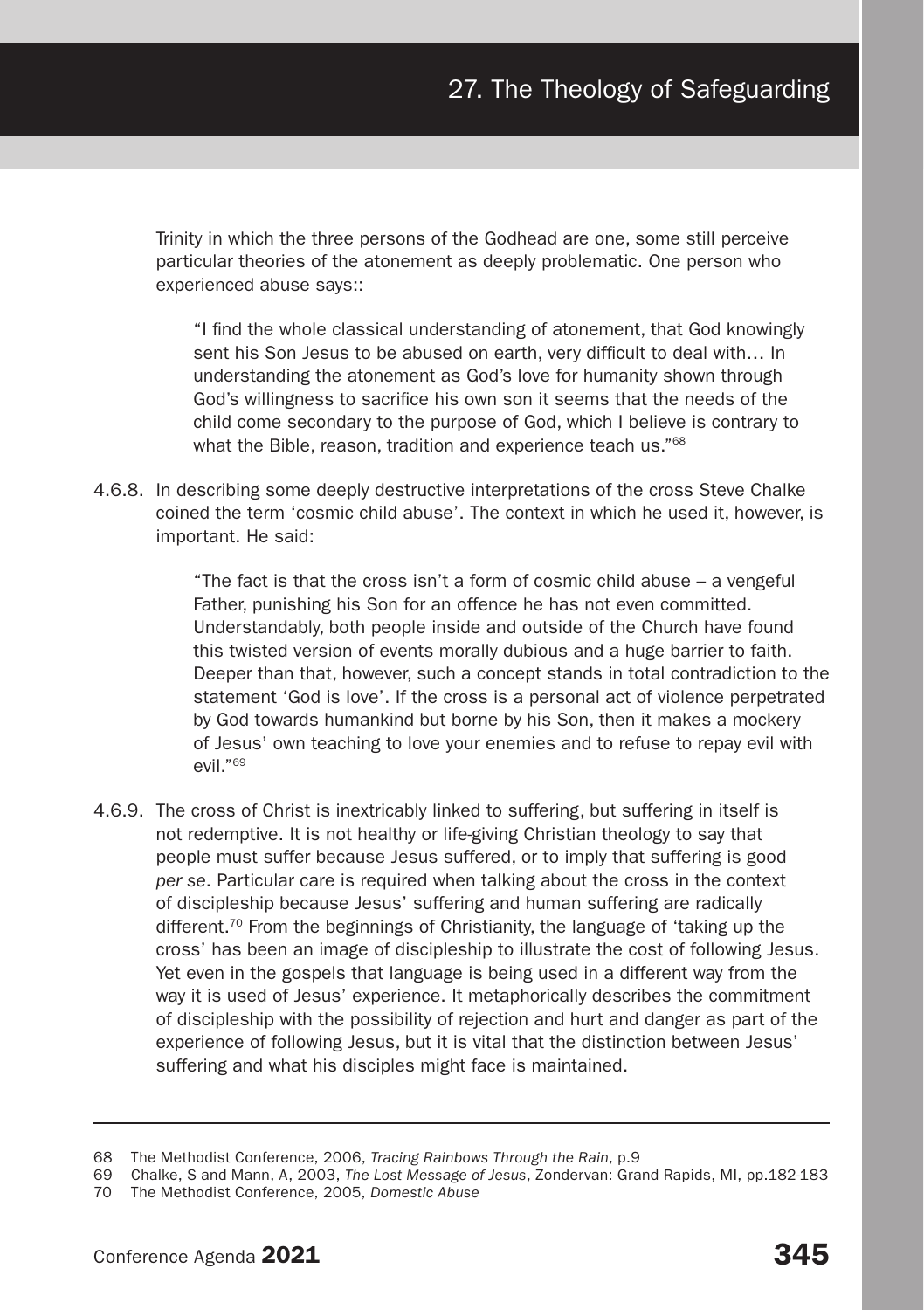- 4.6.10.Where women (particularly) have been encouraged to see suffering as spiritually formative or a 'cross to bear' and are not resourced to challenge violence and injustice or make other choices, the cycles of abuse can be perpetuated. In contexts of abuse, coercion and control, neither sacrifice nor suffering can ever be understood as redemptive. Any language of self-denial can only properly be used if there is self-affirmation, self-esteem and the possibility of alternative choices. Implications that suffering must be borne places a further burden on those who are experiencing harm. There are, furthermore, important distinctions to be made between suffering which is freely endured (endured rather than chosen) and that which is imposed by others. References to Jesus' suffering should never be used to maintain suffering and injustice when people need to be resourced and encouraged to resist it.
- 4.7. The use of symbols in the context of worship
- 4.7.1. Church life, Christian worship and theological thinking are rich in symbolism. Much of the language Christians use and the symbols they employ to talk to and of God are second nature. There is often little time to stop to think about how these might be understood and used by others, even those within the same congregations. Symbols are, by nature, representative, but people bring their own experiences and understandings when interpreting them. Many symbols and images within Christianity derive from the Bible, a collection of texts from a diversity of cultures from very different times in history and very different places. Their use, therefore, requires awareness and sensitivity.
- 4.7.2. Language, images and concepts arise, develop, and have been transmitted within particular contexts, but it is often not acknowledged that the context in which they are experienced may be very different. Alternative and sometimes damaging meanings and interpretations are possible. Particular care is required in worship, where there are corporate and spiritual dimensions. There is a difference between the language of theology and the language of worship and devotion, as described in the report on *Inclusive Language*:

"Some who are willing to use female imagery when doing theology are nonetheless reluctant to use such images in prayer and worship. They may balk even more at referring to God as 'She' or addressing God as 'Mother'. Metaphors, after all, often appear stronger than similes. It is one thing to say God is 'like' a mother, but another to address God as 'Mother' ... The difficulty may be in part intellectual, but also in part emotional."

Christian hymns, prayers and rituals send out implicit messages, and these impact on relational dynamics and people's understandings of God, self and others.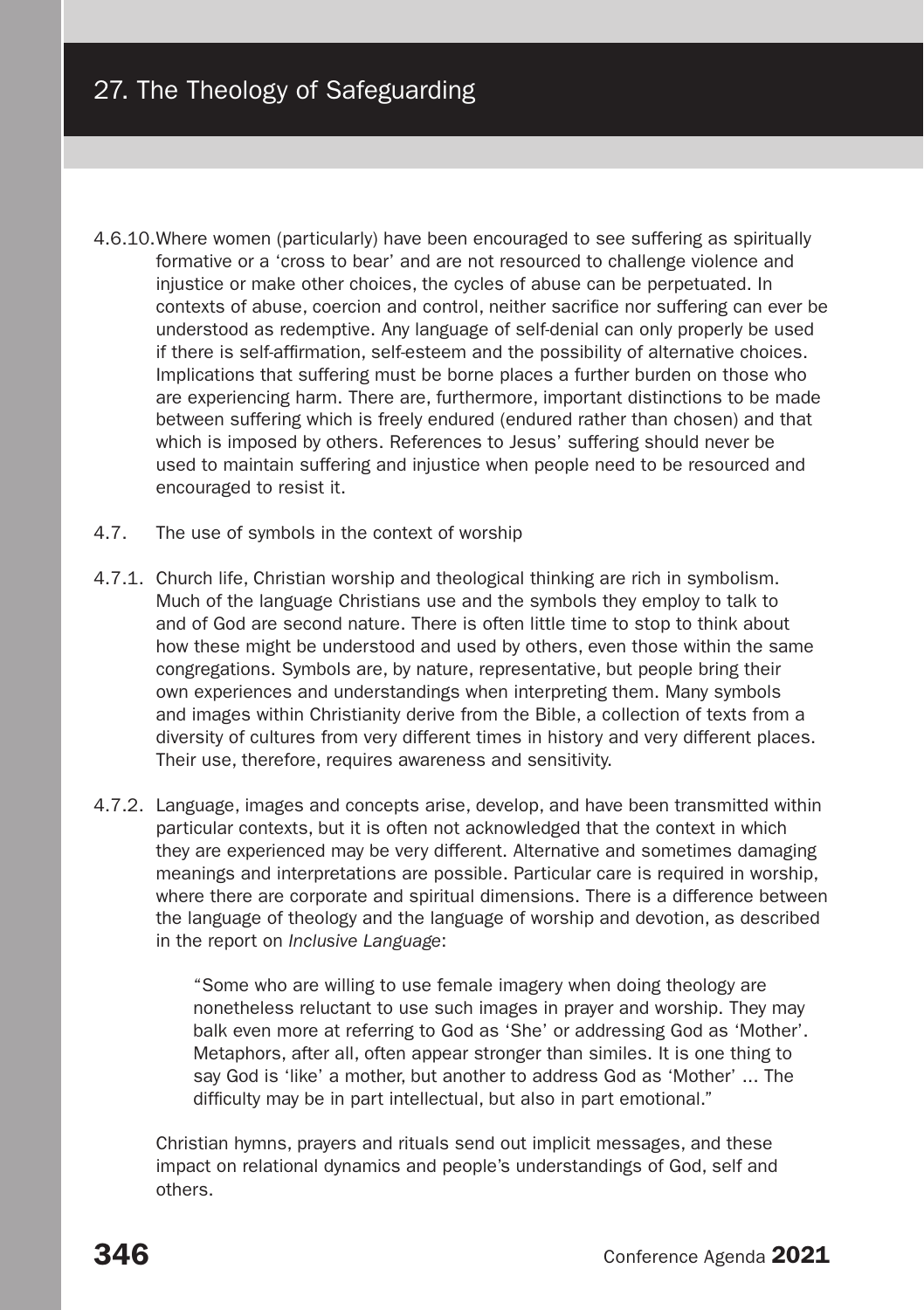- 4.7.3. It is helpful to acknowledge that symbols convey meaning and provoke reactions, but sometimes these reactions may be ones of pain or distress. Those who have experienced abuse have described how some symbols may, for some people, trigger negative responses as a consequence of, flashback to, or association with a painful past experience.<sup>71</sup> Words and phrases that may be taken for granted may leave some people feeling marginalized, unheard and rejected. One example is when the language of love (particularly for Jesus) is translated into language of 'lover', especially when associated with ideas of obedience, submission, or when associated with touch. Whilst the wider community might not understand the cause of distress, it can respond with pastoral sensitivity and reflect on potential interpretations of the symbolism it uses.
- 4.7.4. Careful consideration of the words and concepts used in worship is important, including awareness of the different meanings which they might convey and the impact they may have, particularly on those who have experienced abuse and on wider patterns of relating. For example, one person who experienced abuse describes the effect of the language of 'Father' for God:

"Sexually abused by my father for many years, I notice how many of our songs reflect the church's traditional teaching of God as father. Whilst I cannot deny the biblical precedent for calling God 'father' (e.g. Matthew: 6:6), as a survivor of sexual abuse by my father I do not find it helpful. Though at times I re-vision God as the father I never had, or the father I know my friends to be to their children, I do not find it helpful to find myself once again in the dependent role of the father-child relationship. Thus a song like *Father I place into your hands* only reminds me of the abuse I suffered; I have to consciously remind myself that this is God we're singing about. This is compounded when later in the song we sing 'Father I place into your hands my friends and family'. As a survivor, and even as a child, I sought to protect my sisters and other young family friends from my father's abusive power; the thought of placing them in my father's hands is abhorrent to me. Of course as a child I was powerless to stop my father; his abuse has left its legacy on many lives."72

4.7.5. In 2020 the Methodist Church published a study guide, *Reflect and Respond,* to help in reflection on the calling of the Methodist Church and written from the perspectives of a number of people who have experienced abuse, one of whom comments:

<sup>71</sup> The Methodist Conference, 2006, *Tracing Rainbows Through the Rain*, p.18

<sup>72</sup> The Methodist Conference, *Tracing Rainbows Through the Rain*, pp.607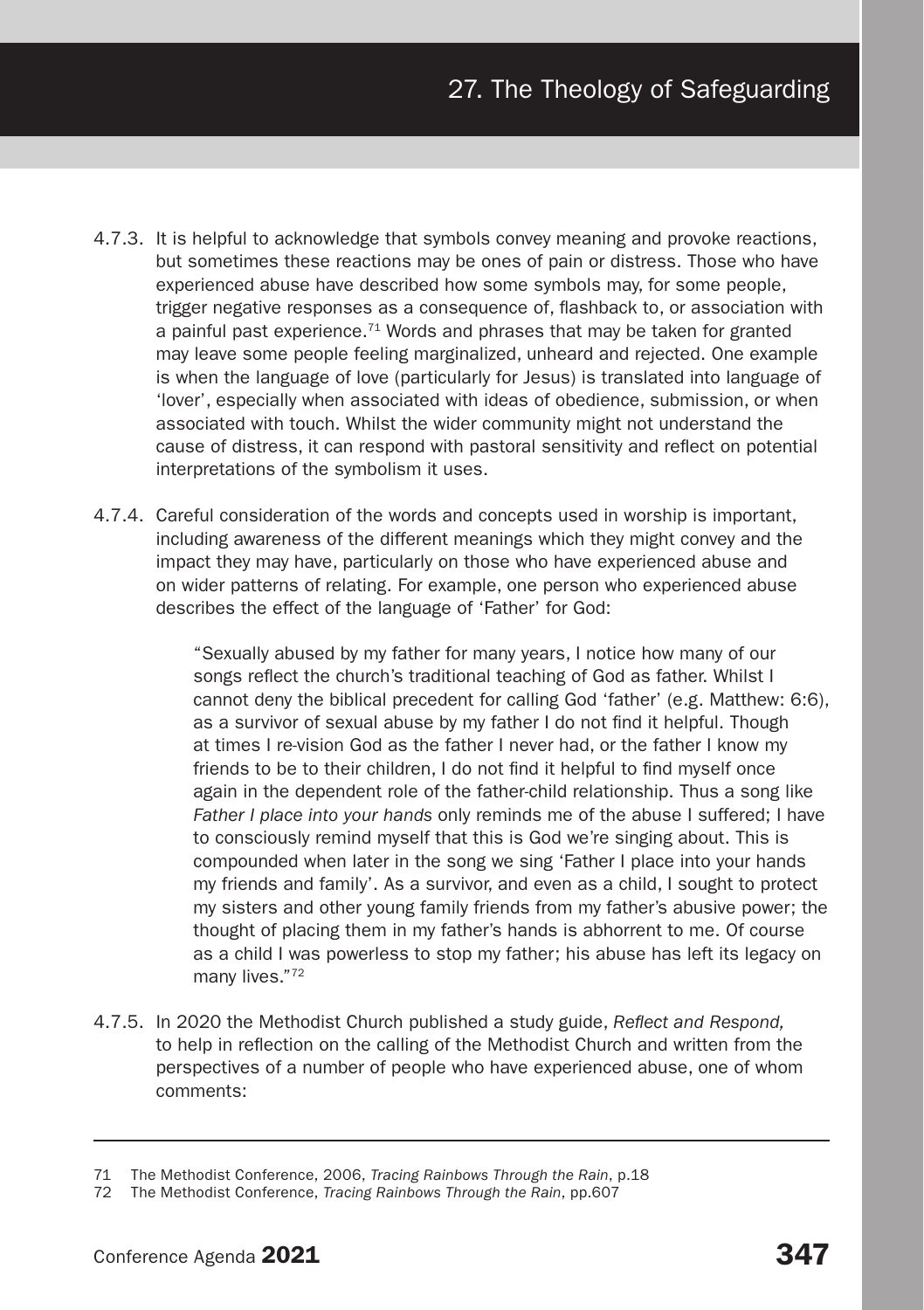"Survivors need space and freedom to explore language in worship, so it's important to have variety of language, metaphor and imagery. Fear and mistrust can cause survivors to be defensive; fear and complacency can cause traditional churches to be stuck in their ways. Everything in every service doesn't have to change, but it's not fair to not include people's real and lived experiences, or not be sensitive to struggles, or to just have everything comfortable and unreal."73

4.7.6. Christian practices in worship also warrant examination and a greater degree of awareness, especially when touch is involved. Kneeling to receive communion, receiving the laying on of hands or sharing the peace may cause particular anxiety for some survivors, particularly as it is often very hard to 'opt out'.74

> "How do I go to church to public worship when I don't get any warning before someone there wants to touch me? Every time I go, there is shaking hands, sharing the peace, unsolicited hugs, being asked to hold hands, being kissed, being anointed with oil, foot washing, arms around the shoulders, hands lingering when bread is offered, and people wanting to look deep into my eyes. Why is the Church so convinced it can touch me without my permission or make it so hard to avoid such unwanted touch without having that avoidance pointed out for all to see and comment on?"75

- 4.7.7. In any practice which involves touch a greater consideration of personal boundaries and preferences is required. Safeguarding practices encourage church members to embed the practice of requesting permission to touch somebody and to create a context in which it is acceptable (and will not cause offence) to say no. The practice of sharing the peace has been particularly identified as an aspect of worship which warrants more open theological discussion in order to re-establish its liturgical meaning and discover alternative ways in which the core meaning might be expressed. People who have experienced abuse have observed that in many places it is seen as a moment to be "chummy" for some and a cause of anxiety for others.
- 4.7.8. The ability of any church community to engage in such reflections and discuss their different feelings, understandings, and reactions in an open, honest and safe way depends upon whether it has a culture of care and mutual accountability where difficult feelings are acknowledged and disagreement and challenge are seen as a part of Christian living. Safeguarding procedures and practices help to engender such cultures, particularly in helping Christians to

<sup>73</sup> The Methodist Church, 2020, *Reflect and Respond: Study Guide*, p.10

<sup>74</sup> The Methodist Conference, 2006, *Tracing Rainbows Through the Rain*, p.9

<sup>75</sup> The Methodist Church, 2020, *Reflect and Respond: Study Guide*, p.10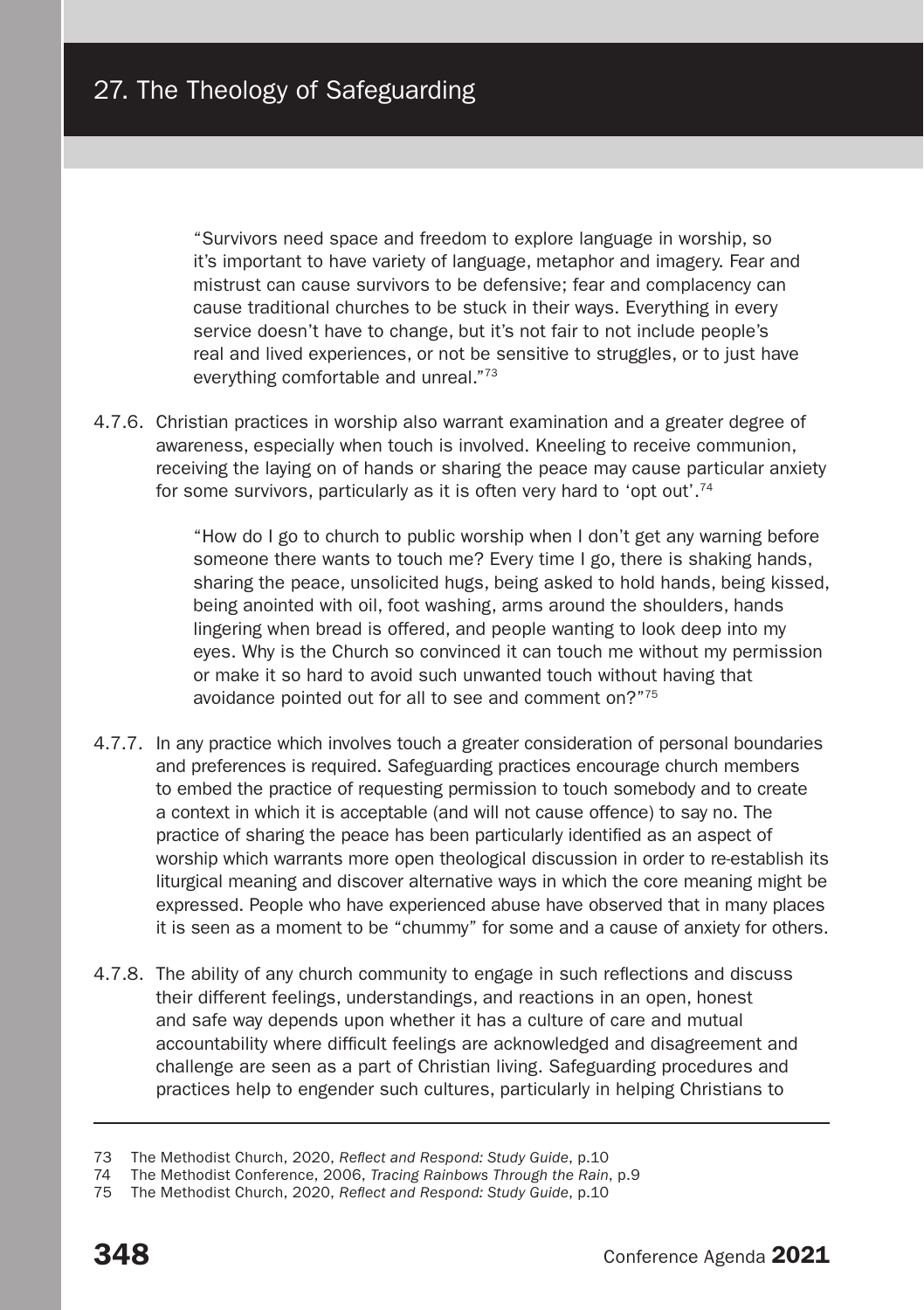challenge inappropriate and unacceptable behaviour and to maintain appropriate interpersonal boundaries (see section 5 below).

- 4.8. Life-giving resources for theological reflection
- 4.8.1. Theological reflection by those who have experienced abuse has not only brought to light the way that the Bible and theological thinking have been used to enable abusive contexts and legitimise or perpetuate abusive behaviour, but has also highlighted themes and resources from the Christian tradition that have been found to be life-giving. A few examples are offered here.
- 4.8.2. The Bible has been a liberating resource for some survivors of abuse.<sup>76</sup> Many have found the biblical themes of release, healing and exodus especially important, particularly in the stories told about Jesus by the gospel writers.77 The stories in which he challenges injustice, pays attention to the marginalised and vulnerable, and brings healing and hope have often been important for Christians who have experienced abuse. Emphasising Jesus's challenging of injustice and his naming of harmful ways of being points to the God who wants something better for humanity and indicates that part of the mission and witness of the Church is to seek an end to suffering. Biblical language about discipleship which speaks of hope, joy, new life and potential has also been found to be life-giving.
- 4.8.3. Passages which draw attention to Jesus as a guide, "companion and supporter"<sup>78</sup> and which reflect the unconditional love of God are often referred to, for example:

"[A parish sister who is a trained counsellor] was very supportive and I saw her for a year and a half. Then one day she called me into her office to say she was going on sabbatical for a year. Panic set in. How was I going to cope without her? Before she left she gave me a picture of a child in God's hand, and quoted Isaiah 49:15 'See I will not forget you. I have carried you on the palm of my hand.' I cried because I thought for the first time it was possible God really loved me. Mess and all."79

Similarly, stories which show God being alongside those who have been harmed or who are in pain have been a source of particular strength. In such passages some people who have been abused have found assurance that God is with them too, for example:

<sup>76</sup> The Methodist Conference, 2006, *Tracing Rainbows Through the Rain*, p.24

<sup>77</sup> The Methodist Conference, 2005, *Domestic Abuse*, 2.14

<sup>78</sup> CTBI, 1999, *The Courage to Tell,* p.11

<sup>79</sup> CTBI, 1999, *The Courage to Tell,* p.32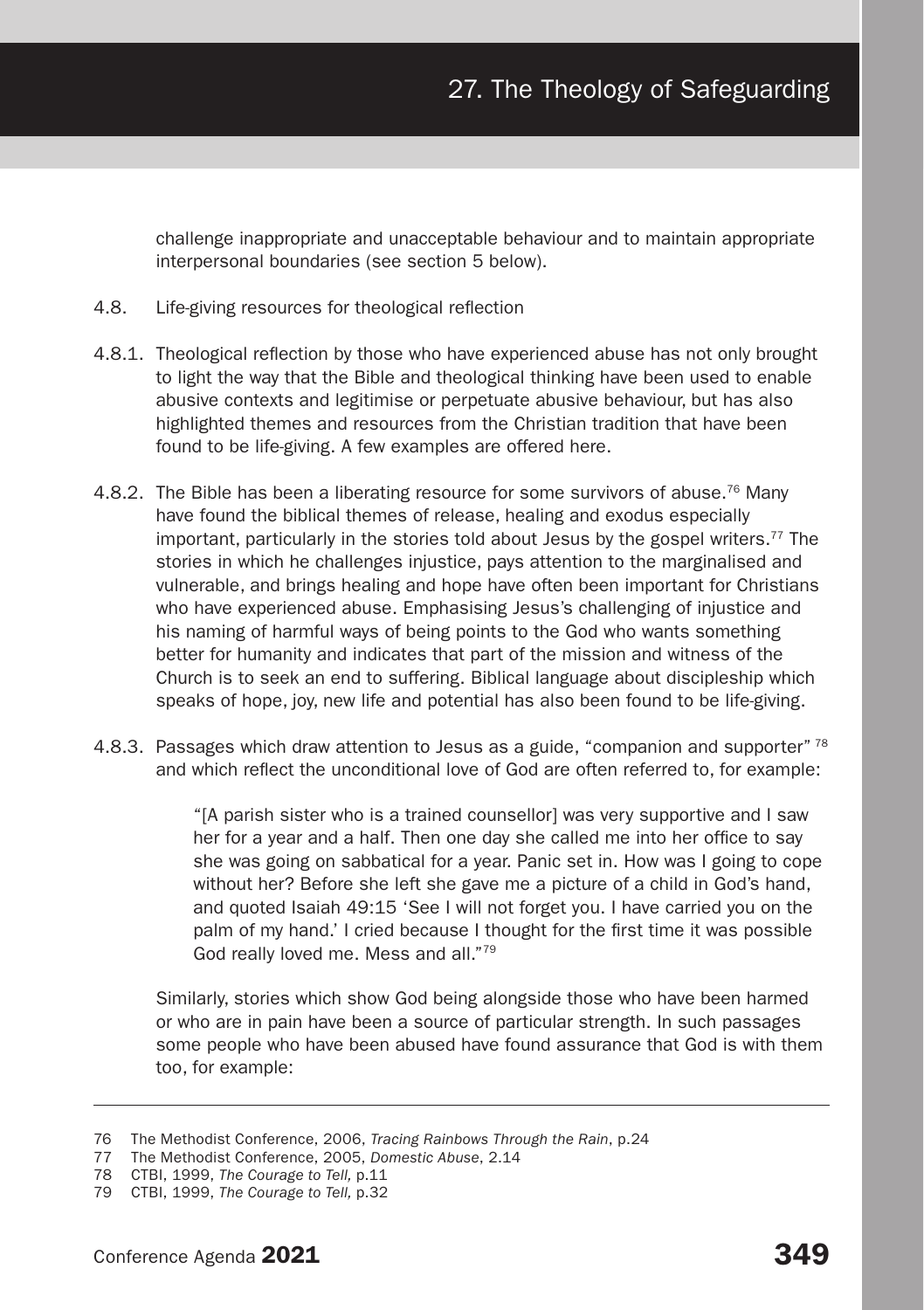"… I just want to share this verse that has meant a lot to me in my recovering, to encourage other survivors: The Lord will fight for you; you need only to be still. (Exodus 14.14.)"

- 4.8.4. The Bible itself also contains many stories of abuse, and increasing attention has been given to questions about how they are handled. Often, the response has been to ignore the difficult passages; a mirror, perhaps, of the way in which accounts of abuse are difficult to hear. The *Domestic Abuse* report, however, noted: "Stories, though, demand judgement. In many biblical stories, women are victims of violence simply because they are women, regarded as the property of men, for men to control and determine, and that is a reflection of the life of the times."80
- 4.8.5. Phyllis Trible<sup>81</sup> has been significant in encouraging Christians to pay attention to the horrific stories of the abuse of women in the Bible in order to rage at the abuse, name what is wrong, and focus the anger felt on hearing accounts of abuse today. For some who have experienced abuse, these stories are important because they have enabled them to find their experiences reflected in the Bible. It is therefore important that they are told in worship and other Christian contexts. Such stories can be a "springboard for attention to abuse and exploitation of women in all its forms in our world".<sup>82</sup> By interpreting these stories of trauma, violence and suffering on behalf of the victims, they may inspire new beginnings and energise Christians to work to challenge and change the thinking, dynamics, contexts and patterns of behaviour which continue to allow abuse to happen today.
- 4.8.6. Acknowledging the horror of the cross is also important as it reveals a God who enters and endures the horror and pain of sin and suffering for the sake of all people. It also offers a picture of the God who resists all that diminishes life, bringing transformation, new possibilities and hope:

"It is not a shrine to violence that calls for torn flesh and bleeding bodies, but an eternal statement that humans should not be abused."83

<sup>80</sup> The Methodist Conference, 2005, *Domestic Abuse*, 2.9

<sup>81</sup> Trible, P, 1984, *Texts of Terror: Literary Feminist Readings of Biblical Narratives,* Augsburg Fortress: Minneapolis. Trible focuses on four women: Hagar (Genesis 16 and 21:9-21), the Levite's concubine (Judges 19), Jephthah's daughter (Judges 11:29-40), and Tamar, raped by her brother (2 Samuel 13:1-22).

<sup>82</sup> The Methodist Conference, *Domestic Abuse*, 2.9

<sup>83</sup> Crawford, A F. Womanist Christology and the Wesleyan Tradition. In: *Black Theology: An International Journal*, 2.2, 2004, p.219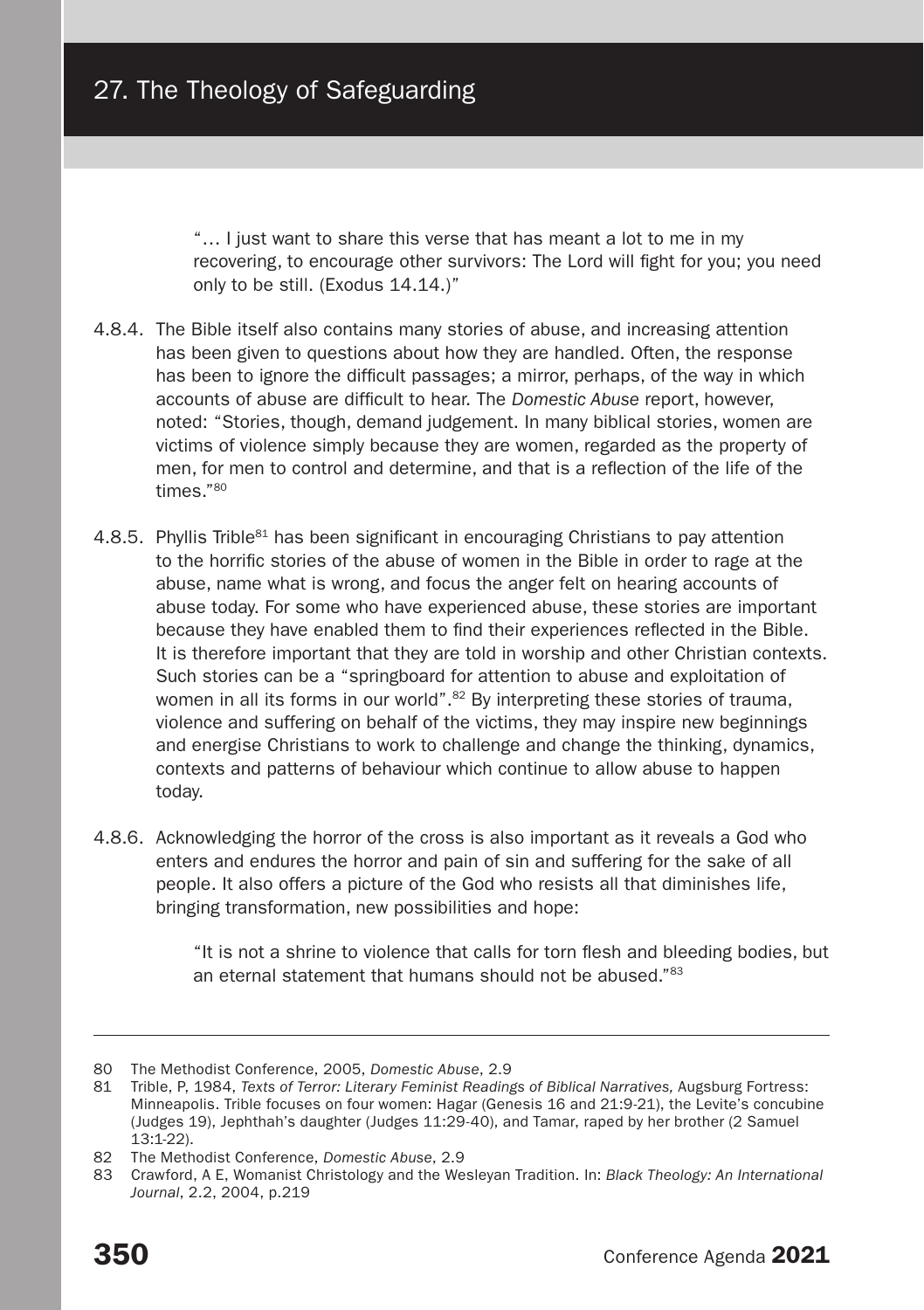4.8.7. Reflection on the cross of Christ can also help Christians to take seriously the sorrow and anger of God at the awfulness of abuse:

> "Struggling with the notion that God is always in control I find no need to explain the cross in such a way that what happened to Jesus was God's deliberate will. Rather I understand Jesus as a victim of violence, whose death holds up a mirror to reflect to us all our inhumanity to each other. Innocence and goodness are always open to abuse and exploitation by those who choose to misuse power. In Christ we find the vulnerable, suffering God; the suffering servant of Isaiah 53."84

4.8.8. The risen Christ who bears the wounds of suffering can be an important sign of hope. The risen body is both the same and different from the one that was broken on the cross, pointing to and bringing about transformation and new life. A person who has experienced abuse says:

> "Of course the story of the cross does not end with crucifixion but resurrection. I believe it is not the violent death of Christ, but God's love which overcomes evil which is the central message of the cross. *The law of Christ alone can make us free* speaks of the freedom we find in God's love. As a survivor I found the second verse particularly helpful.

*There is no promise that we shall not suffer, No promise that we shall not need to fight; Only the word that love is our redemption, And freedom comes by turning to the light.*

A second way in which I can make sense of what happened on the cross is that hope overcomes despair; because those who despaired most on the day of crucifixion were those who first found the tomb empty and looked hopefully for Christ."85

# 5. Failure to challenge inappropriate and unacceptable behaviour and maintain appropriate interpersonal boundaries

5.1. The *Past Cases Review* (PCR) noted that the culture of an organisation "is a critical factor in ensuring that it is a safe organisation."86 Whilst the Methodist

<sup>84</sup> The Methodist Conference, 2006, *Tracing Rainbows Through the Rain*, p.9

<sup>85</sup> The Methodist Conference, 2006, *Tracing Rainbows Through the Rain*, p.9

<sup>86</sup> The Methodist Conference, 2015, *Courage, Cost and Hope: The report on the past cases review 2013- 2015*, p.19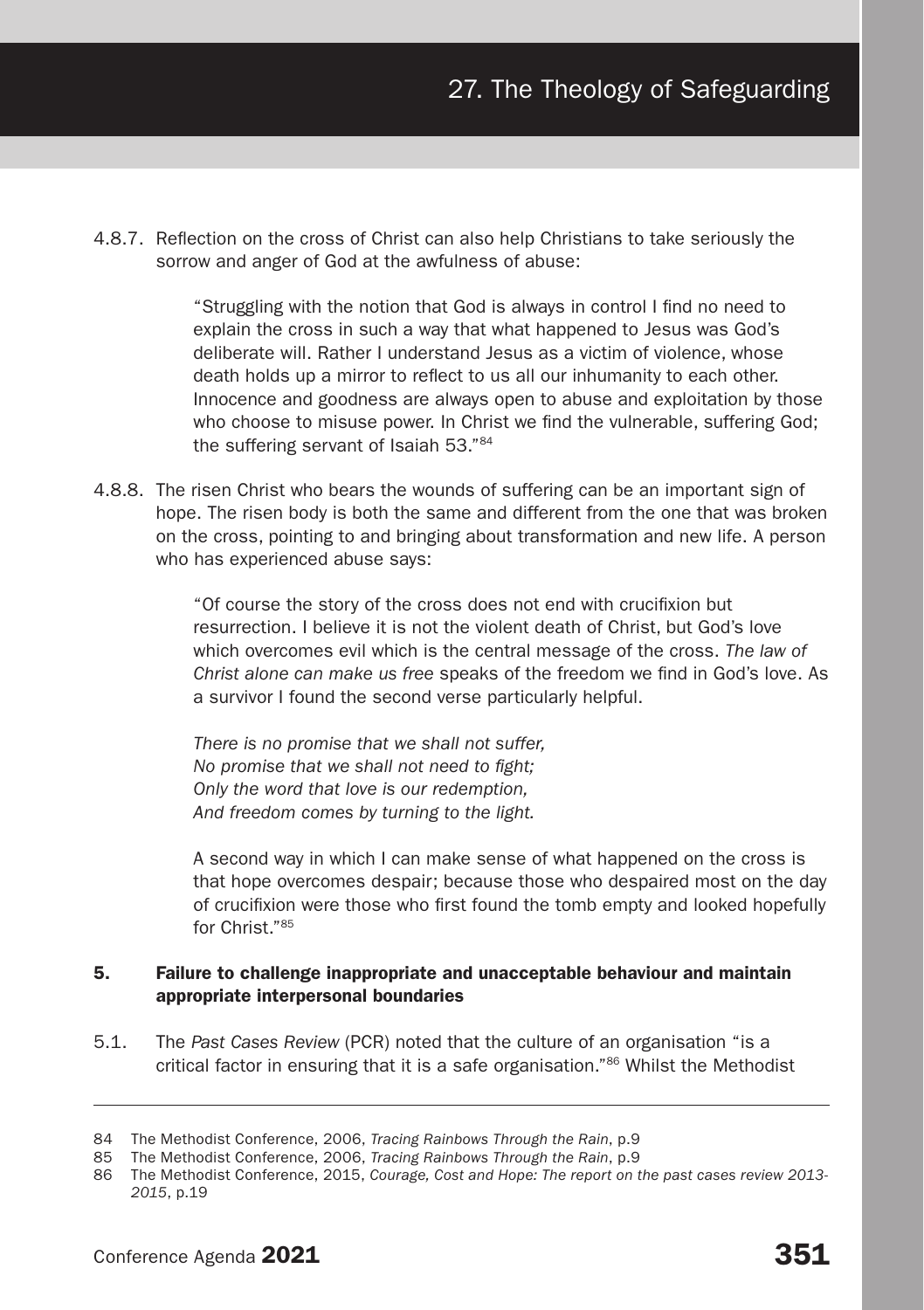Church has produced some "excellent" reports and documents highlighting what underpins safe practice these have not affected practice to the same degree:

"What is evident from many of the cases reported to the PCR is that the culture is made unsafe, not only by the actions of the perpetrators, but also by the subsequent actions of those in authority or in colleague relationships who have failed to respond in a way that recognises the reality of the abuse that has taken place. Examples of this can be seen in numerous personal accounts in response forms and also from the outcome decisions in some Complaints and Discipline cases."87

5.2. Various aspects of Christian theology and practice contribute to this and the *Past Cases Review* noted that many within the church have difficulty reconciling the theology of forgiveness and redemption with safeguarding, which is critical to the issue of culture. $88$  The theme of forgiveness is explored in greater detail in section 8 below and this section examines two other key aspects of Christian culture which contribute to creating the conditions in which abuse happens, namely the reluctance within congregations to challenge inappropriate and unacceptable behaviour, and the failure to establish and maintain appropriate interpersonal boundaries. A convicted sex offender has said:

> "Churches are a soft touch: they are so trusting. You just have to say I have taken Jesus into my heart, and they believe you."89

5.3. Aspects of church life such as the community 'family' dynamics, how prayers are said, the hymns and songs that are sung, and the ways in which people are chosen for particular tasks, all convey subtle messages about acceptable and expected behaviour and instil particular ways of being. There are unspoken and profoundly damaging assumptions that Christians should be nice and 'good' and compliant. (Many Christians, for example, have sung from early childhood that "Christian children all should be, mild, obedient, good as he…".90) Similarly, a naïve adoption of the narratives of reconciliation, unity and discipleship as living

<sup>87</sup> The Methodist Conference, 2015, *Courage, Cost and Hope: The report on the past cases review 2013- 2015,* p.20

<sup>88</sup> The Methodist Conference, 2015, *Courage, Cost and Hope: The report on the past cases review 2013- 2015,* p.20

<sup>89</sup> Gary, a convicted sex offender quoted in The Faith and Order Commission of the Church of England, 2016, *The Gospel, Sexual Abuse and the Church: A Theological Resource for the Local Church,* Church House Publishing: London, p.24

<sup>90</sup> The words are found in *Once in Royal David's City* by Cecil Frances Alexander (1818-1895), printed in *Hymns and Psalms,* 1983, Methodist Publishing House, 114. The particular verse was removed when the hymn was reproduced in *Singing the Faith,* 2011, Hymns Ancient and Modern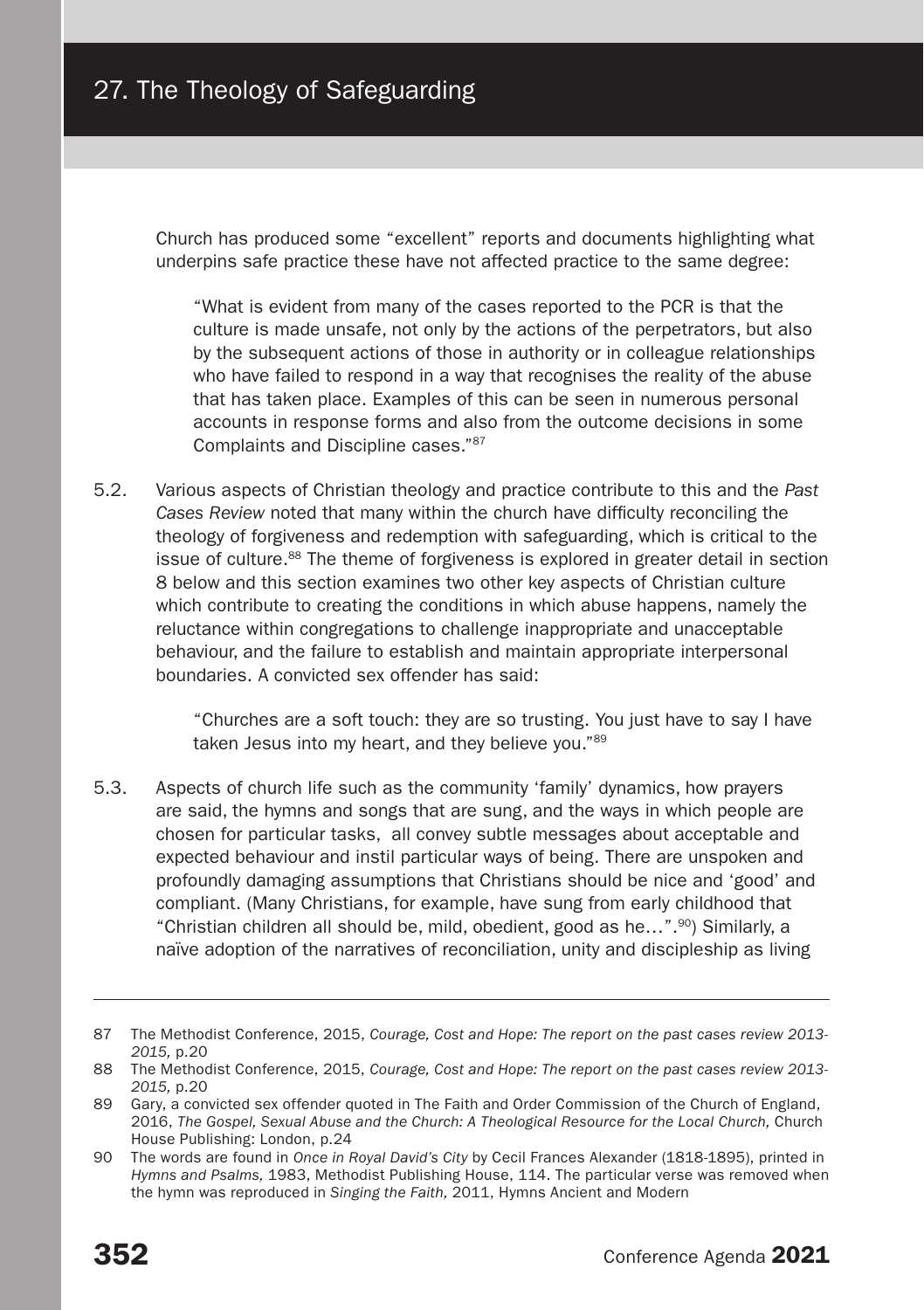a life of love, kindness, grace and self-sacrifice, particularly in the context of the discourse of obedience and submission and hierarchical patterns of relating (explored in section 4.4), can lead to a culture of 'niceness' where people are not to be upset, the status quo of community relationships are not to be disturbed and bad behaviour is to understood and excused. These warrant critical reflection and open discussion as such dynamics can create conditions which make it more likely for grooming and abuse to occur.

- 5.4. Impaired theological thinking contributes to this. Misunderstandings of what it means to be holy are equated, often subconsciously, as meeting cultural expectations and fitting a particular picture of Christian life and what a 'good' Christian should be. Portrayals of faithful discipleship as being meek within a context of hierarchical patterns of relating and a dominant narrative of love as self-sacrificing obedience, can produce silence, submission and conformity as desired characteristics.
- 5.5. The Church has not always been a good place for acknowledging difficult and disturbing emotions, doubts and fears, or admitting that one's own life does not keep up to the standards set by Christian vision and values. Many have therefore found Christian communities to be unsafe places in which to 'be real' and honest about themselves and their relationships with others. The Methodist Conference has noted that:

"Some situations of need are more often acceptable than others in the Church. So grief (at least for the first few months) is generally understood better than anger; physical illness is more acceptable than mental illness; anything short-term is more easily dealt with than long-term dis-ease of mind, body or spirit."91

In the *Reflect and Respond Study Guide* a person who has experienced abuse says:

"I belong to my local Methodist church, despite the temptation to give up on it. It is a very inwardly focused church and it is hard, at times, to encourage people either to be honest and real about what they are feeling and facing in their lives apart from the Church, or to think beyond the walls of the church to the community we are part of, the city we belong to, to the wider global community, or to consider the reality of many people's lives. No wonder my children think church is irrelevant; they would never find important what this church has decided is important. So, because there is little honest

<sup>91</sup> The Methodist Conference, 2005, *Domestic Abuse*, 2.50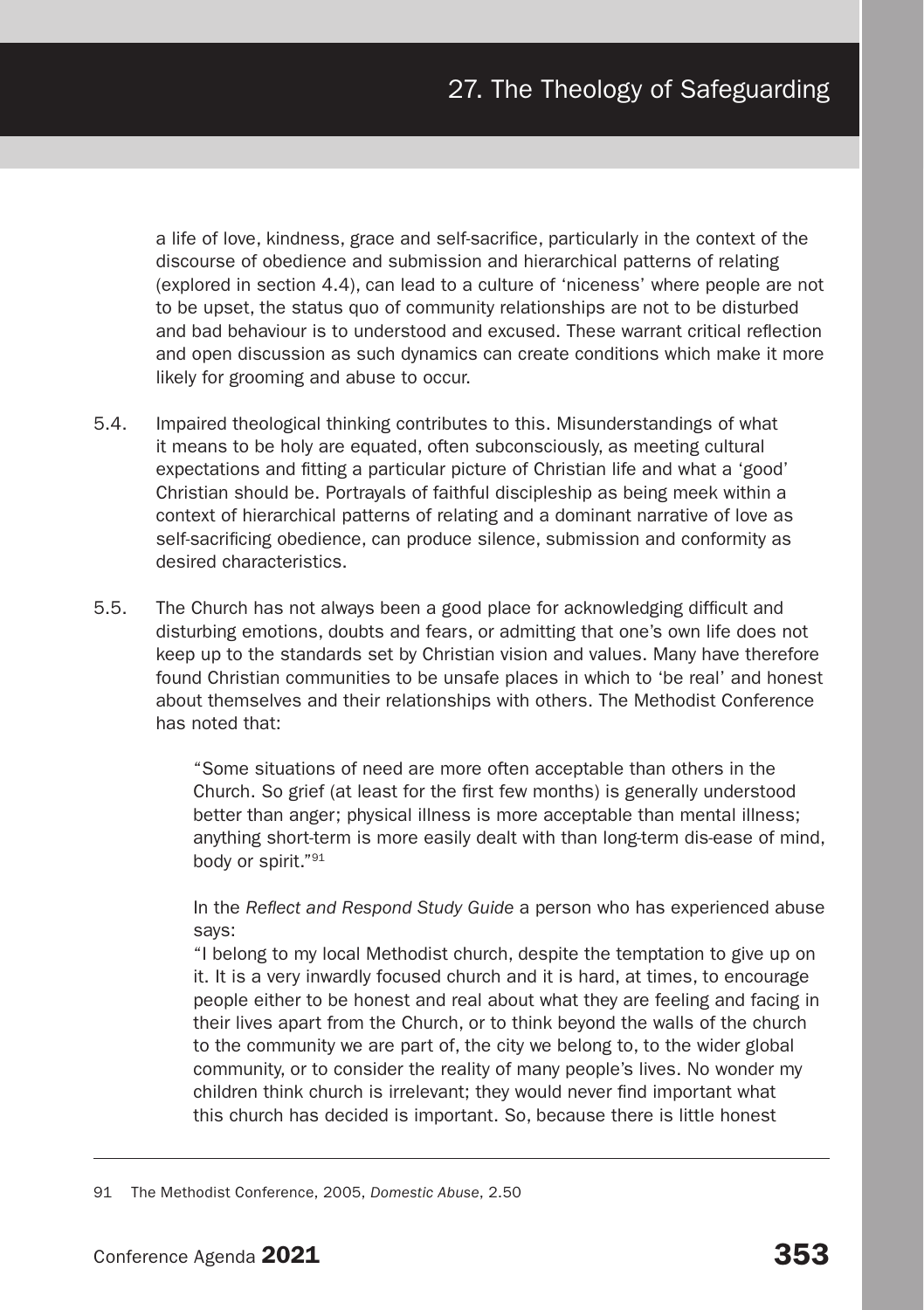conversation, they do not know I am a survivor of abuse. They do not know that the perpetrator of my abuse was a Methodist minister. They do not know what happened to me. They just do not know."<sup>92</sup>

5.6. Those who have experienced abuse have often experienced a community which not only does not want to hear their pain and hurt, but also silences them:

> "This is so when the Church appears not to want to face the harshness of the experience of abuse, inside or outside the Church. This is the Church which hides from the horror and therefore appears to condone what is going on because it will not face the issues enough to seek change. This is the Church so concerned with unity that it hides anything that might cause dissension. 'Unity' is defined as keeping everyone together; it is so-called peace at the expense of justice. This use of power - which may be on the part of leaders or on the part of 'the majority' - does a huge disservice to victims and perpetrators alike."93

- 5.7. Challenging harmful behaviour and different forms of abuse and injustice, whether it emerges within individual behaviour or within the structures and patterns of Church life, is part of discipleship. Holiness, and an expectation of growth in grace and holiness as part of Christian life has always been a key emphasis in Methodist theology. It is about "the work of God in each life, moving people on towards wholeness in a way which will be unique to each one, held within the community of Christ's followers".94 God "who intends good for all creation calls and invites human beings to develop and grow, to take responsibility, to become more and more deeply the people God wants them to be, both given and shaped by experience and abilities."<sup>95</sup> Methodist theology affirms the necessity of personal responsibility alongside the possibility of growth and change. From its beginnings, Methodism has understood mutual accountability and care to both be central aspects of discipleship, relating robust accountability for personal discipleship to spiritual growth. This understanding is embedded in different aspects of Methodist polity and practice today.
- 5.8. Christians have a responsibility to reflect on their own behaviour and ways of relating to others, and to challenge others when their behaviour is harmful, manipulative and undermining of others. Ministers and those in positions of authority also must recognise the boundaries of their own authority, power

<sup>92</sup> The Methodist Church, 2020, *Reflect and Respond: Study Guide*, p.8

<sup>93</sup> The Methodist Conference, 2005, *Domestic Abuse*, 2.49

<sup>94</sup> The Methodist Conference, 2005, *Domestic Abuse*, 2.50

<sup>95</sup> The Methodist Conference, 2005, *Domestic Abuse*, 2.20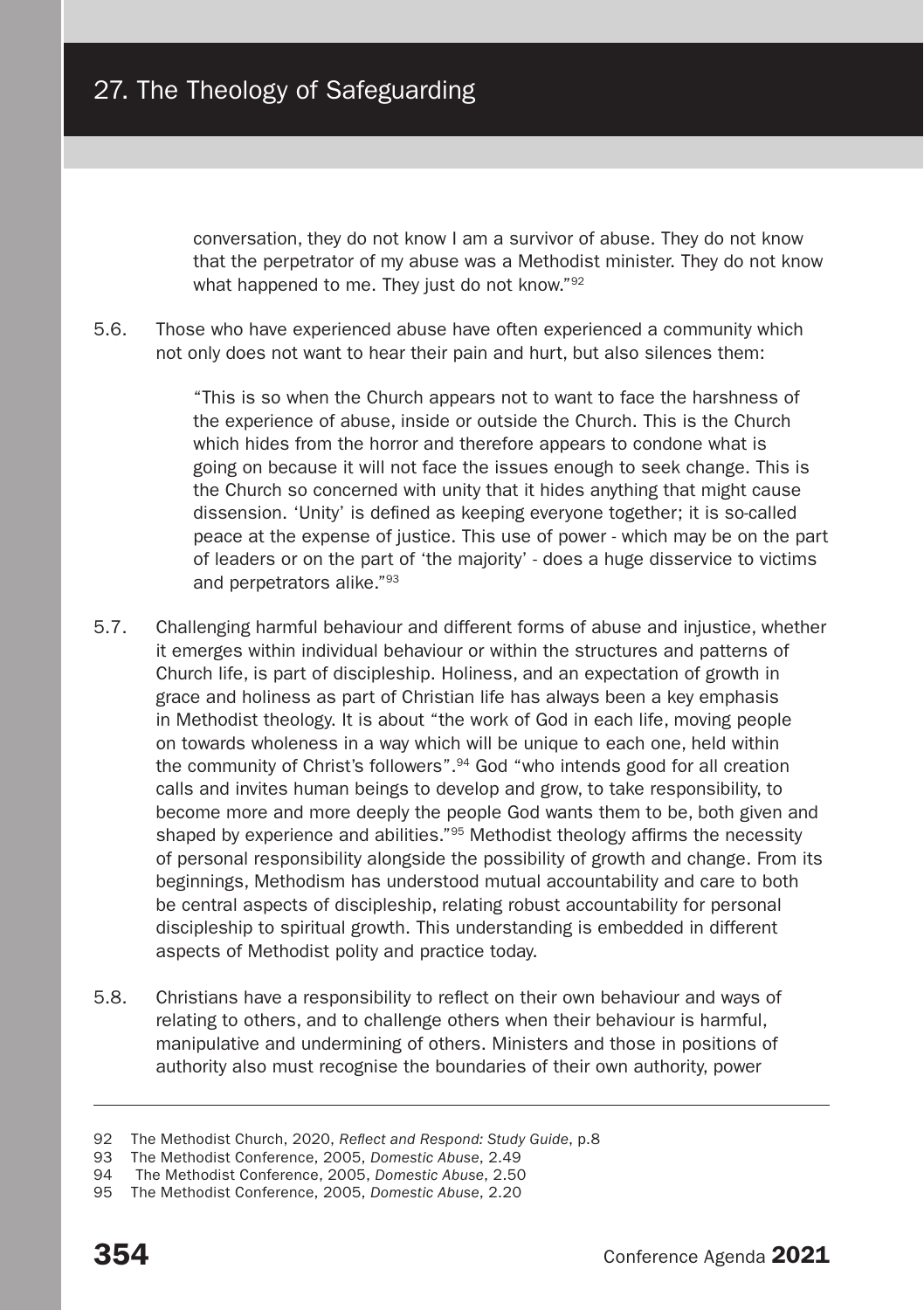and responsibility. Safeguarding practices make clear, though, that it is the responsibility of the whole community to be aware of the potential for all kinds of abuse, including spiritual abuse.

"Church communities cannot afford to be naïve about the levels of intelligence, determination and duplicity that can be shown by abusers … They must be vigilant for any signs that grooming may be happening, and ready to respond when made aware of actual or potential abusive behaviour."96

- 5.9. There are many reasons why inappropriate behaviour is not challenged, and some of these are identified below. It is important that Local Churches, Circuits and Districts further reflect on the reasons as to why this seems to be difficult because this is an important step in cultural change. Some of the reasons are explored in more detail elsewhere in this report, for example failure to face the depths of evil that human beings are capable of (see section 3 above) and misunderstandings of forgiveness (see section 8 below), but others include:
	- Fear of rejection, difficulty in dealing with 'difficult' emotions (such as anger), or low self-esteem and self-image which all lead to the fear of conflict and the inability to challenge and question others. Also feeding into this are misapplied notions of unity which do not allow for disagreement and difference.
	- The recognition that it is not always clear what constitutes appropriate boundaries and acceptable behaviour. It is often where these are hard to define (ie the grey areas) that it is problematic. Not only are there individual differences but different cultures have different cultural norms. Attitudes to touch is one such example. A gesture which one person finds deeply uncomfortable may not even be noticed by someone else. Giving collective attention to how we discern and decide what is appropriate, and what is unacceptable, enables these differences to be acknowledged, understood and respected. In contexts where these issues are discussed there is greater clarity about what kind of behaviour is inappropriate, for whom and why, and members of the community are better able to establish and maintain appropriate and healthy interpersonal boundaries.
	- It is often profoundly difficult to accept that an individual known to a community is capable of abusive acts. ("It can't be true. This is Fred! He's

<sup>96</sup> The Faith and Order Commission of the Church of England, 2016, *The Gospel, Sexual Abuse and the Church: A Theological Resource for the Local Church,* Church House Publishing: London, p.32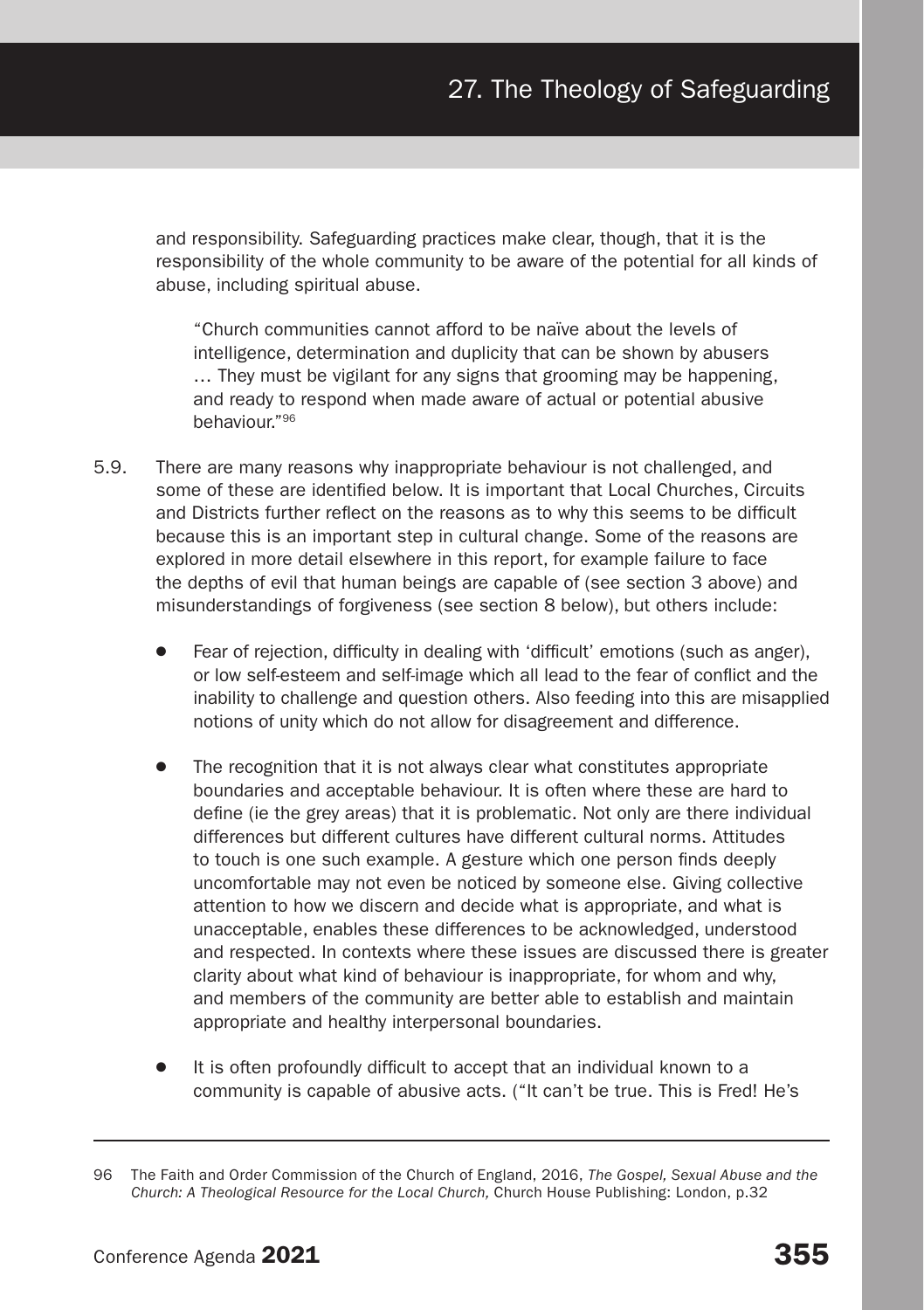not like that!") Accepting that someone you know well is capable of such acts and of causing profound harm to another person raises questions about personal judgement and past relationships and is deeply unsettling. Often there may be subconscious feelings of shame and guilt. One of the themes for safeguarding training in the Methodist Church that was identified after the *Past Cases Review* was that people find it difficult to put respectful uncertainty into practice:

"There is a lack of skill in dealing with potentially contradictory views of people, so people find it difficult to recognise that those who are their colleagues and friends – and have done good things – can also do harm." $97$ 

As churches have had to face with horror the ways in which they have not been safe places, they have also had to face the fact that some perpetrators are members of church communities or ordained church leaders.

- Inaction and inertia are also common factors. Action can sometimes be thought to imply judgement. Some people, therefore, can be reluctant to challenge behaviour or take the first steps in a safeguarding or complaints process because they are unsure who to believe or because they fear that they will be seen to be making a judgment. A lack of trust in the processes to reveal truth or bring about justice can also be a significant factor. Alongside this, it can be easier for a perpetrator to be believed than a victim of abuse because if the abuse is recognised then it demands that action is taken. Doing nothing, however, is not a neutral act. Doing nothing has consequences, and often results in perpetuating cultures of abuse or silencing those who have experienced it.
- There are particular issues involved in challenging those who have power in the church community who may or may not be in positions of leadership. Challenging and holding to account those who have the power is likely to have negative personal consequences and therefore carries a high degree of risk of harm in some form; often to position, reputation and wellbeing within the community and sometimes in physical, emotional and material ways. This underlines the importance of seeing the holding of each other to account as a corporate responsibility, and of embedding robust mechanisms of accountability in church structures, processes and practices.
- 5.10. Building a community of love and grace is transforming, hard work. It can also

<sup>97</sup> https://www.methodist.org.uk/media/4407/learning-for-trainers-pcr.pdf, accessed November 2020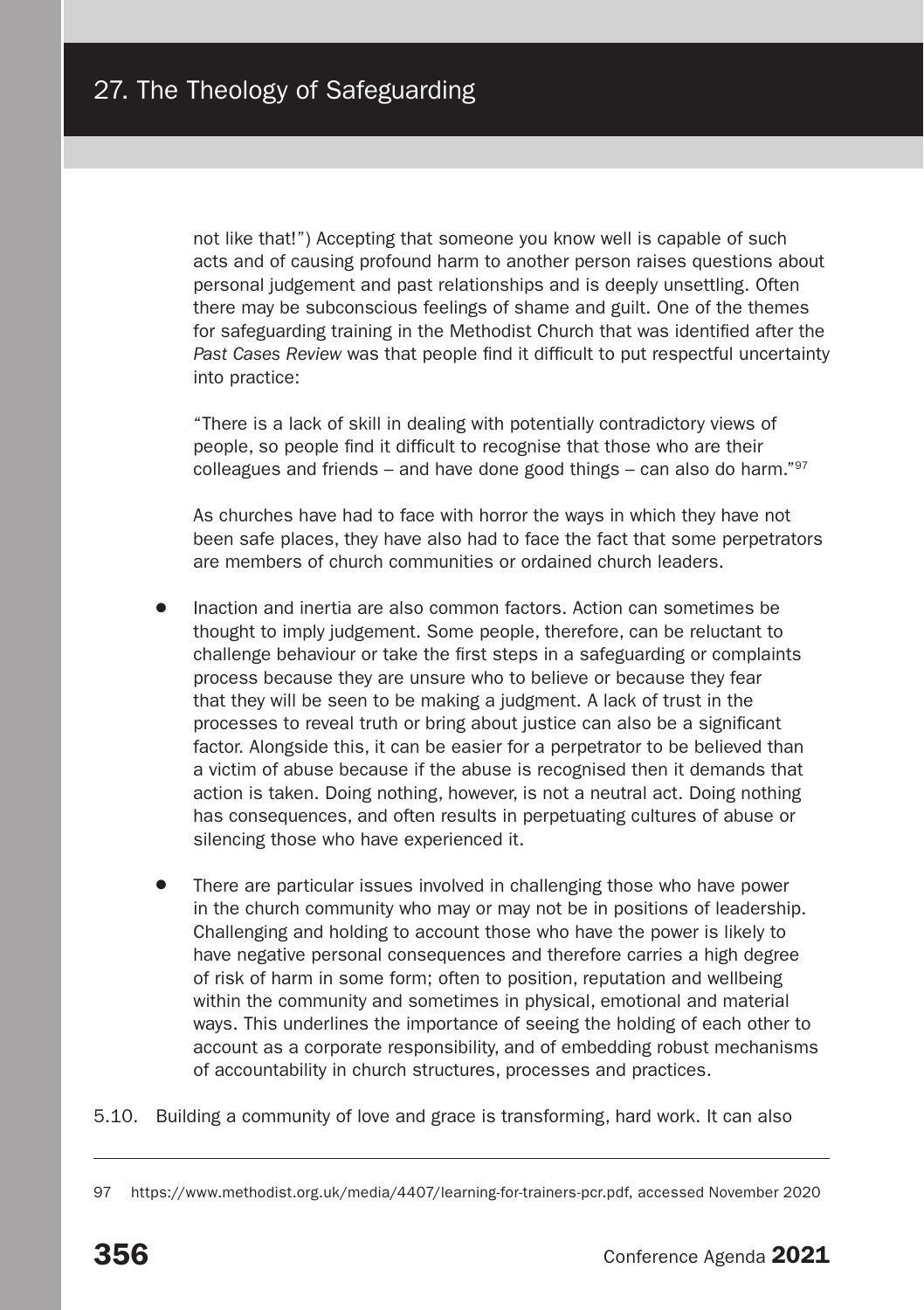be deeply disruptive as it involves honesty, transparency, accountability and taking personal responsibility for one's own feelings, reactions and behaviour. In such communities healthy and appropriate interpersonal boundaries can be maintained, and inappropriate, harmful and abusive behaviour is challenged; accounts of abuse are taken seriously, and the deeply painful and traumatic experiences of survivors are acknowledged and held. A church which is a place where the complexity and messiness of human experience can be shared, where doubts and anger can be expressed, and where people are challenged and held to account when their behaviour is inappropriate and harmful can not only welcome survivors and offer deep listening and care (see section 6 below), but may also be a prophetic voice in wider society. In demonstrating particular care for those who have experienced abuse, modelling safer relationships in which people honour one another98 and acting so as to make the church a safer place where abuse is less likely to occur, it can point to the values of the kingdom of God with their emphasis on inclusive love, healing and justice.

5.11. Reflecting on the experiences of CASAI,<sup>99</sup> one person who has experienced abuse comments:

> "We are always looking at creative ways to make sense of the gospel messages for those who have different measures of hope as well as ways to involve all those called to be Church and highlight their need to belong and to find ways to be freed from their past abuse. In CASAI, we talk about being in the tomb as a process for healing, a time of recovery, an endless stuckness or being dead to anything life giving, or claustrophobic depression. Jesus died and his dead body was placed in a tomb. Jesus experienced assault, betrayal, abandonment, murder, theft, loss, embarrassment and removal of dignity. These are all things that people feel when they have been abused. The tomb would have been dark, humid, sweaty, dusty and unclean. It is understandable that at times the Christian narrative is told in a way that cleans and neatens it just as supporters, friends and families often want survivors to be in recovery and sorted out. Justice comes after survivors are believed, are accepted, and are truly welcomed and not until."100

5.12. Safeguarding is a vital aspect of discipleship: it encourages reflection on the reasons for reluctance to challenge harmful behaviour and it encourages action to establish a culture in which inappropriate behaviour is challenged; it helps to

<sup>98</sup> The Methodist Conference, 2005, *Domestic Abuse*, 2.52

<sup>99</sup> CASAI is an organisation in the Liverpool District working alongside female survivors of sexual abuse.

<sup>100</sup> The Methodist Church, 2020, *Reflect and Respond: Study Guide*, p.19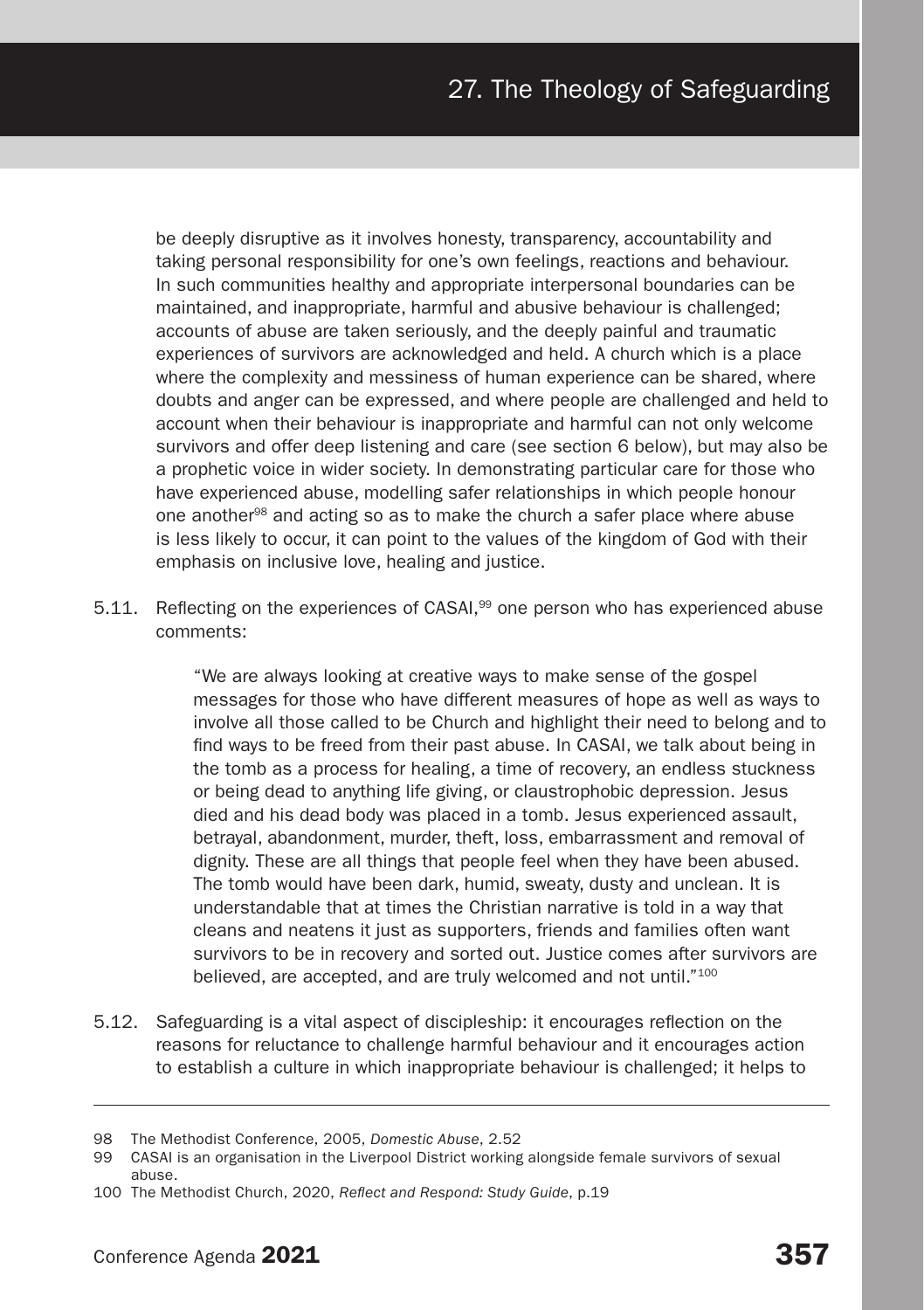define the boundaries of appropriate and inappropriate behaviour and it helps to create safer communities as part of the church's care for all people including children, young people and vulnerable adults; and it helps communities to identify where changes are needed in order to create safer communities and healthier patterns of relating which enable human flourishing. It further encourages reflection on how conversations about all of these issues can happen in ways which are honest and appropriate to a range of people including children (who have often been invisible in processes that purport to relate to their wellbeing).<sup>101</sup> A community which is able to discuss difficult issues in appropriate ways is more able to be a place of welcome for those who are vulnerable and have been marginalised, including people who have experienced sexual abuse.

#### 6. Welcoming people who have experienced abuse

- 6.1. The Methodist emphasis on the limitless grace of God often prompts Methodists to declare that "all are welcome". This, however, is a complex concept (see section 6.3 below). Desiring to demonstrate that all are indeed welcome and that no one is beyond God's grace the Methodist Church has given significant time to enabling those who have abused to participate in the life of the Church (subject to constraints and close monitoring that are intended to ensure that the church is a safer space). A commitment to welcoming a person who has abused is costly, time consuming and emotionally demanding work, which requires significant resources (not least from people) which are then unavailable for other activities and work. Similar time, energy and resources have not been given to enabling people who have experienced abuse to participate in the life of the Church. The Methodist Church is therefore challenged to reflect on how it gives resources and energy to interpersonal and structural changes which enable the inclusion and care of people who have experienced abuse. As aspects of this, this section considers how the Church responds well to and welcomes survivors (6.2), explores the idea that 'all are welcome' (6.3) and examines the need to reconsider our understanding of pastoral care (6.4).
- 6.2. Responding to and welcoming people who have experienced abuse
- 6.2.1. The Methodist Church has emphasised the importance of listening and paying attention to the experience of people who have experienced abuse, recognising that each experience is different and that there is both commonality and diversity in responses and needs. Accounts of abuse are difficult to hear and the Church

<sup>101</sup> The Methodist Conference, 2015, *Courage, Cost and Hope: The report on the past cases review 2013- 2015,* p.30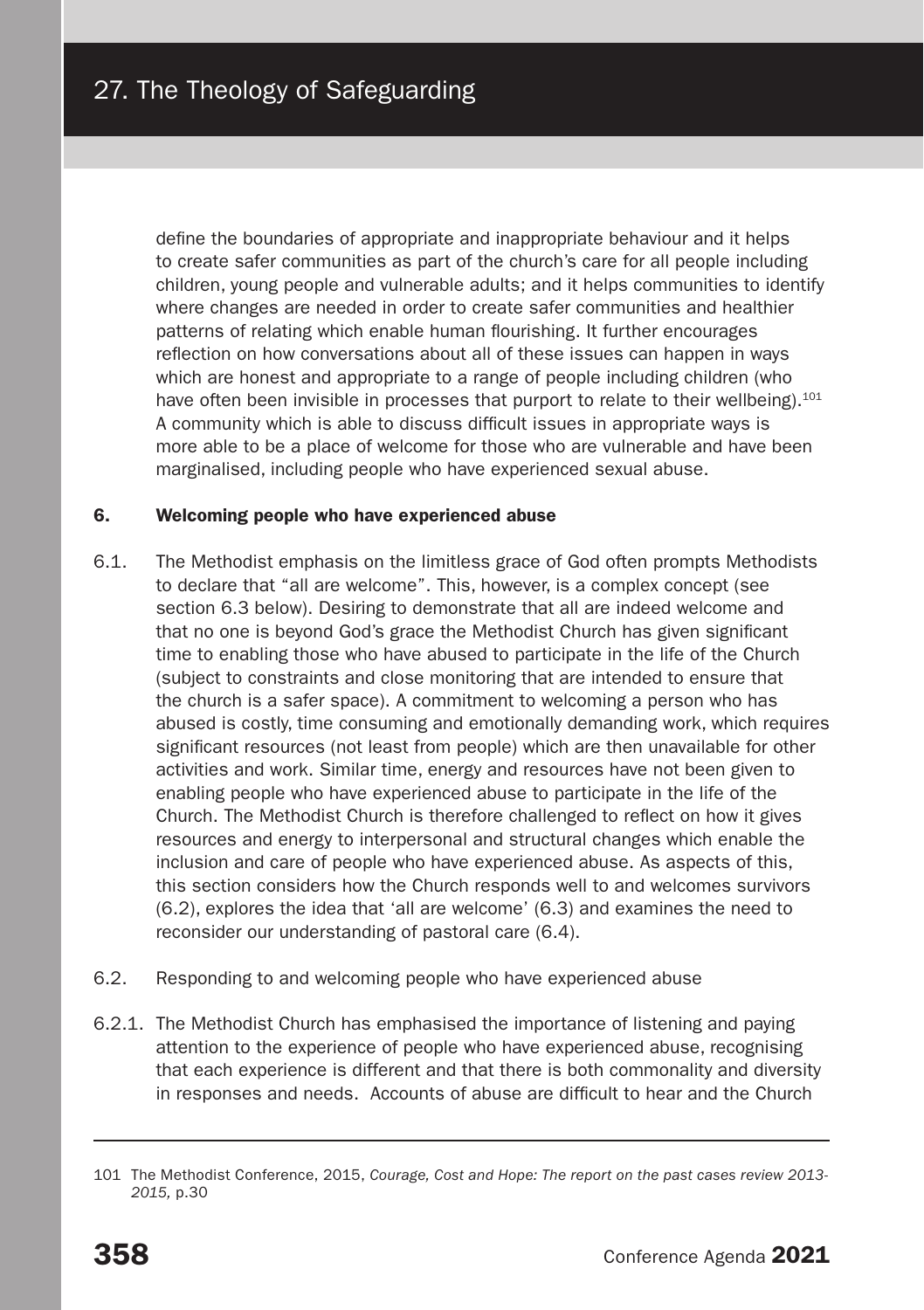has not always listened or responded well. Yet a continuing commitment to listen to those who have experienced abuse, and to reflect on what their experiences reveal about the life and purpose of the Church, is vital for human flourishing. The profound and long term trauma of abuse distorts the image of God and causes deep pain and suffering. The group who prepared the 2006 *Tracing Rainbows Through the Rain* report found helpful a particular image from one person who has experienced abuse of how the experience of abuse continues to impact upon daily life:

"One of the ships bombed and sunk in Pearl Harbour was left as a war grave. From the surface, you cannot see it is there. But from time to time oil from the ship 'bubbles to the surface' as a haunting reminder of pain, devastation and death experienced over half a century before. The group reflected on how sexual abuse can cause devastating damage in the life of a survivor. Some live with the ongoing pain daily. For others the pain remains hidden deep inside but bubbles to the surface from time to time. No one who suffers abuse can predict or prevent the 'bubbles'. Dealing with them can be very hard – for the survivor and for those around them. But they can't forever be ignored or denied if healing is to come."102

6.2.2. Accounts of abuse are disturbing and difficult to hear because of the depth of harm, betrayal and trauma involved. This is compounded when the Church has been the context in which the abuse has happened, or when it has responded in ways which have reinforced damaging dynamics. Reflecting on what the Church might have to offer in this context, the Faith and Order Commission of the Church of England said:

> "What is the good news that the church has to offer in this context? It is not that it has the ability to dispense some kind of miracle cure that can short-circuit the normal, painful, slow process of healing. This is not to deny the power of God to do things that exceed our understanding, but Christian leaders and groups that think they can deliver people from the effects of being abused may well end up compounding them, not least by blaming the victim who fails to respond to their misguided treatment. Yet the church does have confidence that in Christ, evil is overcome, light shines in the darkness and death has been robbed of the final word."103

It is confidence in the salvific love and actions of God in Jesus Christ which gives Christians the strength, courage and patience to be alongside people who have

<sup>102</sup> The Methodist Conference, 2006, *Tracing Rainbows Through the Rain*

<sup>103</sup> The Faith and Order Commission of the Church of England, 2016, *The Gospel, Sexual Abuse and the Church: A Theological Resource for the Local Church,* Church House Publishing: London, p.21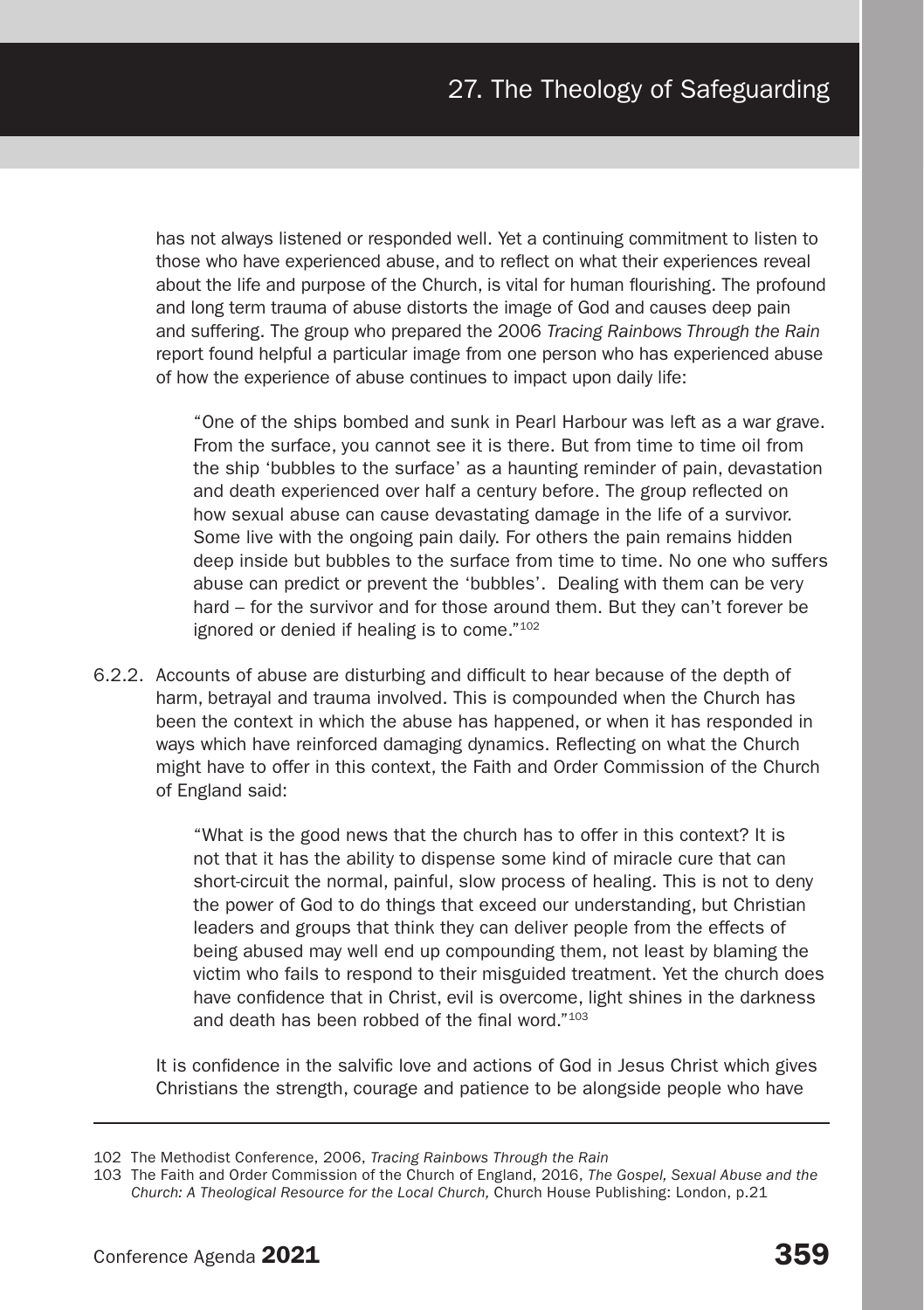experienced abuse and which empowers them to work at enabling churches to be safer places where people who have experienced abuse can truly feel welcomed.

- 6.2.3. Safeguarding work not only seeks to embed practices which help the church to be safer places for those who are at risk, but also to encourage all members of the Methodist Church to have a greater understanding of the nature of abuse itself, to reflect on their own responses to those who have experienced abuse, and to pay attention to the words and concepts they employ and the attitudes they display when responding to people who have experienced abuse.
- 6.2.4. Although language generally has shifted from identifying those who have experienced abuse as 'victims', characteristics associated with victimhood persist in unhelpful ways. Choice of language, for example associating people who have experienced abuse with terms such as 'broken, damaged and vulnerable' can replicate stereotypes and pre-defined roles as well as reflecting something of the reality of experience. It has proved vital in responding well to people who have experienced abuse to try not to make assumptions about any particular person's experience of abuse and its impact on them. Every person's experience and their response to abuse will be different, and people who have experienced abuse will have different needs, expectations and hopes.
- 6.2.5. The concept of victimhood can position the person who has experienced abuse in the role of the one who is 'innocent'. This can, often subconsciously, carry distorted notions of purity and 'goodness'. Instead, people who have experienced abuse are, like all people, complex and flawed human beings. Pastoral responses can be impaired when the person who has experienced abuse fails to live up to the idealised image of an innocent victim and the Church fails to respond well to the actual, complex and broken, person in profound pain. Accepting people who have experienced abuse as they are is vital. This is linked to the question of how well the Church responds to the messiness, contradictions, paradoxes, challenges and joys of all human life (see 5 above). A high degree of self-awareness is required if people who have experienced abuse are to be deeply listened to and truly welcomed in the Church, particularly an awareness of the tendency to judge the someone according to particular expectations or to project onto them one's own difficult or uncomfortable feelings which might arise.
- 6.2.6. Since the churches were challenged, nearly two decades ago, to respond to people who have experienced abuse with compassion and courage,<sup>104</sup> much work has been done, not least through the way in which safeguarding has been

104 CTBI, 2002, *Time for Action*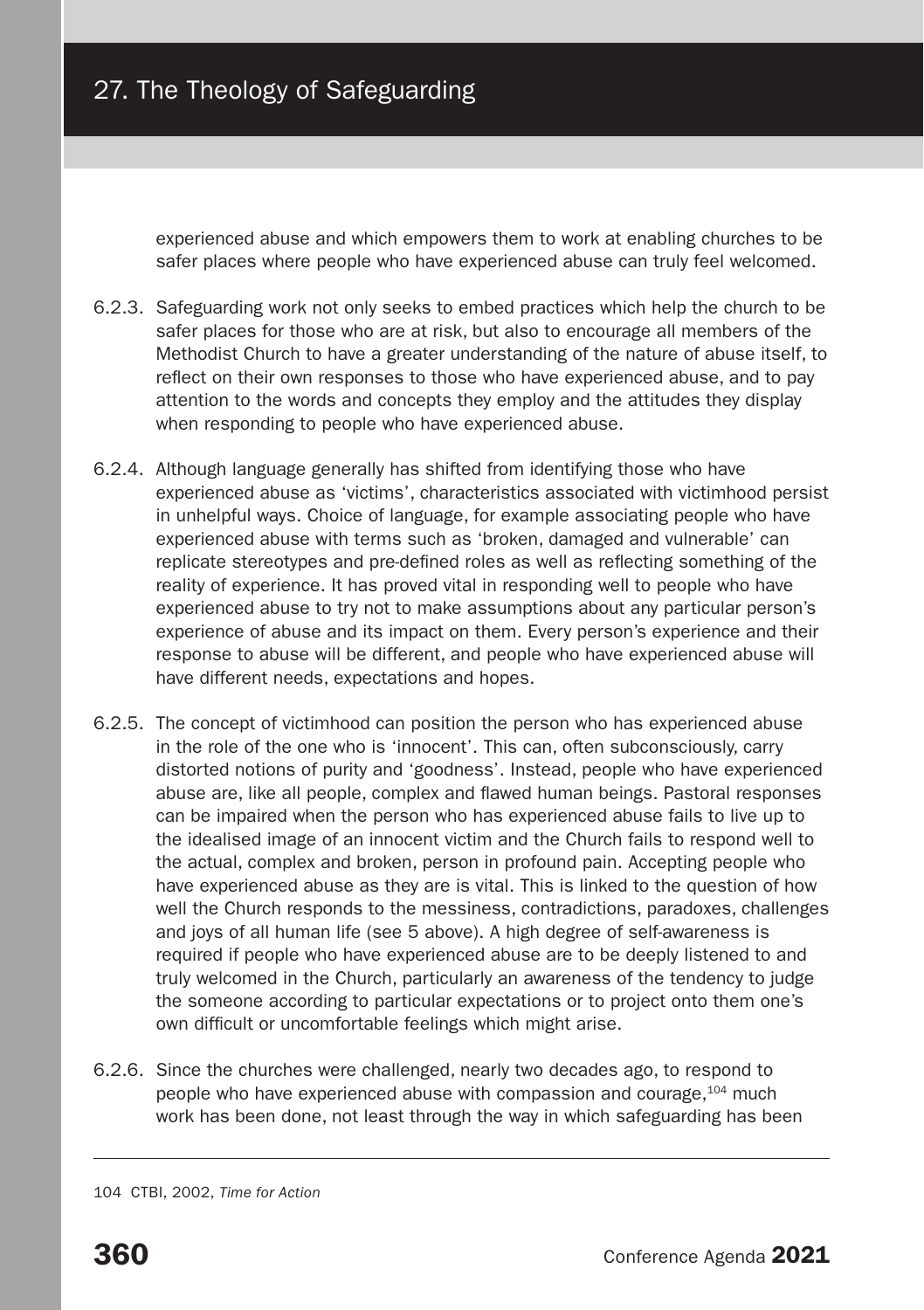implemented, to make churches not only safer places for people who have experienced abuse but also ones where they are welcome. Sadly, there is still a long way to go. In 2002, the churches were encouraged to act:

"If sexual abuse is not new, neither is the desolation of those who have experienced their abuse in a church context, or sought help from a church, which has failed them. Too often, abuse has not been clearly and unequivocally named as sinful betrayal. We cannot begin to imagine the burden of pain and suffering which has shamed unnumbered victims into silence. But in our time, there are survivors of sexual exploitation and abuse who want to claim their right to justice. They are coming out of the shadows of isolation and despair, and are speaking with righteous anger while looking for a new dawn. Their voices challenge the Church, as the body of Christ in the world, to respond with compassion and courage. Now is the time for action."105

This continues to be the case today.

- 6.3. All Are Welcome
- 6.3.1. The idea that 'all are welcome' warrants some examination, not least because some have not experienced the Church in this way and the ways in which they have felt unwelcome or been marginalised have themselves been abusive. Whilst 'all are welcome' makes for an aspirational idea, it requires commitment and hard work if it is to become even a partial reality. Responding to accounts of sexual abuse reveals some of the challenges in seeking to make that vision a reality, even in part. A community without boundaries can be unsafe, particularly for children, young people and vulnerable adults.
- 6.3.2. 'All are welcome' encapsulates something of the concept of an eternal invitation to respond to the never ending grace of God which runs through Methodism. This has often been expressed in the 'four alls':

All people need to be saved. All people can be saved. All people can know they are saved. All people can be saved to the uttermost

Unfortunately the phrase 'all are welcome' can be used in ways which fail to

105 CTBI, 2002, *Time For Action,* p.9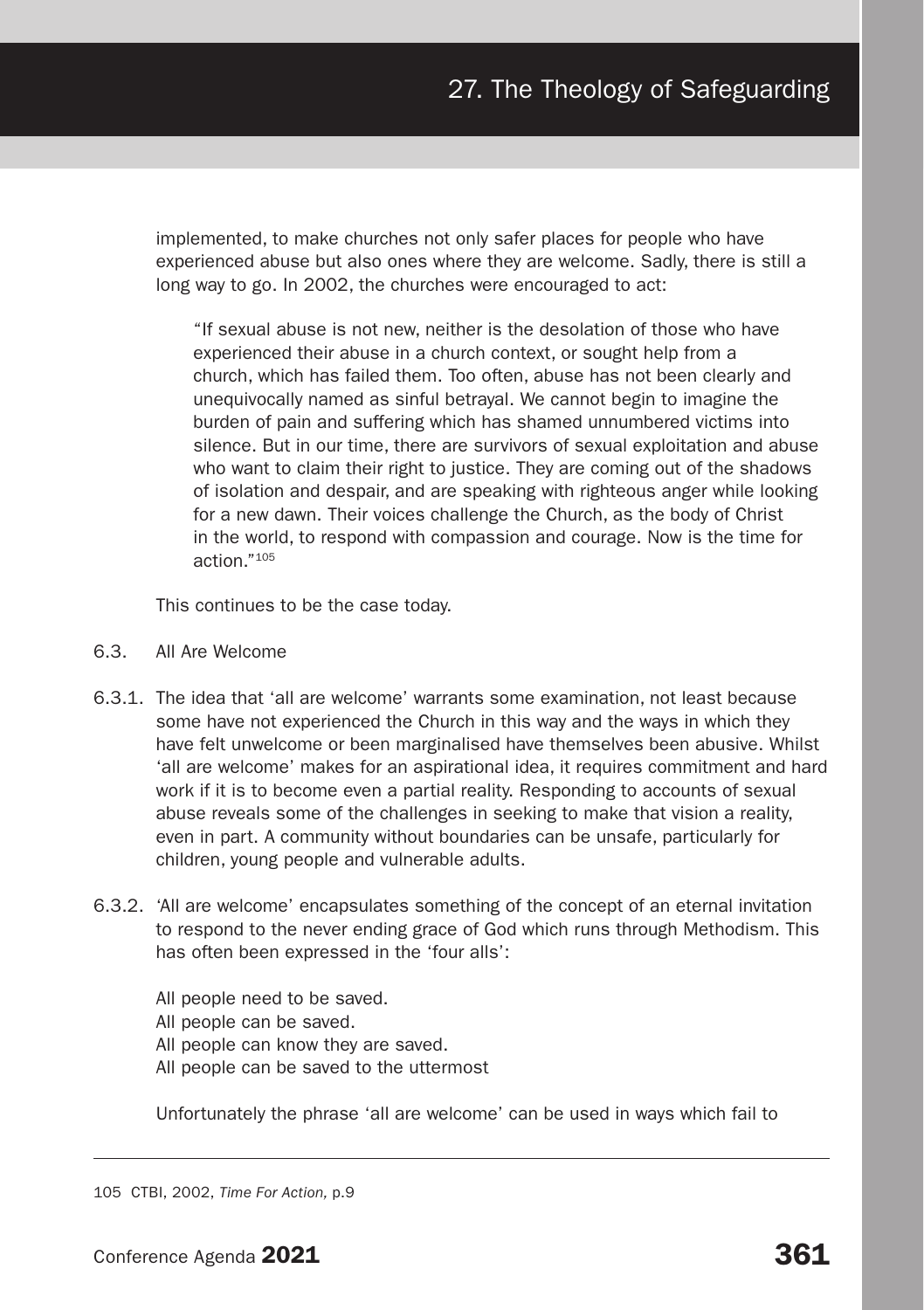recognise that it is a statement about God's love and grace. The experience of abuse raises questions about whether everyone has a right to go anywhere or to belong to any community they choose, and about whether it is possible for one Local Church to be able to offer hospitality to everyone. Some Local Churches have found that in order to be a safe place of welcome for some people, they have needed to have boundaries which exclude others. Boundaries help to ensure that people are safe, which sometimes means restricting those who enter a particular space. A realistic recognition of what one church community is able to offer in terms of welcome must not be confused with the need to ensure that practices, attitudes and customs which exclude particular groups of people are challenged and addressed. For example, a particular Christian community might commit itself to building community through working with people who have experienced abuse, and in doing so recognises not only that it does not have the resources required to welcome people who have abused as well, but also that it can be deeply destructive for people who have experienced abuse to be in the same space as people who have abused. This is different from a Christian community failing to pay attention to the ways in which its customs, practices and ways of being lead people of particular ethnicities, sexualities or socio-economic groups to feel unwelcome or marginalised.

- 6.3.3. It is important to recognise that welcome for all does not mean that there are no boundaries to the Church's inclusivity and hospitality. A theology of hospitality involves establishing the boundaries to this hospitality for the prevention of harm as the Church seeks to be a safe space for those who participate in its communal life, and in order to enable the Church to remain faithful to its identity as the Body of Christ. It acknowledges the need for discipline for those who damage the integrity of the Church and obstruct human flourishing, holding in tension the desire for safer spaces in our churches and the Church's mission to welcome those who may pose a risk but have expressed a commitment to change. Those belong to the Body of Christ do not choose how they belong, nor do they have a right to go anywhere they choose. Belonging to a community means that we are part of a people with different needs and vulnerabilities, and it is important to recognise where the activities of some people are appropriately limited for the sake of the well-being of others.
- 6.3.4. The inclusion of those with proven and alleged sex and safeguarding offences in the life of the Church, or those who are otherwise deemed to be a safeguarding risk, may put children and vulnerable adults at risk, and may also cause further pain and offence to those who have experienced abuse and continue to live with physical, spiritual and emotional pain. This is a particular example of the challenge of how the Body of Christ might include all when the presence of some in any community may make others feel less safe, fearful, not understood, or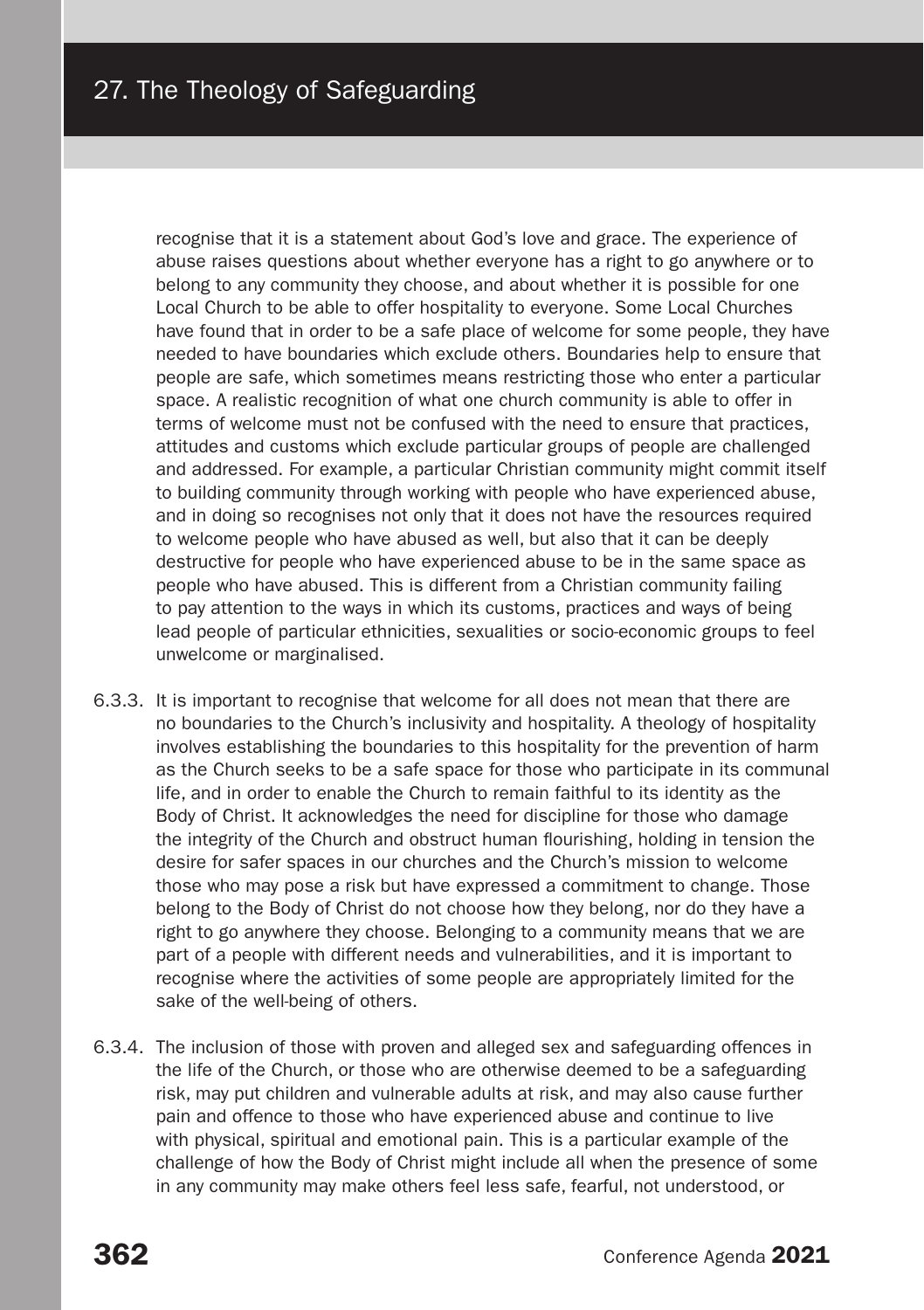themselves unwelcome. Yet part of the Church's witness to the God who through the life, death and resurrection of Jesus reconciles all things to Godself is its offer of hospitality to both those who have experienced abuse and those who have abused. This is a powerful, costly and difficult witness, demanding prayerful discernment. All church communities have limited resources and choices about how to use them. This includes discerning who it is able to make a commitment to in terms of welcome and care.

- 6.3.5. Some members of the Methodist Church continue to find its position that some offenders cannot hold particular offices in the Church challenging, especially when not all of those offices involve contact with children, young people or vulnerable adults. It is, however, important to note that no one has a 'right' to hold office in the Church and that there are always other ways for gifts to be exercised and developed. It is unhelpful to think of offices in the Church in this way or to link understandings of membership of the Methodist Church with the idea of eligibility for office. Rights language is inappropriate for roles within the Church and undermines the understanding of the ministry of the whole people of God. Whether someone is called to a particular ministry or office in the life of the Church is always a matter of discernment, not only for the individual but also for the wider Church. The welfare and well-being of any individual cannot be dependent on them holding a particular office within the Church, and any individual's ministry can be expressed in different ways.
- 6.4. Reconsideration of Pastoral Care
- 6.4.1. The final aspect of welcoming people who have experienced abuse which warrants some attention is the concept of pastoral care. The Faith and Order Commission of the Church of England have identified that the church's primary pastoral task "is to listen with care and sensitivity to those who have been abused, supporting them on the road towards healing and in taking steps towards the achievement of temporal justice."<sup>106</sup> There is no doubt that deep listening to people who have experienced abuse is a fundamental part of the Church's pastoral response:

"Perhaps the most important thing that, as Christians, we can do – perhaps what we most hope for as a consequence of this Report – is to listen, so that the voice of survivors will be heard. As we listen so we give value, worth and respect to the one who speaks, to the one for whom the abuse has denied each of these things and so much more."107

<sup>106</sup> The Faith and Order Commission of the Church of England, 2017, *Forgiveness and Reconciliation in the Aftermath of Abuse,* Church House Publishing: London, p.13

<sup>107</sup> The Methodist Conference, 2006, *Tracing Rainbows Through the Rain*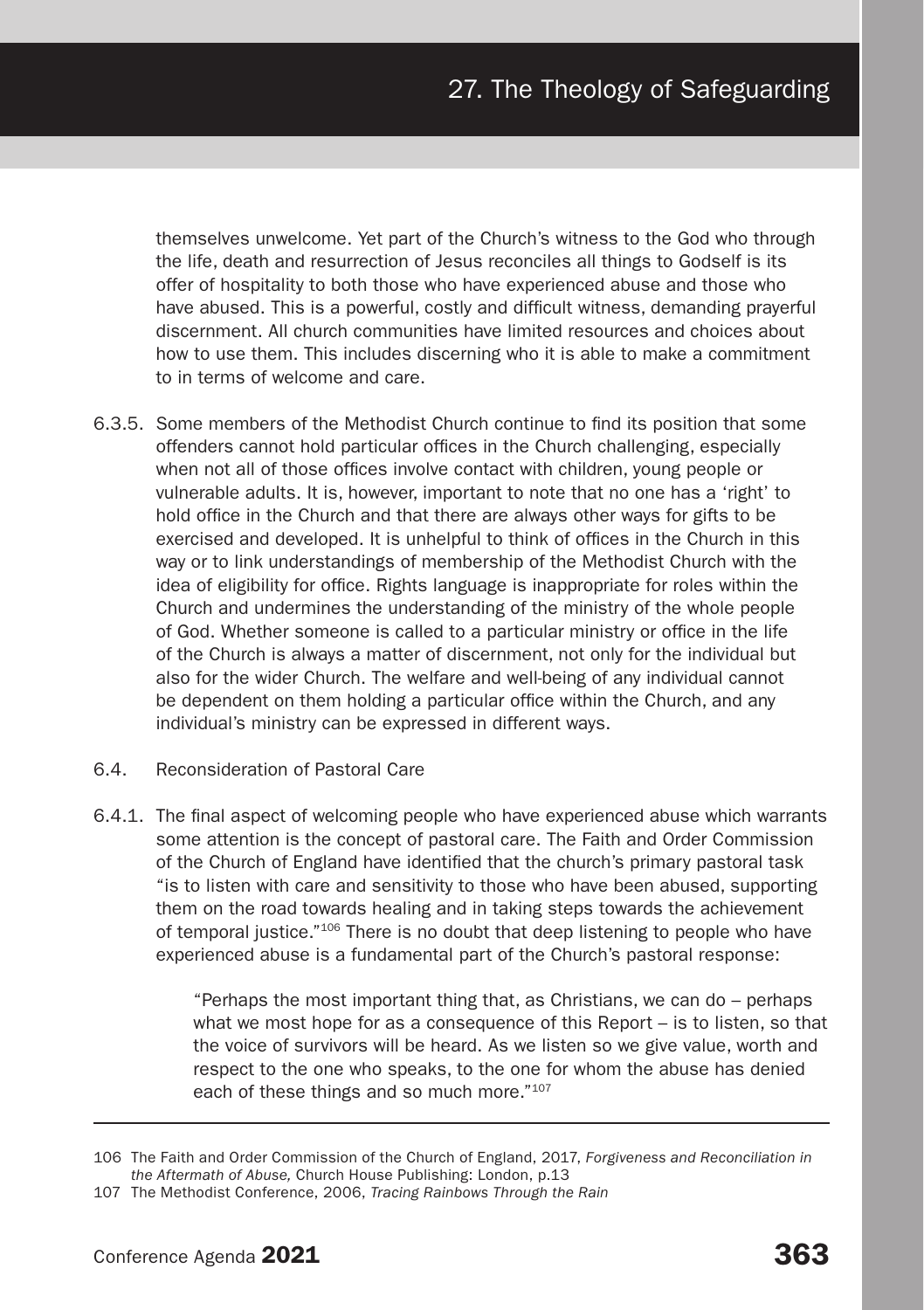Listening and being willing to accompany a person who has experienced abuse as they deal with its profound effects is invaluable. Further damage has often been experienced if they have been inappropriately encouraged to move through a process of healing or reach a place of acceptance, often because of the needs or discomfort of those who are hearing shocking accounts of trauma and betrayal. Any healing takes time, and for some it is only ever partial.

6.4.2. There is a difference, though, between not seeking to 'solve' everything or move someone towards some kind of healing or resolution, and recognising that some action by the wider church community is needed if justice is also to be part of our response. As one person who experienced childhood abuse comments:

> "I told the bishop about the priest who sexually abused me when I was an altar boy. The bishop offered me counselling: what I wanted him to do was something about the priest who still has altar boys."<sup>108</sup>

- 6.4.3. The dominant and inherited model of pastoral care in the Methodist Church is that of visiting the sick and looking after those in need. Yet, the way in which the Church has often failed to respond well to people who have experienced abuse indicates that some examination of its understanding of pastoral care and how it is exercised is required. It has already been acknowledged that holding one another to account and challenging harmful behaviour (to the self or others) is part of what it means to watch over one another in love, yet the idea of challenging someone for the sake of the well-being of everyone is not yet embedded in Methodist practice and it can make many feel uncomfortable. Sometimes being pastoral involves being prepared to challenge people, structures or patterns of relating, and being willing to disrupt the status quo in order to explore difficult issues. This includes being willing to look at how power is exercised when pastoral care is undertaken and whose voices and experiences are given priority.
- 6.4.4. Taking on a role in pastoral care is demanding, not least in the degree of selfawareness and self-examination that is required. Included in this is consideration of where and how power is exercised when undertaking the role. For example, it can be in deciding whom to visit or whom not to visit, or to whom we make ourselves available; in the way in which we hear things and react (or not); by the way we cope with unusual pastoral disclosures (or not); by what we choose to reveal of ourselves; and by how we exercise confidentiality. As has been noted:

<sup>108</sup> The Faith and Order Commission of the Church of England, 2016, *The Gospel, Sexual Abuse and the Church: A Theological Resource for the Local Church,* Church House Publishing: London, p.24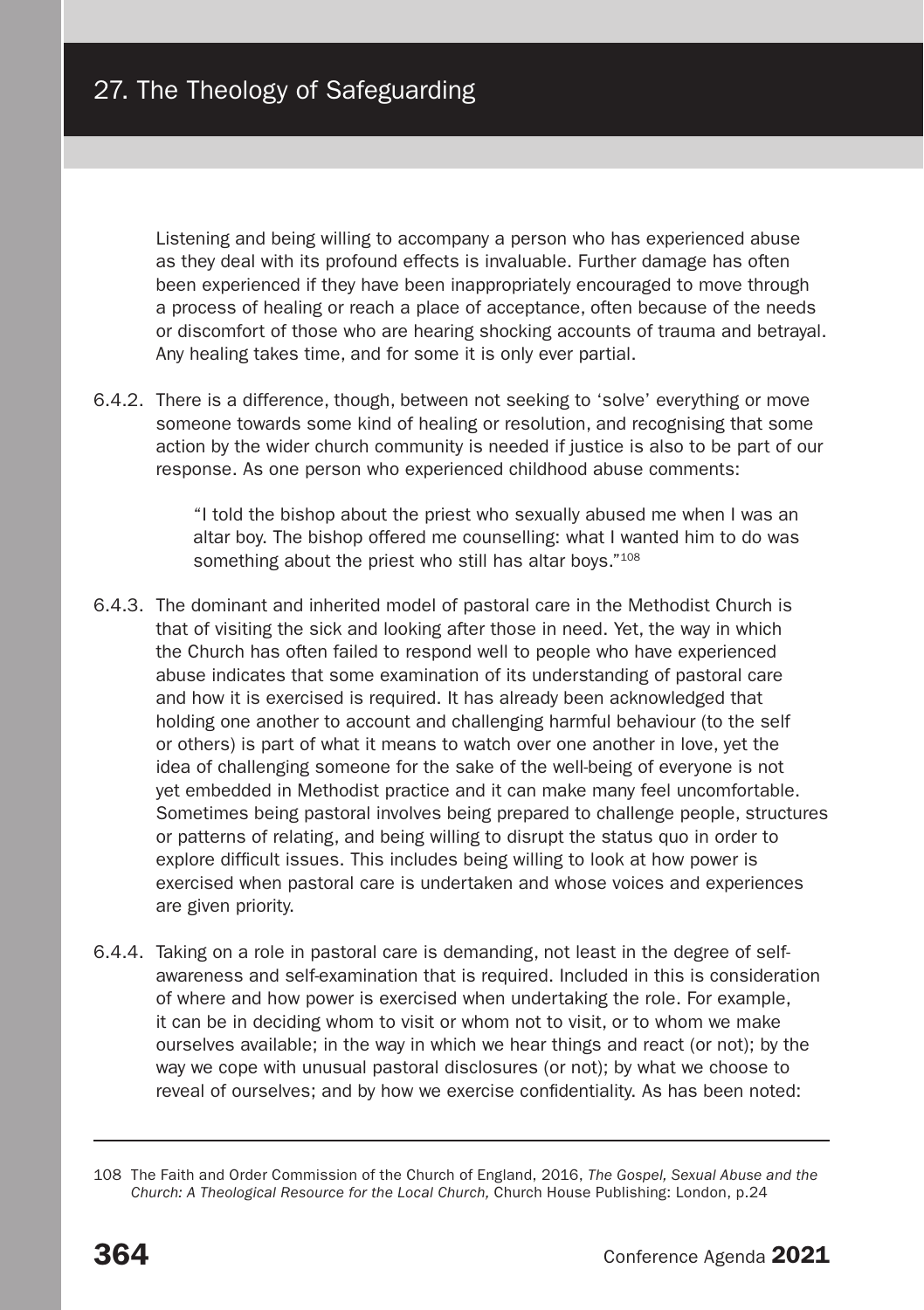"So whom we choose to listen to and how we listen to people is important to how church is. It is also important to how church should be and how we can shape the ministry of the church consciously. Ministry in the church may then look somewhat different if we took survivors issues seriously."<sup>109</sup>

6.4.5. Examination of the model of pastoral care being used in the Methodist Church raises questions about how ministers, particularly, are equipped to challenge inappropriate behaviour and ensure that appropriate boundaries are maintained. This may require skills different from those needed to listen well to difficult experiences, but both are necessary. Furthermore, the *Past Cases Review* highlighted that:

> "The core of safeguarding relies on an understanding and awareness of the dynamics between power and vulnerability in relationships. This is not a specialist activity that is only undertaken by those with qualifications or experience in the safeguarding field. Pastoral relationships which are core to the mission of the church will always include these dynamics. To practise safely ministers and others engaged in pastoral work, community work or counselling need to reflect on these issues and their boundaries in these relationships. There is a spectrum of risk and unless this is understood, patterns and early signs of unsafe practice will not be picked up in the person themselves or in others. It is evident from many responses that this perspective has not been the dominant one. There are far more signs that indicate that many ministers view safeguarding as an activity that should be passed on to specialist workers and/or is about ticking the boxes to make sure processes such as employment checks have been completed."110

6.4.6. A greater awareness of abuse and its devastating impact is vital if the Methodist Church is to be a place of where those who have experienced abuse feel welcome, as illustrated by a person who experienced abuse in childhood:

> "I feel frustrated by the Church's general lack of knowledge and understanding about the general subject of abuse. I want to see our Christian children made aware of how to protect themselves and how to shout for help if they are abused. I believe this should be addressed through the Church – if we really do care about our children."<sup>111</sup>

<sup>109</sup> The Methodist Conference, 2006, *Tracing Rainbows Through the Rain*, p.21

<sup>110</sup> The Methodist Conference, 2015, *Courage, Cost and Hope: The report on the past cases review 2013- 2015*, p.21

<sup>111</sup> CTBI, 1999, *The Courage to Tell,* p.29.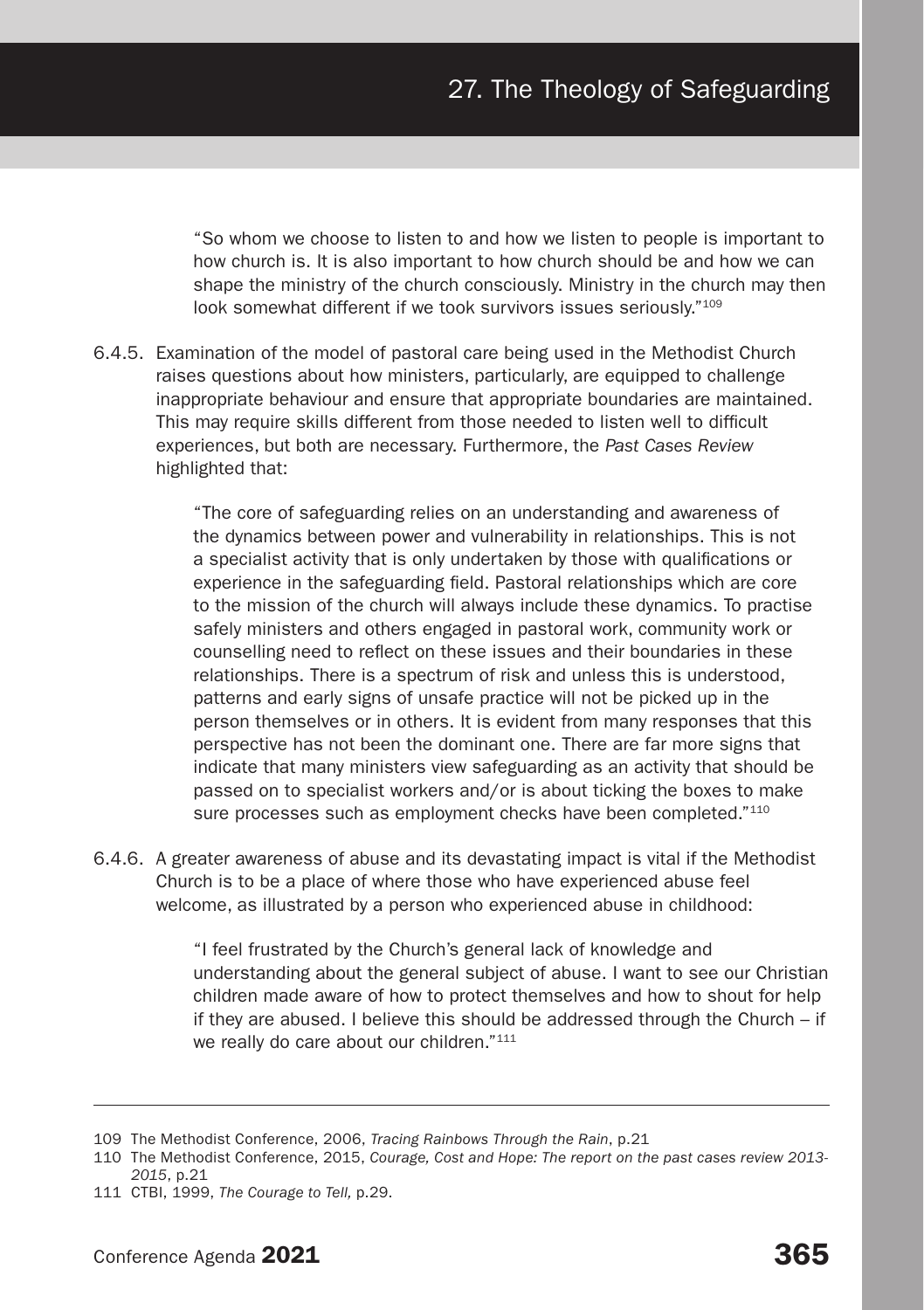The *Tracing Rainbows Through the Rain* report asks how our pastoral care responses would be different if there was a greater acknowledgment of the existence of abuse within church communities and if the experience of people who have experienced abuse was taken seriously. It suggests that:

- we would not be frightened or embarrassed to discuss sexual abuse:
- we would have a model of caring for each other in which any emotional/ spiritual issues could be freely shared, where someone could express their vulnerabilities, without feeling judged in the process;
- when a person who has experienced abuse chooses to speak about their experience within the church community, they would receive a response that enables rather than disables and whichhelps them to feel 'heard' and accepted;
- we would foster awareness of wider resources available to support survivors, both in the local community and nationally, and be concerned to make such information visible and accessible to all  $112$

It is suggested that the following could also be added to this list:

- we would take opportunities to point to how good pastoral carers know the limits of their competence and expertise and learn when to refer someone;
- we would pray for people who have experienced abuse and preach about the misuse of power
- 6.4.7. The relationship of pastoral care to justice is a further area for greater attention. Although they are intrinsically linked, the relationship between care and justice is not always embedded in Church structures. The Faith and Order Commission of the Church of England describes the relationship between care and justice by drawing on the image of the whole world rejoicing found in Psalm 96:13:

"God's judgement is good news because it promises the restoration of justice in human relations, without which there can be no peace. Seeking justice is not the opposite of love: it means striving for the right relationships within which human beings can flourish. … the church should never separate the ministry of God's word of mercy and judgement from striving for justice in human relationships."<sup>113</sup>

<sup>112</sup> The Methodist Conference, 2006, *Tracing Rainbows Through the Rain*, p.20

<sup>113</sup> The Faith and Order Commission of the Church of England, 2016, *The Gospel, Sexual Abuse and the Church: A Theological Resource for the Local Church,* Church House Publishing: London, pp.27-28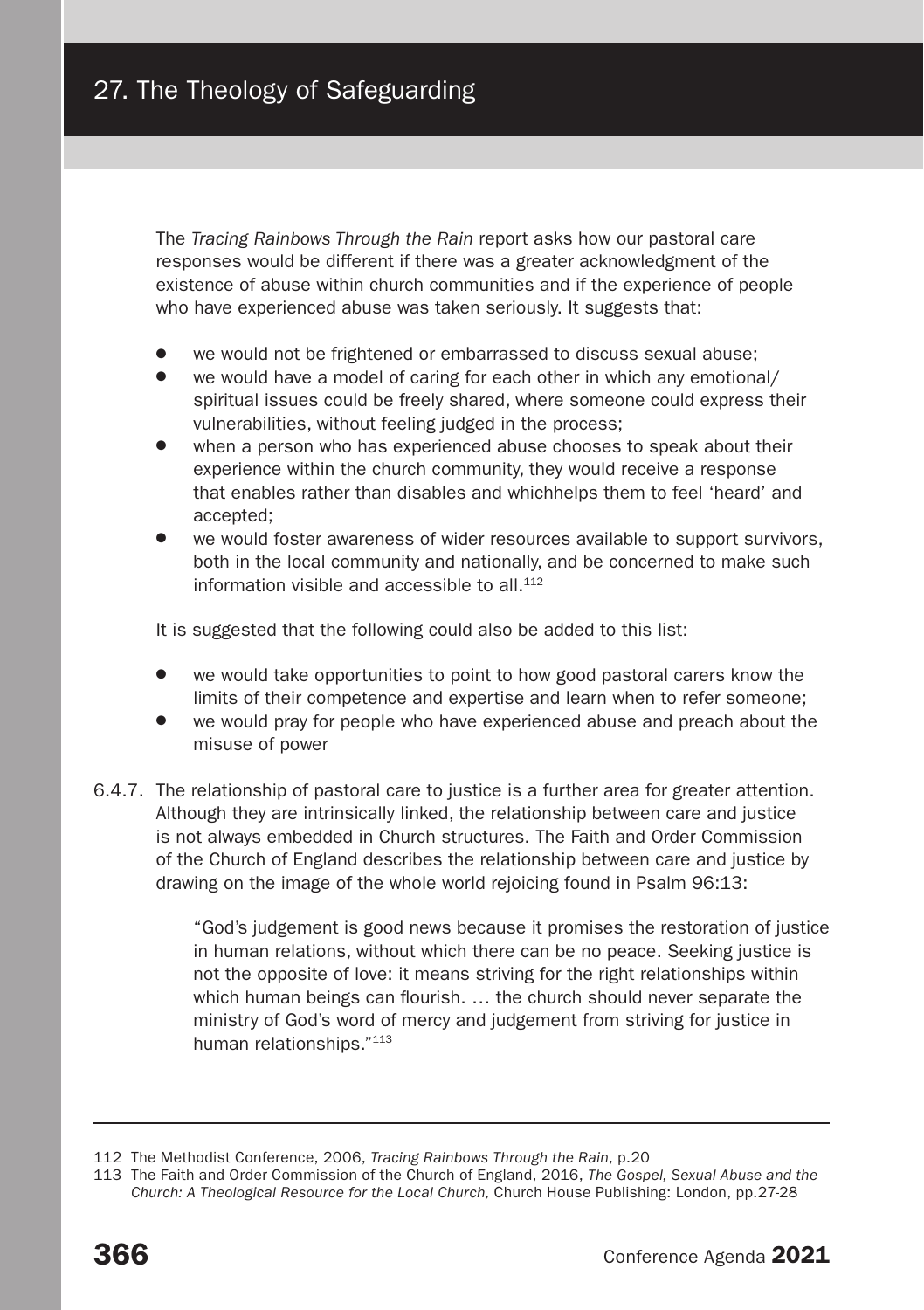Actively working for justice in human relationships, which may involve challenging behaviour, disrupting established patterns of relating, and changing customs and practices, is an essential part of pastoral care.

6.5. The way in which a Church responds to those who have experienced abuse testifies to the nature of the community and conveys something about God. Whilst acknowledging the flawed nature of the church as a human community, it is appropriate for local churches to reflect on whether their common life witnesses to the love and transforming grace of God and enables human flourishing. Through the presence of God's Spirit and hope in Jesus Christ, healing, transformation, and new patterns of relating are possible. Christians are enabled to face the darkness and desolation of human experience and human brokenness, including their own, knowing that God is with us. As part of its response to God and participation in God's mission, the Methodist Church is committed to embracing safeguarding as part of its pastoral care. Local Churches are encouraged to examine their customs and practices regarding pastoral care and to reflect on whether any changes are needed so that they better enable the flourishing of all members of the Local Church and its wider community and particularly those who have experienced abuse.

# 7. Grappling with power

- 7.1. The abuse of power is a principal dimension of any kind of abuse. All abuse relies on the misuse of imbalances of power and churches can be communities where such imbalances are evident and also, paradoxically, hard to define. It is a common misunderstanding that power *per se* is harmful, resulting in a mistrust of those in positions of leadership and authority even if they are exercising power responsibly. Human life and human community depend on the responsible exercise of power by those entrusted with it. Power and authority are not destructive in themselves (ie they are not intrinsically 'bad'), so it does not mean that those with power and authority should not be listened to, but awareness of where power resides and how it is exercised is essential in any healthy community. Within the Methodist Church there is a reluctance to invest too much power in one individual (evident through its continual preference for a short term presidency and the 'six year rule' for example), meaning that how power is used in decision making is sometimes less easy to identify.
- 7.2. The Church as a human organisation and the Body of Christ has means by which it organises itself and enables the community to live and work together. It therefore has structures of oversight, care and governance which involve the use of power. Power is not fixed or static or something that some possess and others are without. The distribution of power constantly changes, and it is important to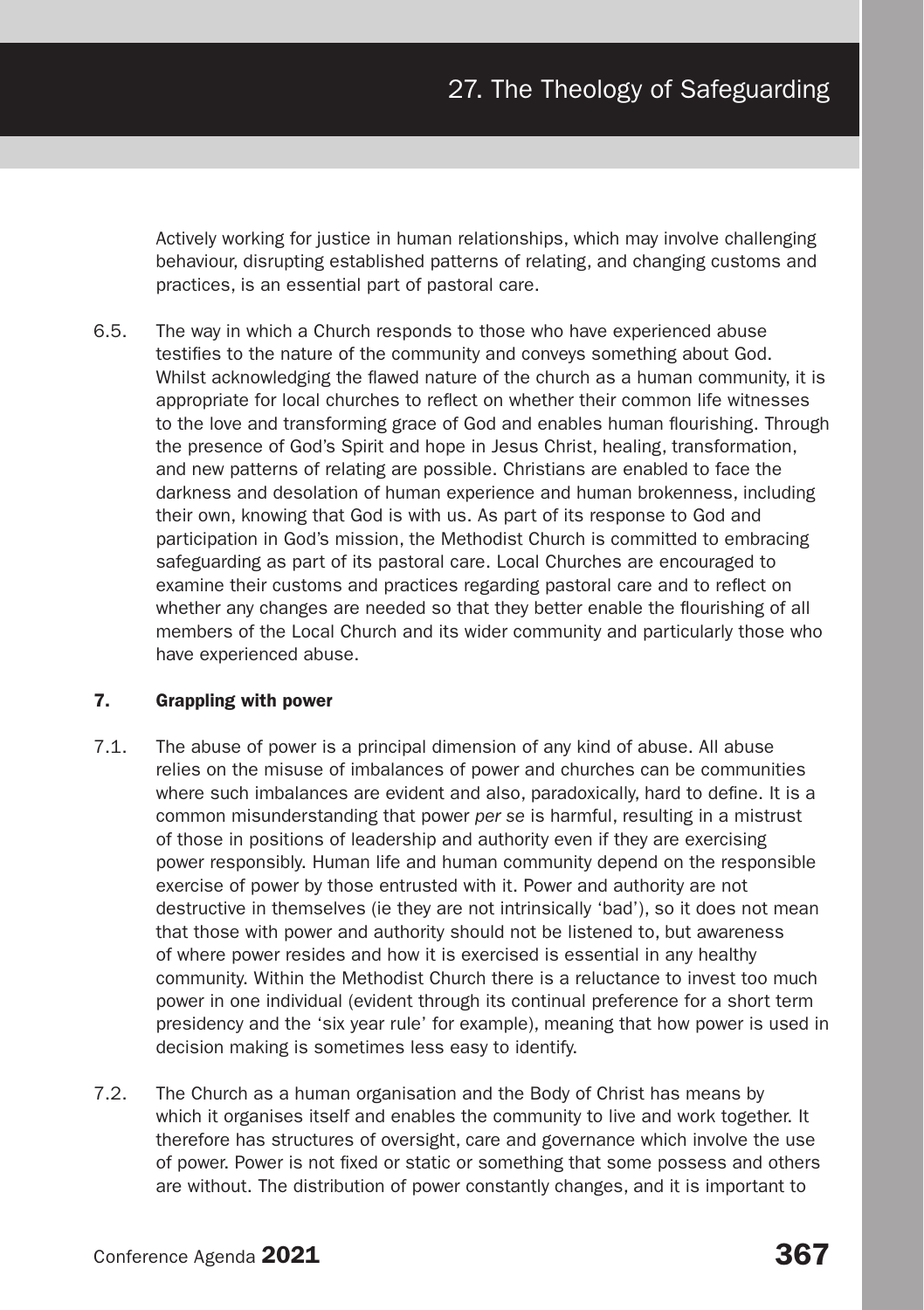regularly identify actual and potential imbalances in power dynamics and be aware of the different kinds of power that we (and others) have. Too often people either take up too much power and ignore institutional power and policies, or they lay it down too quickly or fail to acknowledge when have it; thus making choices about not using it, to the detriment of all.

7.3. People may have power because of their role, personality, expertise, age, gender, socio-economic status and many other factors. Power can be given, expressed and conferred through many different means, for example: through what is said from the pulpit, in how meetings are constituted and conducted, in how decisions are taken, or when people are trusted with intimate secrets. Power can be used to enable or to destroy (such as when those who have experienced its misuse have been harmed or silenced), through action or failure to recognise the power that one has. The Methodist Conference has noted that churches need to talk about "difficult issues" of who has power:

> "All within the Church have power, in the sense of being able to affect each other. The effects which some people's actions have, can, however, be more significant than those of others. This can be related to their status within the community, the office they hold, the length of time they have been associated with the Church, or because of individual charisma. Power can be expressed and embodied in particular words and actions, or it can be exercised 'nonactively', through an atmosphere which supports, or which silences or stifles. There is the power of the 'majority' in shaping the ongoing life of the Church. There may be the power of the 'minority' when particular strong voices persuade a number of others to undertake a course of action."114

The key question is whether power is being exercised responsibly, wisely and lovingly.

7.4. Honesty is required about how power is used and misused within the Church. When power is held and deployed without awareness of its temptations and potential misuse then it is dangerous. Similarly, when people do not recognise the power that they have then they may be unaware of the impact of their behaviour on others. All members of the Methodist Church are encouraged to reflect on the different kinds of power they may hold in different situations, groups and contexts. It has been acknowledged that the Church is often reluctant to discuss power, but when abuse occurs it is often questions about power which need to

<sup>114</sup> The Methodist Conference, 2005, *Domestic Abuse*, 2.48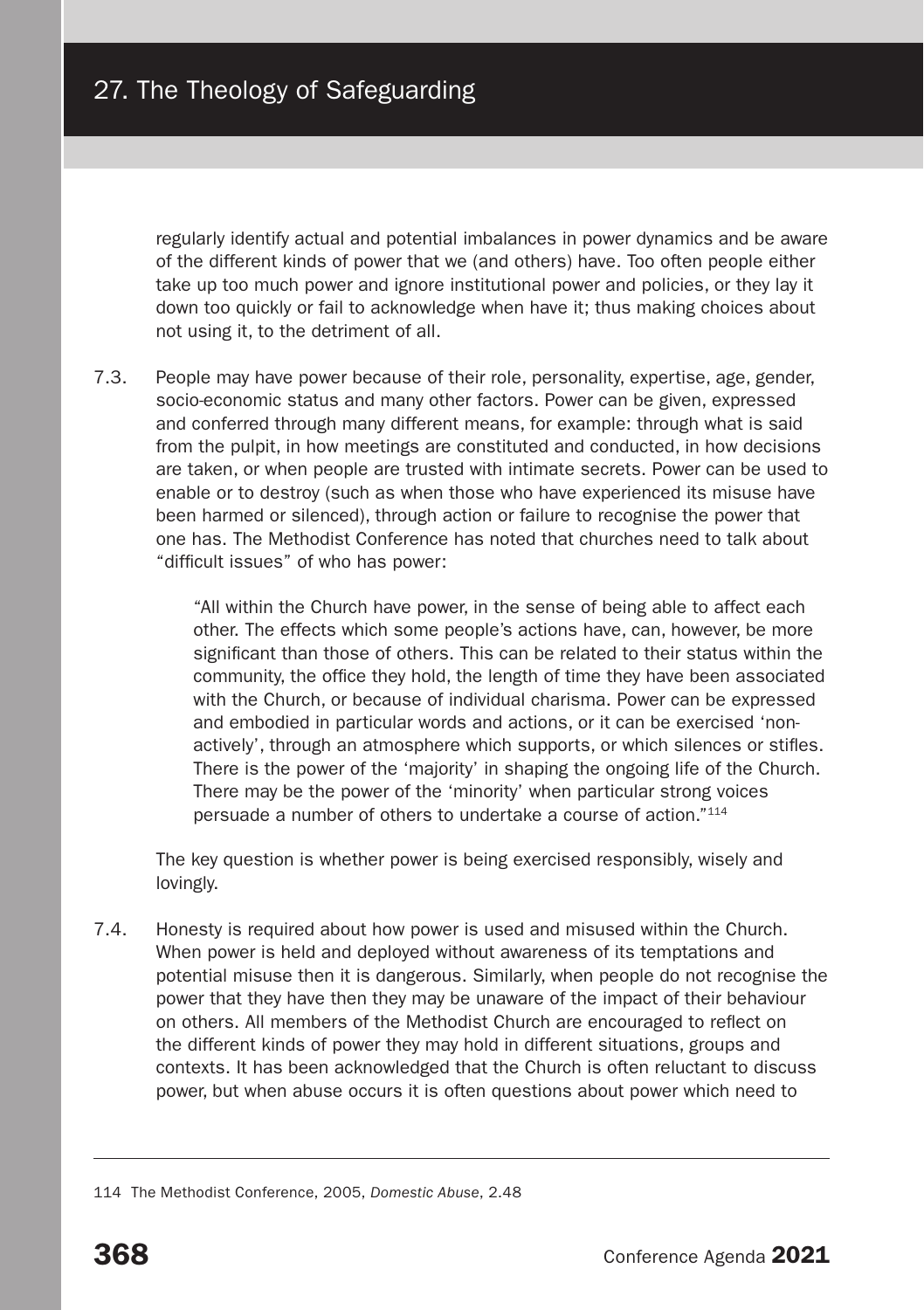be asked.115 The *Past Cases Review* noted that Local Churches will not become really safe places until "the understanding of safeguarding, and abuse of power in relationships, is understood by the whole congregation."116

- 7.5. In the Methodist Church, much decision-making power is carried through the councils of the Church, comprising of lay and ordained, with a particular leadership role given structurally (but not exclusively) to presbyters. Many individuals also hold specific positions of responsibility, bringing with them the power of leadership and influence. It is important to recognise the power given to the ordained, both structurally and because of their representative role, but this also needs to be examined alongside other spheres of power. In all of these places, power can be used to energise and enable, or to dominate and overrule. Through giving more attention to the dynamics of power present in their particular context, Local Churches can better ensure that power is used to create a safer community in which the love and grace of God may be seen and experienced by people who have experienced abuse. This includes paying attention to the complexities of different cultures' distribution of, assumptions about and attitudes to power. For example, assumptions about the role, behaviour, and authority of the ordained may different in different cultural communities.
- 7.6. Questions about the use of power particularly apply to all who hold any office in the Church and the safeguarding procedures form part of the process of discernment before an office is conferred. When the Church confers office it confers power, authority and responsibility: both actual power in a specific area and the symbolic and representative power that accompanies any office. The holding of an office within the Church signals that a person is trustworthy and will exercise power responsibly. In conferring an office the Church is understood as indicating that this is a person to be trusted thus giving a particular kind of power. This is the case for any office, regardless of the nature of the work involved. All offices within the Church have a public profile, convey a level of authority and have some representative aspect. This is not just about what the particular office is for but how people are seen, for example the giver of notices might be perceived as the person having power because they stand at the front of the church and address the congregation.
- 7.7. There is an inherent power in being ordained. Ministers of the Church have a representative role, not just within the Church but in relation to God. Their words and actions carry a different kind of authority within and beyond a particular

<sup>115</sup> The Methodist Conference, 2005, *Domestic Abuse*, 2.47

<sup>116</sup> The Methodist Conference, 2015, *Courage, Cost and Hope: The report on the past cases review 2013- 2015*, p.34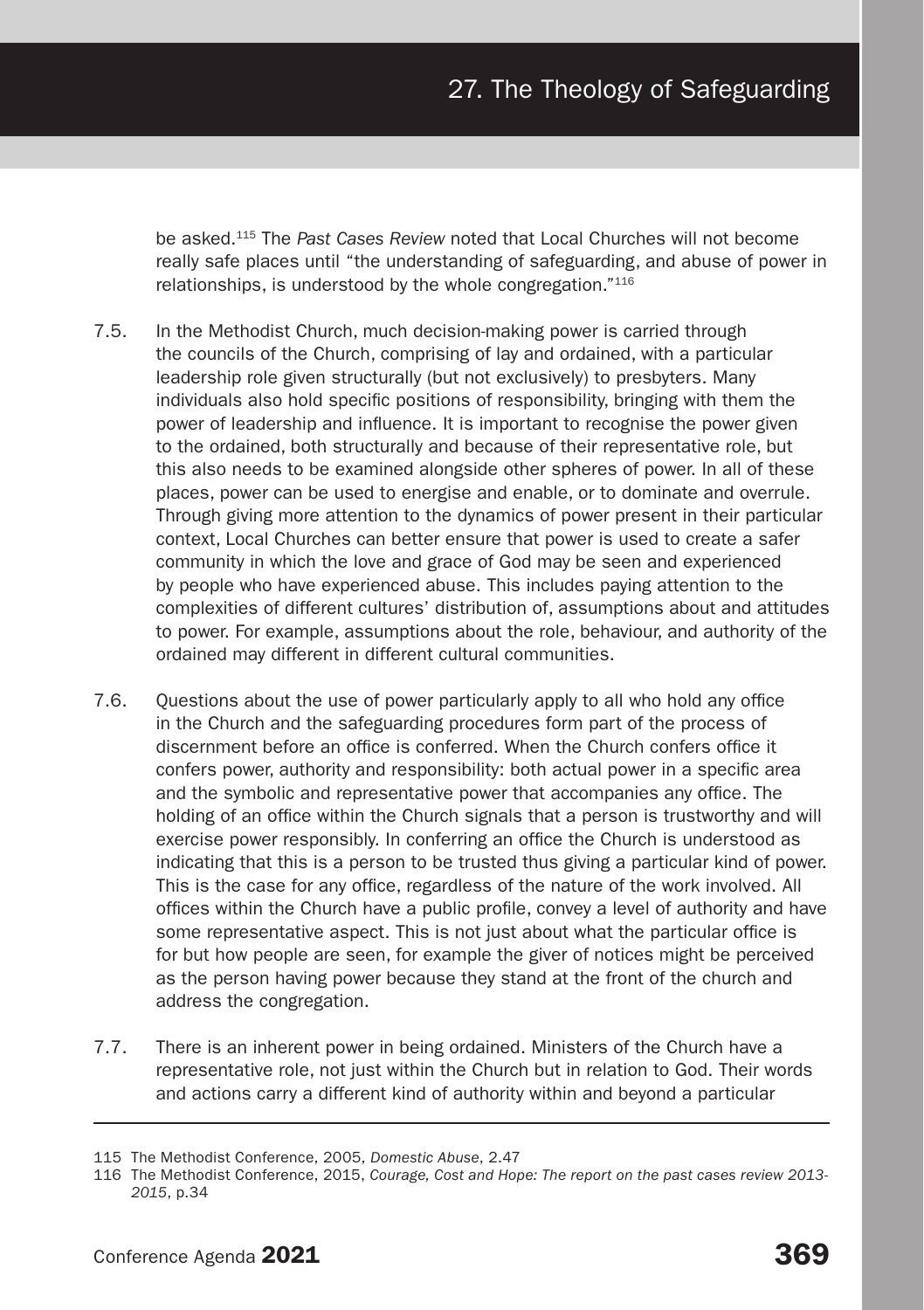Church community, and they are often perceived to have spiritual meaning. The spiritual authority which ministers are given, as well as the other forms of power they have, increases the potential for all forms of abuse and especially for spiritual abuse. It is therefore essential for all ministers to have opportunities (for example through supervision) to consider the power and potential power they have in different contexts and to engage in robust reflection on how such power is exercised.

7.8. This also applies to all who speak or act (or are perceived as speaking or acting) in the name of the Church, and particularly to local preachers and worship leaders. All Christians are encouraged to consider the issues of power involved in their engagement in church life and participation in the Church's witness, and especially to reflect on how they speak about and represent the power of God. As described in section 4.4, the language and images we use of God are linked to our understanding of the kind of power that God has. This is further reflected in the actions of Christians and the ways of relating within Christian communities. The kind of power represented in the Church's words, symbols and relationships is therefore vital as it reveals what the Church thinks about God. The images of power which are used in preaching, prayer, worship and the exercise of pastoral care, for example, may unintentionally encourage or radically challenge abuse:

> "If we use language of God as all powerful, as radically different from human beings and separate, as holy and majestic and above the world, without saying anything about God as intimate, involved, waiting for creation, and inviting human beings into relationship, we may also glorify those people who claim to be powerful, who then understand power in a limited way and use it to dominate others or manipulate them. The way we are to understand God's power is through the costly self-giving love shown in the life, death and resurrection of Jesus Christ. This, then, will also be the model of power properly exercised by human beings. God's power cannot be conceived as coercive domination."<sup>117</sup>

7.9. A person who has experienced abuse notes that:

"How power is reflected in the songs and hymns of the church is therefore very important to survivors of sexual abuse. One of my favourite hymns is *Tell out my soul* which is based on Mary's song, *The Magnificat*. It is a powerful song, sung by Mary, a powerless woman. Believing that God's purposes could be achieved through her she became a woman of power. I believe

<sup>117</sup> See also the Report *The Nature of Oversight (Conference Agenda 2005),* paragraphs 1.14.6 and section 4.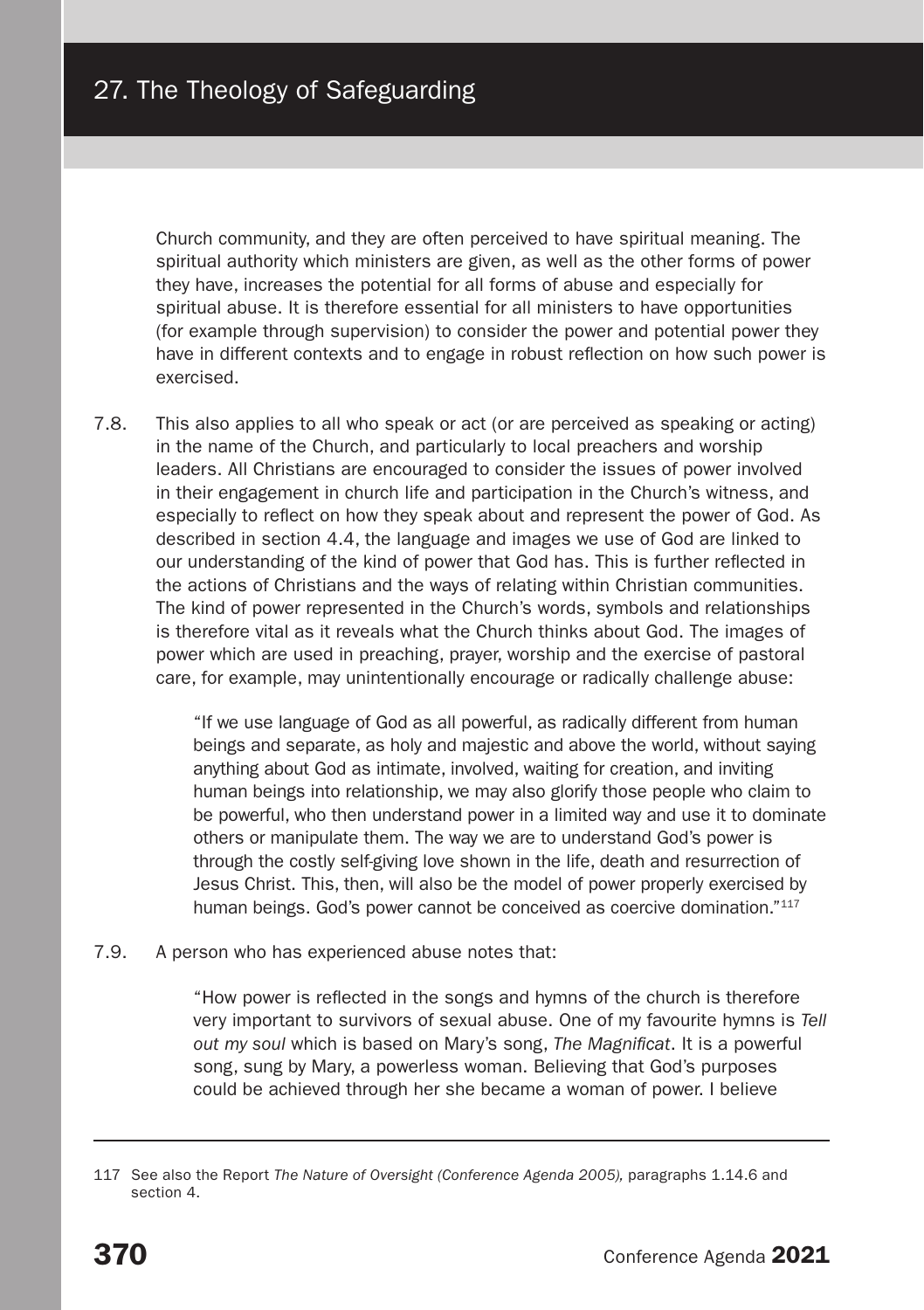God still calls women from the margins and empowers them to be agents of transformation in today's world. In the same way God calls and empowers survivors…".118

# 8. Forgiveness and change

- 8.1. Forgiveness, repentance and new life in Jesus Christ are central to the gospel. Christianity proclaims that God can transform people's lives. It proclaims a new start, with confidence in Christ, inviting participation in the Christian community where all contribute to its witness through seeking to serve God alongside other disciples. God's unceasing offer of new life and the assurance that, by God's grace, we are justified, set in right relationship with God through Jesus Christ, is at the heart of Christian faith and discipleship.
- 8.2. The subject of forgiveness has become a complex and contentious area of theology in the light of the experience of many people who have experienced abuse who have been told to forgive their abusers. That, in itself, has been found to be coercive and abusive, compounded when people who have experienced abuse have been told to do so for their own well-being.119 A demand to forgive, including when it comes from within themselves, can seem to be a test of their Christian faith and discipleship. People who have experienced abuse have often also been told to forgive, or expect themselves to be able to forgive, as if forgiveness was an instant event. When it is not possible to do this, then guilt and shame are created or reinforced. For a person who has experienced abuse, reflection on the meaning of forgiveness can only be part of a process of healing which is about their letting go of what has been done to them so that the abuser no longer has power over them. For some, the point of healing and restoration never comes at all, or, if it does, it seems precarious:

"Deep, vicious damage done to people, physical or psychological, often the two bound together as in torture as well as sexual or domestic abuse, has a very long timescale for recovery. Indeed, one of the amazing things is that recovery does, in many cases happen: human beings have an astonishing capacity for resilience in the face of the most terrible trauma."120

8.3. There are many differences within the Church as to what forgiveness means, and churches continue to wrestle with how they should speak of forgiveness and how

<sup>118</sup> The Methodist Conference, 2006, *Tracing Rainbows Through the Rain*, p.8

<sup>119</sup> The Methodist Conference, 2006, *Tracing Rainbows Through the Rain*, pp.24-25

<sup>120</sup> The Faith and Order Commission of the Church of England, 2016, *The Gospel, Sexual Abuse and the Church: A Theological Resource for the Local Church,* Church House Publishing: London, p.20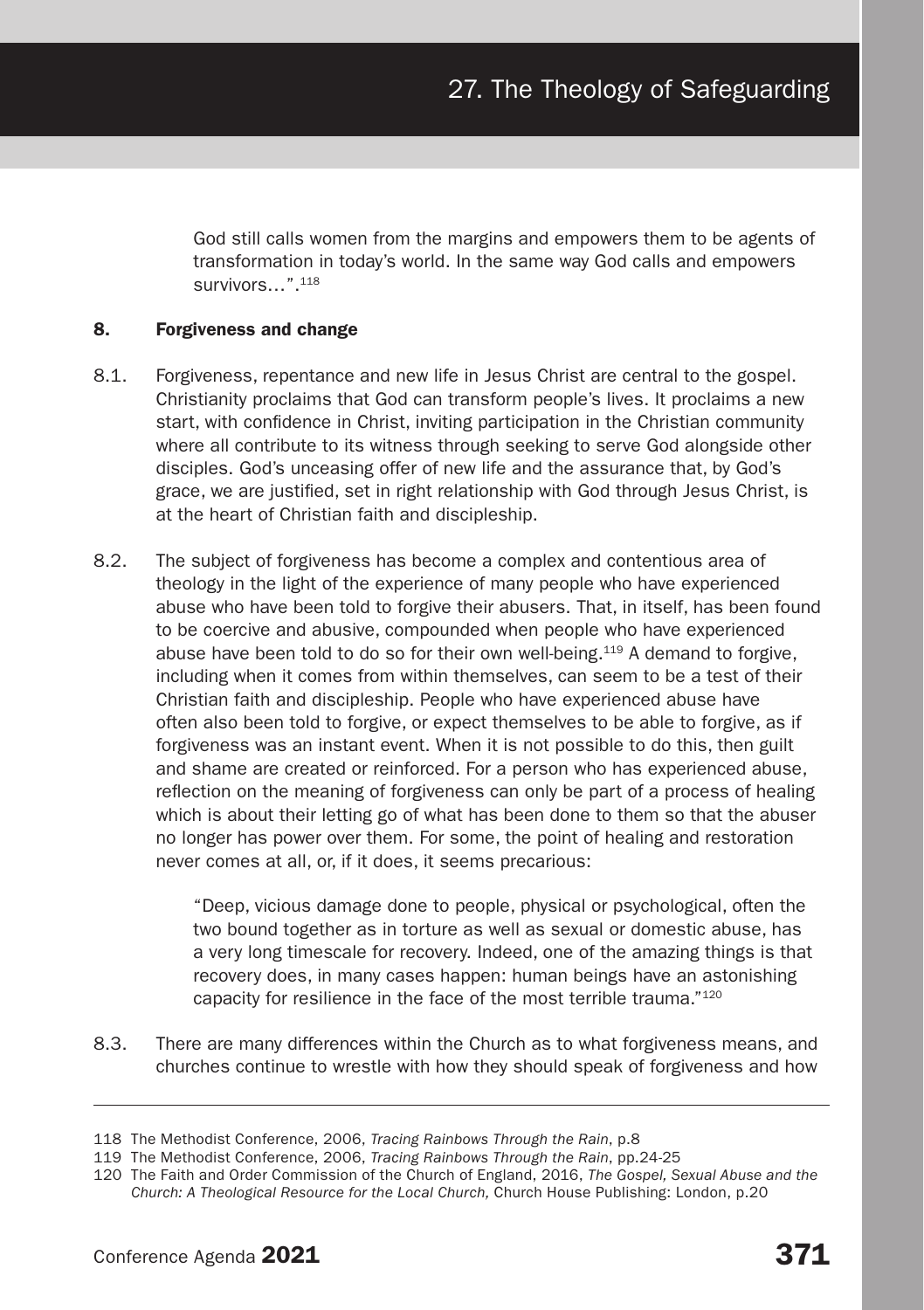forgiveness should be demonstrated within their structures and processes. There is work to be done in exploring what forgiveness means as experienced by those who have been abused as some simplistic understandings, or misunderstandings, of forgiveness have prompted actions or statements that have caused them further harm and damage, as well as providing an unrealistic view of human relationships and Christian discipleship.  $121$  Even though these were identified and explored in a Conference report twenty years ago, $122$  these misunderstandings persist. They tend "to be simplistic concerning the ongoing mystery of sin, to neglect the social character of our sinning (which is against our neighbour as well as against God) and to be romantic about actual Christian discipleship and its struggles".<sup>123</sup>

- 8.4. Thus there are three common misunderstandings that should be avoided:
	- Firstly, that forgiveness involves forgetting behaviour that has caused harm so that past sin and behaviour is blotted out and the forgiven sinner can start again with a blank sheet of paper.<sup>124</sup> Language of renewal, or a new start, or of being washed clean, is problematic if it implies that the past has been dismissed. Forgiveness does not negate the consequences of the past: the risen Christ still bears the scars of the cross; in the Hebrew Scriptures Israel's sins are constantly rehearsed for all to remember. Forgiveness does not change what has happened as if it never happened, but it does enable people to live in a new relationship to the consequences of the past.
	- Secondly, that forgiveness means the cancelling of debts and obligations. Paradoxically, forgiveness may well mean that the person who has abused has a greater sense of obligation than before.<sup>125</sup> Thus forgiveness should encourage the person who has abused to take responsibility for the damage caused, not least by recognising the profound harm and betrayal of trust involved, as well as by seeking to change their behaviour to ensure that it never happens again. Repentance includes accepting responsibility for past actions and making oneself accountable to others, which includes behaving in ways which enable others to be safe. It is always the responsibility of those who abuse to change their behaviour; and changed behaviour, not just intention, is important. This includes the acceptance that there may need to

<sup>121</sup> The Methodist Conference, 2000, *The Church and Sex Offenders,* p.13 (section 4a).

<sup>122</sup> The Methodist Conference, 2000, *The Church and Sex Offenders*

<sup>123</sup> The Methodist Conference, 2000, *The Church and Sex Offenders*, section 4a

<sup>124</sup> The Methodist Conference, 2000, *The Church and Sex Offenders*, section 4a

<sup>125</sup> As with Zaccheus who, after encountering Christ, offered to repay four times those he had swindled, even though the law only required it to be twofold.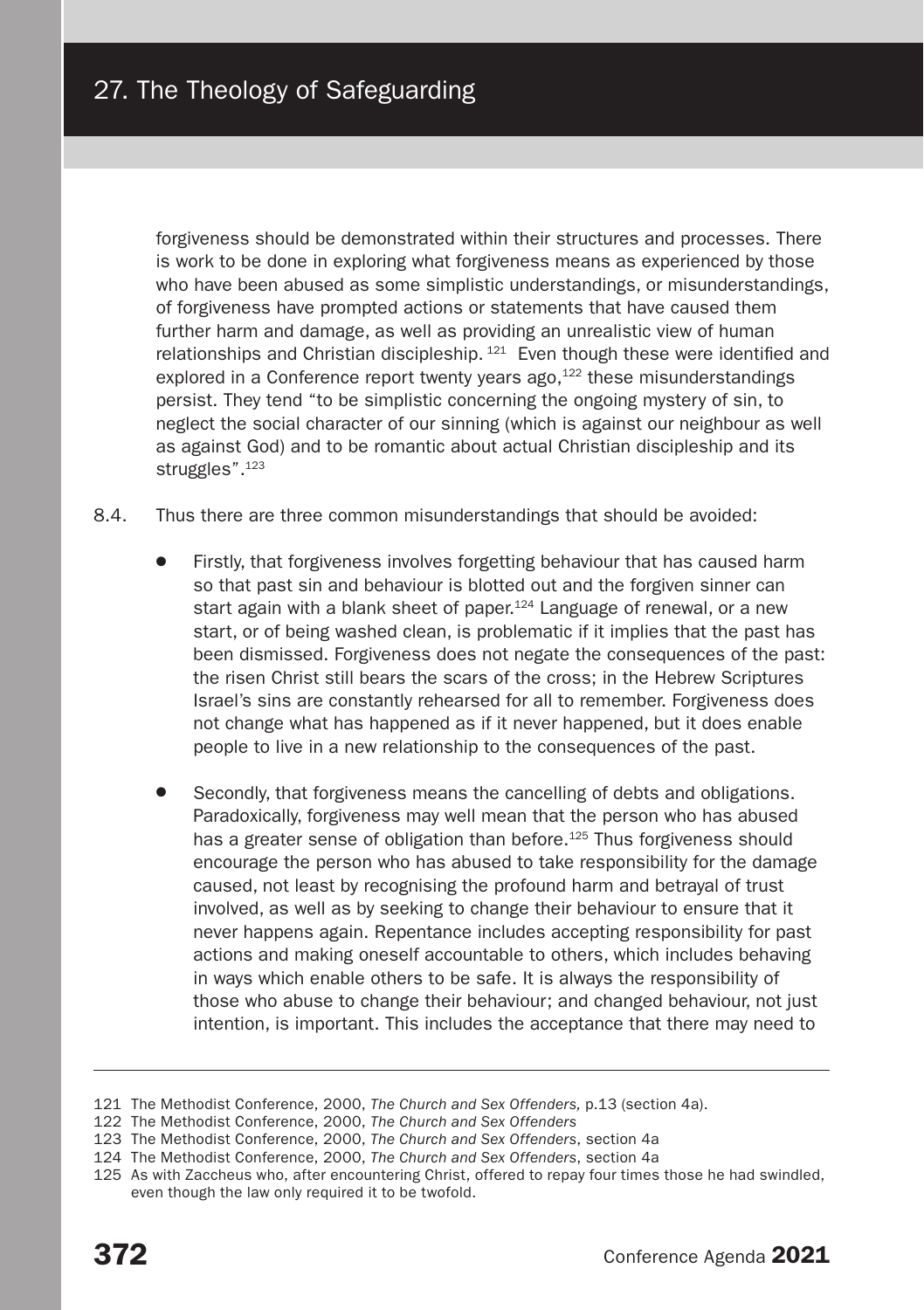be ongoing boundaries around the ways in which they participate in church life. This is about more than risk assessment, vital though that is, but also about what particular ways of engagement might represent, and the ways in which they might impede the creation of safer space and the witness of the church.

- Thirdly, that a person who has abused should be treated as wholly reformed and good. This notion may cause significant further harm to those who have suffered the abuse and provides an unrealistic view of human relationships and Christian discipleship. Forgiveness does not mean that previous patterns of behaviour have been left behind, nor does it remove any risk of reoffending. For some people particular behaviours are pathological. Conversion does not stop people sinning, nor 'cure' abusive behaviour or the temptation to offend.<sup>126</sup> God's forgiveness, which involves acceptance and the hope of new life through the Holy Spirit, is also a call to a new life, radically different from the old. For those who have abused, a sanctified life includes understanding the ongoing impact of the abuse on the lives of others and a preparedness to limit the ways in which they participate in the life of the Church in order to enable others to feel safer and grow. The one forgiven takes responsibility for ensuring that life will be different, not least by avoiding situations which put themselves and others at risk.
- 8.5. Within church communities theological thinking about people changing has not always been robust or realistic enough. An over-emphasis on new life has often caused Churches to fail to give proper attention to how repentance is understood. Time and again patterns of abuse are repeated, despite hopes and assurances of change. Change is often gradual, hard, and bumpy, and it does not mean that weaknesses and vulnerabilities disappear. Repentance involves ownership of past actions, acknowledgement and understanding of the harm caused and its ongoing effect on others, and the recognition that there are consequences to all actions which have to be faced. The sign that repentance and forgiveness have happened is then seen in the fruit of change, which can include accepting the kind of disciplined framework that supports change.
- 8.6. Christians believe that God can change lives, but cannot always know or judge if that has happened. Statistics suggest that victims suffer multiple attacks before ever seeking help and that time and again patterns of abuse are repeated, despite hopes and assurances of change.127 Change in the context of abuse has

<sup>126</sup> The Methodist Conference, 2000, *The Church and Sex Offenders,* section 4b

<sup>127</sup> The Methodist Conference, 2005, *Domestic Abuse*, 2.22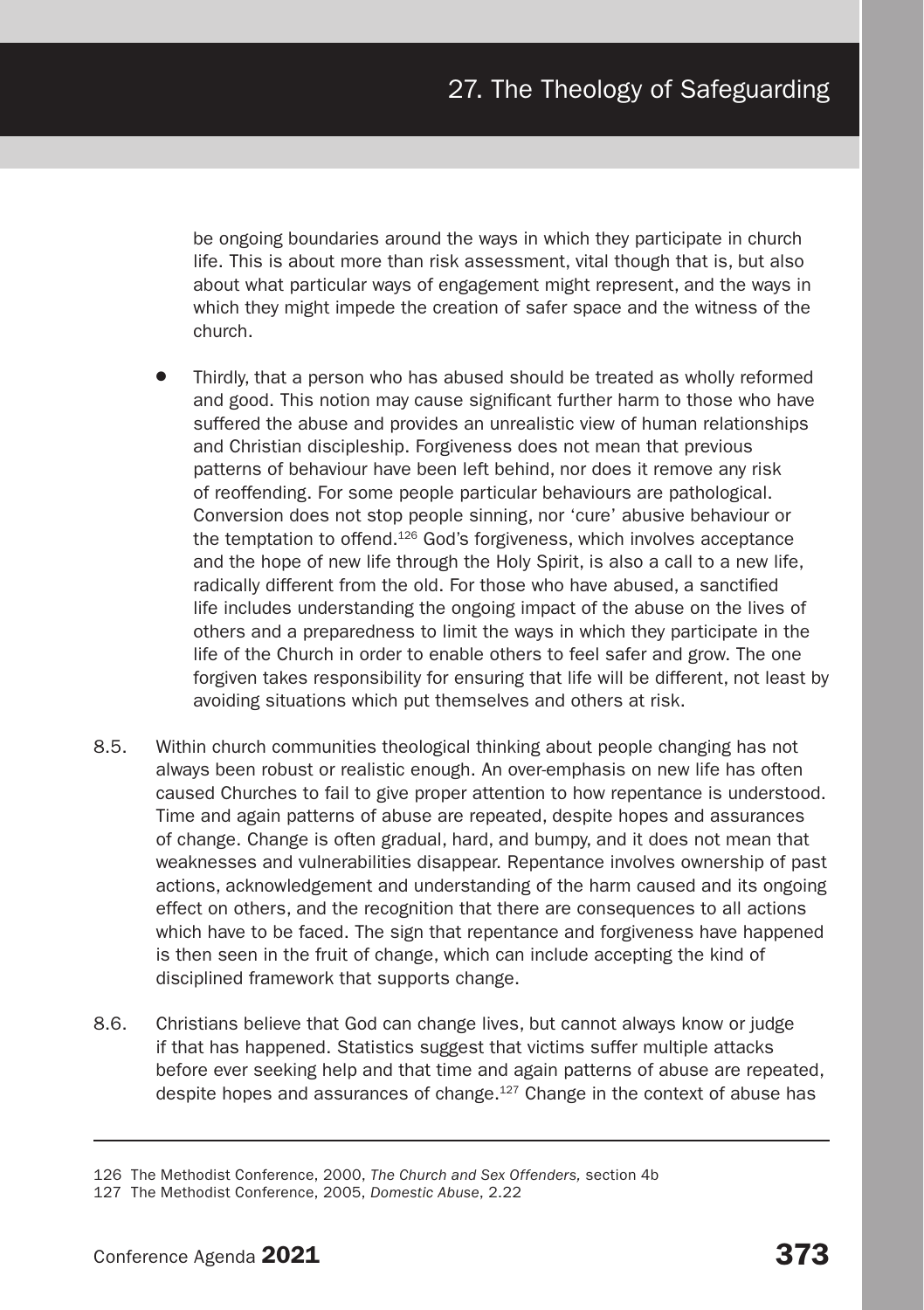been defined as change in behaviour in a community context which emphasised discipline and accountability.128 At the same time, the message has been reinforced that churches and Christians should seek to protect the vulnerable as if not expecting change in those who would hurt them.

- 8.7. Whilst it is for God to forgive, the Church must discern how healthy relationships within the Church may best be enabled for the sake of its witness and for the flourishing of all. Trust is a key element in healthy relationships. When trust has been broken (which is always the case when there has been abusive behaviour) there needs to be some evidence not only that the person intends not to cause harm but that they are indeed trustworthy. The responsibility to change behaviour lies with the person who has abused. Indeed, the Methodist Church has maintained that the person who has abused another is most likely to demonstrate their awareness of the harm caused and their own ongoing brokenness and need of God "in an ongoing response in penitence" and acceptance of "a firm code of conduct" for their new life in the congregation and in Christ.129 Through God's grace there is the possibility of change for all, but for trust to be re-established the change has to be demonstrated in the context of a community that exercises discipline and demands accountability. Safeguarding procedures help to protect the vulnerable, signal that the Church is a place of safety and justice, and maintain the integrity of its witness.
- 8.8. Forgiveness is also sometimes spoken of in terms which give inappropriate emphasis to the relationship between two individuals, which raises questions of what can be forgiven and by whom. Perspectives from different positions are likely to be so different that the word 'forgiveness' might refer to many different experiences. The idea that forgiveness between two individuals is always possible is unhelpful at best and profoundly damaging in contexts of abuse. The forgiveness which human beings are called to offer is not the same thing as the forgiveness which God offers. When the Church speaks of reconciliation, it is reconciliation with God which leads to human flourishing. Reconciliation between individuals may be an aspect of this, but it is not always possible or desirable. God forgives in order to release and bring wholeness. Any Christian understanding of forgiveness has to recognise what makes for wholeness and what does not in different contexts.
- 8.9. Forgiveness is a gift of God. It is not a right and it cannot be earned. We cannot, therefore, ever expect another to forgive. Many find the well-known text from

<sup>128</sup> The Methodist Conference, 2000, *The Church and Sex Offenders*

<sup>129</sup> The Methodist Conference, 2000, *The Church and Sex Offenders,* p.3.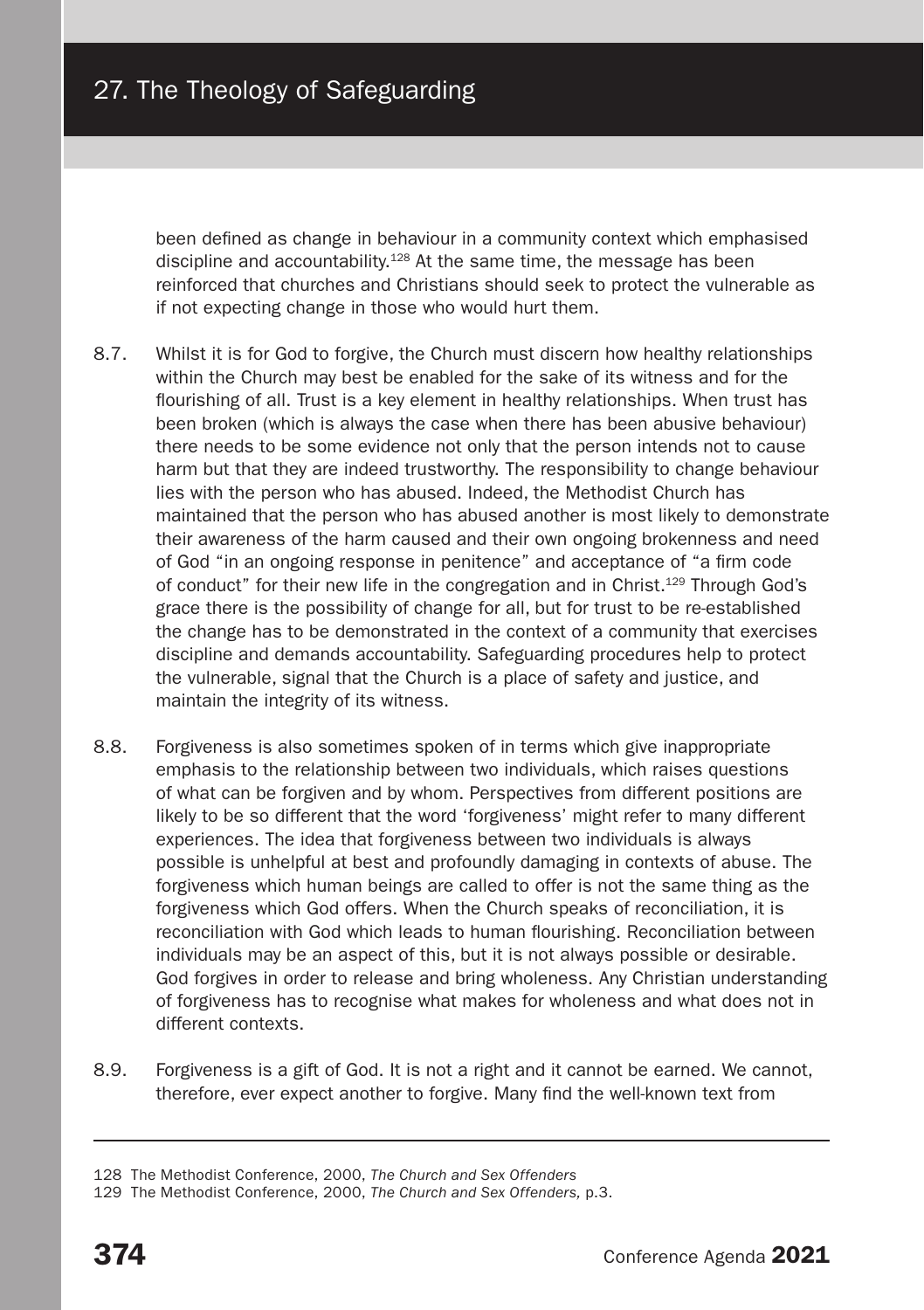Matthew's gospel particularly challenging in this respect ("For if you forgive others their trespasses, your heavenly Father will also forgive you; but if you do not forgive others, neither will your Father forgive your trespasses" - Matthew 6:14-15). A person who has experienced abuse who is a licensed minister in the Church of England said that every time she leads the congregation in saying it "I know I am telling a lie".<sup>130</sup> It is important to understand this text is primarily about God's mercy and not human action. God's forgiveness is not conditional on our actions, but rather that, in response to God's forgiveness, it is possible for us to be forgiving. For those who have been 'sinned against', being open to the possibility of transformation, healing and forgiveness being offered, primarily requires trust in the grace of God. Healing flows from the acceptance of, and the allowing of, the possibility that the forgiveness of God extends to, and may be taken into the life of anyone, be they a person who has experienced abuse or a person who has abused. It also means that healing in its fullest and deepest sense can be available for the person who has experienced abuse, even though they may never be able to forgive their abuser (and they should never be condemned or made to feel guilty for this). Whether or not the person is able to forgive is secondary to the willingness to trust in the healing and liberating process of God's love at work in their lives. This is a continual process: "part of the issue here is the highly misleading idea that human forgiveness, above all in the face of sin that inflicts deep trauma, is something that can simply be *done* once and for all".131 There is now greater understanding of the dynamic of forgiveness in contexts of abuse and recognition that forgiveness is not something which should be expected from the person who has experienced abuse.

8.10. It is also important to acknowledge that the particular text occurs in the context of a communal prayer (the Lord's Prayer):

> "Christ prays for his members what they cannot pray for themselves, so the first and last question for believers is whether they will let themselves be drawn into his intercession for the whole church and the whole world; for the prayer of the Christian is always participation in the prayer of the whole church in Christ and not an autonomous, individual act. The point is not that each individual must be completely and perfectly forgiving, but that the church must be a community committed to forgiveness and reconciliation as inherent aspects of the way of discipleship."132

<sup>130</sup> The Faith and Order Commission of the Church of England, 2017, *Forgiveness and Reconciliation in the Aftermath of Abuse,* Church House Publishing: London, p.88

<sup>131</sup> The Faith and Order Commission of the Church of England, 2017, *Forgiveness and Reconciliation in the Aftermath of Abuse,* Church House Publishing: London, p.90

<sup>132</sup> The Faith and Order Commission of the Church of England, 2017, *Forgiveness and Reconciliation in the Aftermath of Abuse,* Church House Publishing: London, pp.90-91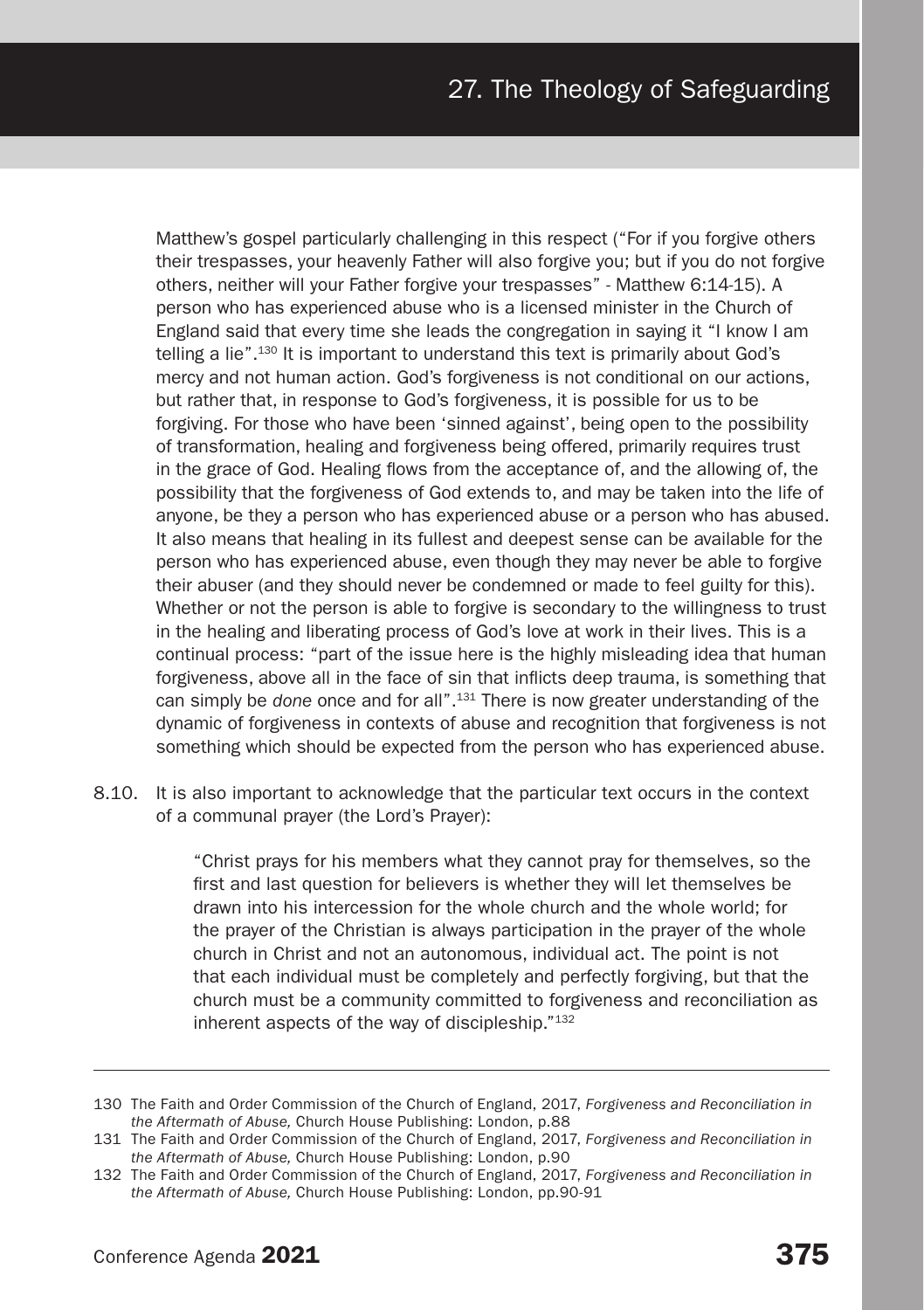- 8.11. Speaking of reconciliation in the context of abuse requires extreme caution for the potential for further damage is significant, and sometimes there is an immediate physical or emotional risk. Again, it is reconciliation with God which is primary in Christian understanding. Reconciliation is a part of a process of liberation and healing. It is hard to see how a person who has experienced abuse staying in relationship with the person who has abused them can be in any respect life-giving, and there may be continuing danger. Focussing on forgiveness and reconciliation in relation to abuse can not only be further harmful and a distortion of our understanding of these concepts, but also can deflect from responding well to people who have experienced abuse.
- 8.12. The Methodist Church has been clear about many of these principles in its understanding of forgiveness for over twenty years,133 but they still do not match what is often said in practice, in relationships and from the pulpit. There are therefore persisting questions about why there continues to be a gap between our thinking and our practice in many places, and there is a significant task to be done in communicating and teaching about forgiveness and in changing Methodist customs and practice in this area.

# 9. Concluding comments and any resolutions

- 9.1. The Methodist Church identifies safeguarding as a fundamental part of its response to God and sharing in God's mission in the world. It is the Methodist Church's intention to value every human being as part of God's creation and it seeks to embody the love and grace of God in its structures and ways of relating. Safeguarding is one way in which members of the church demonstrate their care for each other and all whom they encounter. Safeguarding procedures help to protect the vulnerable, signal that the church seeks to be a place which enables human flourishing, and help to maintain the integrity of its witness. Rather than being in tension with understandings of holiness and the transforming expansiveness of God's grace, safeguarding helps the church to pay attention to what these mean for its life and worship.
- 9.2. Building a community of love and grace is hard work. It can also be deeply disruptive as it involves honesty about the human condition, the exercise of mutual accountability and personal responsibility, paying attention to difficult and deeply painful experiences, a preparedness to challenge and be challenged, and a willingness to change. It requires all members of the church to consider the power they have in different situations, to be aware of the language they use and images

<sup>133</sup> See, for example, The Methodist Conference, 2000, *The Church and Sex Offenders.*